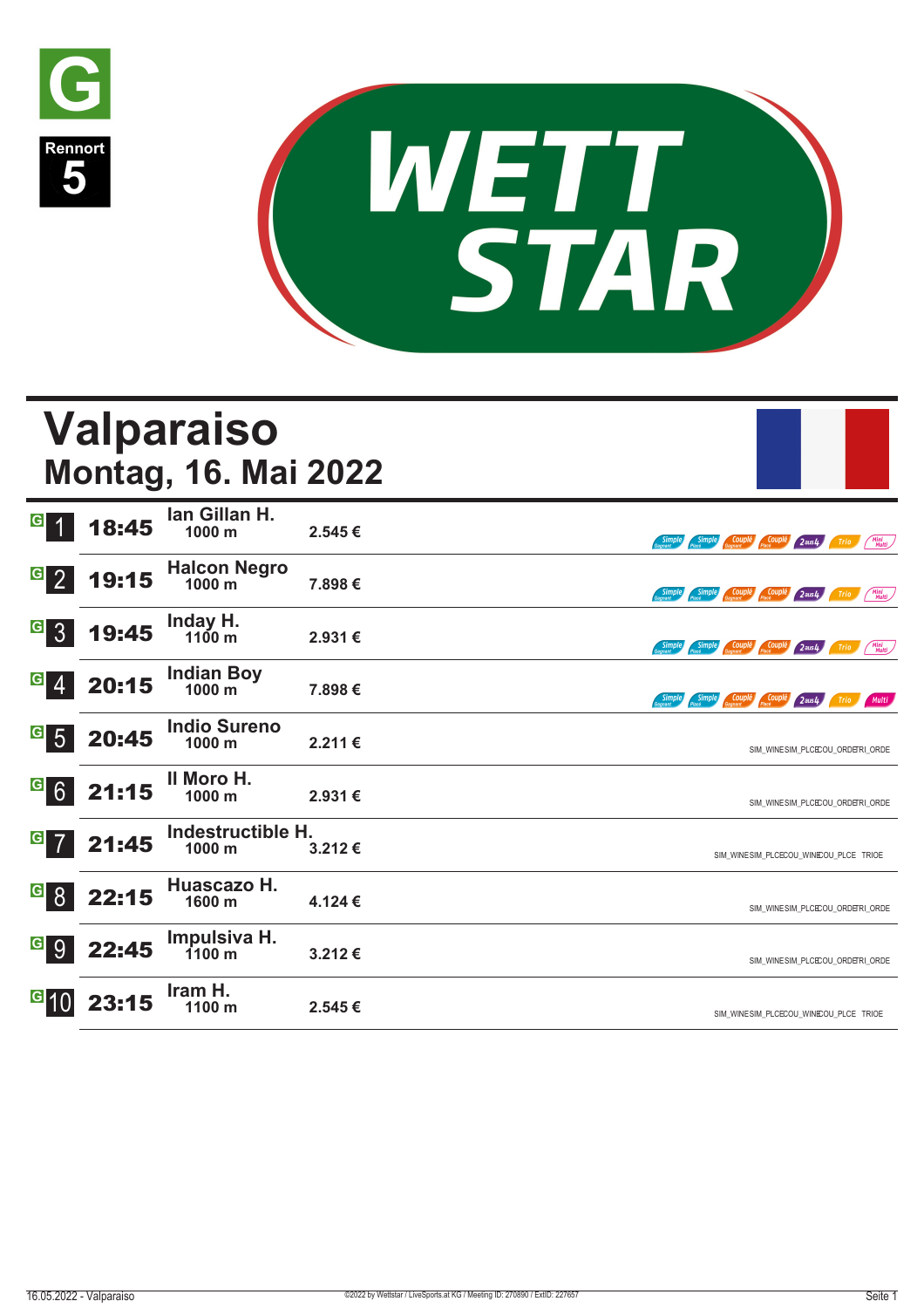|  | WANN STARTET IHR PFERD |  |
|--|------------------------|--|
|  |                        |  |

| 10 <sup>°</sup> | Dubai Art        | 6  | <b>Happy Moment</b> |    | Miss Emv            | 10 | Sebai             |  |
|-----------------|------------------|----|---------------------|----|---------------------|----|-------------------|--|
| 10              | Edmundo Dantes   |    | <b>Heart Attack</b> |    | Mister Cesar        |    | Sed De Domingo    |  |
|                 | El Persuasivo    |    | Hope Diamond        |    | Mumo Querido        |    | Segmento          |  |
|                 | El Tronador      | 8  | Idolo Caturro       | 10 | Muy Intenso         |    | Semilla Nueva     |  |
| 10              | Es Asombroso     | հ  | Infanta Dorotea     |    | Pastrami            |    | Shanghai Senorita |  |
| 10              | Esto No Es Facil |    | It's Celtic         | 10 | Peace And Love      |    | Sisi Veloz        |  |
| 6               | Face To Face     |    | Joipur              |    | Perlura             |    | Sorprendeme       |  |
|                 | Faig             |    | Juan Es Bravo       |    | Piel De Angel       |    | Stroke Of Luck    |  |
|                 | Farandulero Soy  |    | Juega Y Canta       |    | Pradon              |    | Sunny Bay         |  |
| 10              | Fast Rock        |    | La Bejou            |    | Primo Yiyo          |    | Tam Tam           |  |
| 10              | Favorite         |    | La Mecha            |    | Princesita Chrome   |    | Te Recordare      |  |
|                 | Firefly          |    | La Traviesa         |    | Princess Katia      |    | Tirrenico         |  |
|                 | Flash Of Gold    |    | Lord Commander      |    | Prohibido Olvidarte |    | Trafun Sour       |  |
|                 | Forever Queen    | 10 | Lucky And Perfect   |    | Rio Yelcho          |    | Viene A Vencer    |  |
| 10              | Fue Machito      | 10 | Lucky Boss          |    | Riomaggiore         | 6  | War Is Over       |  |
|                 | Galicio          | 10 | Magalenha           |    | Road King           |    | <b>Wild Party</b> |  |
|                 | Grande Martin    |    | Mandalorian         |    | Romeo Santos        |    | Xenses            |  |
|                 | Guerrero Max     |    | Marmarun            |    | Ruya                |    | Xichen            |  |
|                 | Hacer Por Hacer  |    | Me Olvide           |    | Sahara Chrome       |    | Xplore            |  |
|                 |                  |    |                     |    |                     |    |                   |  |

### **WANN STARTET IHR JOCKEY / FAHRER...**

| Ariel Hernan Zuniga                   | 2.4.7 | Benjamin Alonso Sancho Esc 5,6            |         | Boris Ulises Gonzalez Hernan 3        |           |
|---------------------------------------|-------|-------------------------------------------|---------|---------------------------------------|-----------|
| Carlos Alejandro Ortega Tapi 2,4,9,10 |       | Carlos Elias Urbina Ramos                 | - 1,3   | Claudio Sebastian Poblete Br 1,4,7,10 |           |
| Cristian Javier Salinas Azocar 3.9.10 |       | Felipe Alberto Henriquez                  | 2,3,7   | Freddy Rodolfo Inostroza              | 1,2,4     |
| Gerald Andres Rodriguez Sep 2,4,6,9   |       | Gonzalo Gabriel Ulloa Perez 8             |         | Guillermo Antonio Perez Astu 1.4,7,10 |           |
| Ignacio Isaias Valdivia 2.4.7.8.9     |       | Javier Ignacio Guajardo Aray 4            |         | Joel Ismael Albornoz                  | 3.4.10    |
| Jorge Eduardo Zuniga Diaz 1,2,3,4,7,8 |       | Jorge Ignacio Baeza Riveros 1,2,5         |         | Jose Matias Eyzaguirre Cepe 10        |           |
| Kevin Dan Espina Lazo                 | 8.10  | Luis Felipe Rodriguez Pinero 1,2,3,4,6    |         | Maximiliano Jose Salinas              | 2.10      |
| Miguel Angel Gutierrez Badill 2       |       | Moises Abraham Donoso                     | 1.3.4.5 | Nicolas Molina                        | 1.2.4.5.6 |
| Nicolas Alejandro Ramirez M 4,5,6,9   |       | Patricio Hernan Galaz Valenz 1.7.10       |         | Piero Ignacio Reyes Podesta           | 1.6       |
| Rafael Francisco Cisternas A 4,7,8    |       | Rodolfo Antonio Fuenzalida G 1,2,4,5,9,10 |         | Rodrigo Guillermo Cortes Ver 3,8,10   |           |
| Simond Andres Gonzalez Hid 3.10       |       | Wladimir Emiliano Quinteros 5.10          |         |                                       |           |
|                                       |       |                                           |         |                                       |           |

## **WANN STARTET IHR TRAINER...**

| Alberto Eleodoro Ferrero Roja 10      |              | Alejandro Martinez Cornejo          |       | Anibal Regenaldo Norambue 3.4.5.7 |       | Carlos Arturo Vasquez Perez 1,3,4,6,      |        |
|---------------------------------------|--------------|-------------------------------------|-------|-----------------------------------|-------|-------------------------------------------|--------|
| Carlos Augusto Raby                   |              | Eduardo Aleiandro Donoso            | 59    | Eduardo Andres Lab Reyes          | 2,6,7 | Enrique Simon Lagunas River 1,6,9,10      |        |
| Gabriel Rodrigo Reyes Iriarte 1,4,5   |              | Gonzalo Andres Vegas Cantill 1,4    |       | Guillermo Perez Celis             | 10    | Jaime Enrique Santander                   | 2,4,7  |
| Jorge Antonio Gonzalez                | 1,2,3,4,5,10 | Jorge Mauricio Araneda Manc 1.4     |       | Jose Guillermo Leiva              | 1.5.7 | Juan Luis Melero Becar                    | 3.8.10 |
| Juan Nataniel Belzu Olivares          |              | Juan Pablo Baeza Jarpa              | 7.8   | Juan Roberto Garcia Vergara 10    |       | Luis Alberto Machulas Gacho 10            |        |
| Luis Eduardo Salinas Trigo 3,7,8,9,10 |              | Luis Guillermo Catena Caten 2.4     |       | Luis Guillermo Valdivia Bruna 6   |       | Nelson Alonso Espina Lazo                 |        |
| Oscar Guillermo Escobar Moli 1,10     |              | Osman Raul Rodriguez Cesp           | 1.4.7 | Rafael Abraham Bernal             |       | 2,3,4,5,6,9,10 Rodrigo Elias Silva Santos |        |
| Sergio Inda Montano                   |              | Wilfredo Francisco Mancilla D 4,6,9 |       | Ximeno Francisco Urenda Pa 2.4.8  |       |                                           |        |

**Seonzalo Andres Vegas Cantill 1,4**<br> **Gonzalo Andres Vegas Cantill 1,4**<br> **Juge Manricio Araneda Manc 1,4**<br> **Juan Pablo Baeza Jarpa 7,8**<br>
Luis Guillermo Catena Caten 2,4<br>
Osman Raul Rodriguez Cesp 1,4,7<br>
Wilfredo Francisco

| Alberto Eleodoro Ferrero Roja 10  |                   | Alejandro Martinez Cornejo        |       | Anibal Regenaldo Norambue 3,4,5,7 |       | Carlos Arturo Vasquez Perez 1,3,4,6,10    |        |
|-----------------------------------|-------------------|-----------------------------------|-------|-----------------------------------|-------|-------------------------------------------|--------|
| Carlos Augusto Raby               |                   | Eduardo Aleiandro Donoso          | - 5.9 | Eduardo Andres Lab Reyes          | 2,6,7 | Enrique Simon Lagunas River 1,6,9,10      |        |
| Gabriel Rodrigo Reyes Iriarte     | 1.4.5             | Gonzalo Andres Vegas Cantill 1.4  |       | Guillermo Perez Celis             | 10    | Jaime Enrique Santander                   | 2.4.7  |
| Jorge Antonio Gonzalez            | 1, 2, 3, 4, 5, 10 | Jorge Mauricio Araneda Manc 1.4   |       | Jose Guillermo Leiva              | 1.5.7 | Juan Luis Melero Becar                    | 3.8.10 |
| Juan Nataniel Belzu Olivares      |                   | Juan Pablo Baeza Jarpa            | 7.8   | Juan Roberto Garcia Vergara 10    |       | Luis Alberto Machulas Gacho 10            |        |
| Luis Eduardo Salinas Trigo        | 3,7,8,9,10        | Luis Guillermo Catena Caten 2,4   |       | Luis Guillermo Valdivia Bruna 6   |       | Nelson Alonso Espina Lazo                 |        |
| Oscar Guillermo Escobar Moli 1,10 |                   | Osman Raul Rodriguez Cesp 1,4,7   |       | Rafael Abraham Bernal             |       | 2,3,4,5,6,9,10 Rodrigo Elias Silva Santos |        |
| Sargio Inda Montano               |                   | Wilfredo Francisco Mancilla D 160 |       | Yimano Francisco Uranda Pa 248    |       |                                           |        |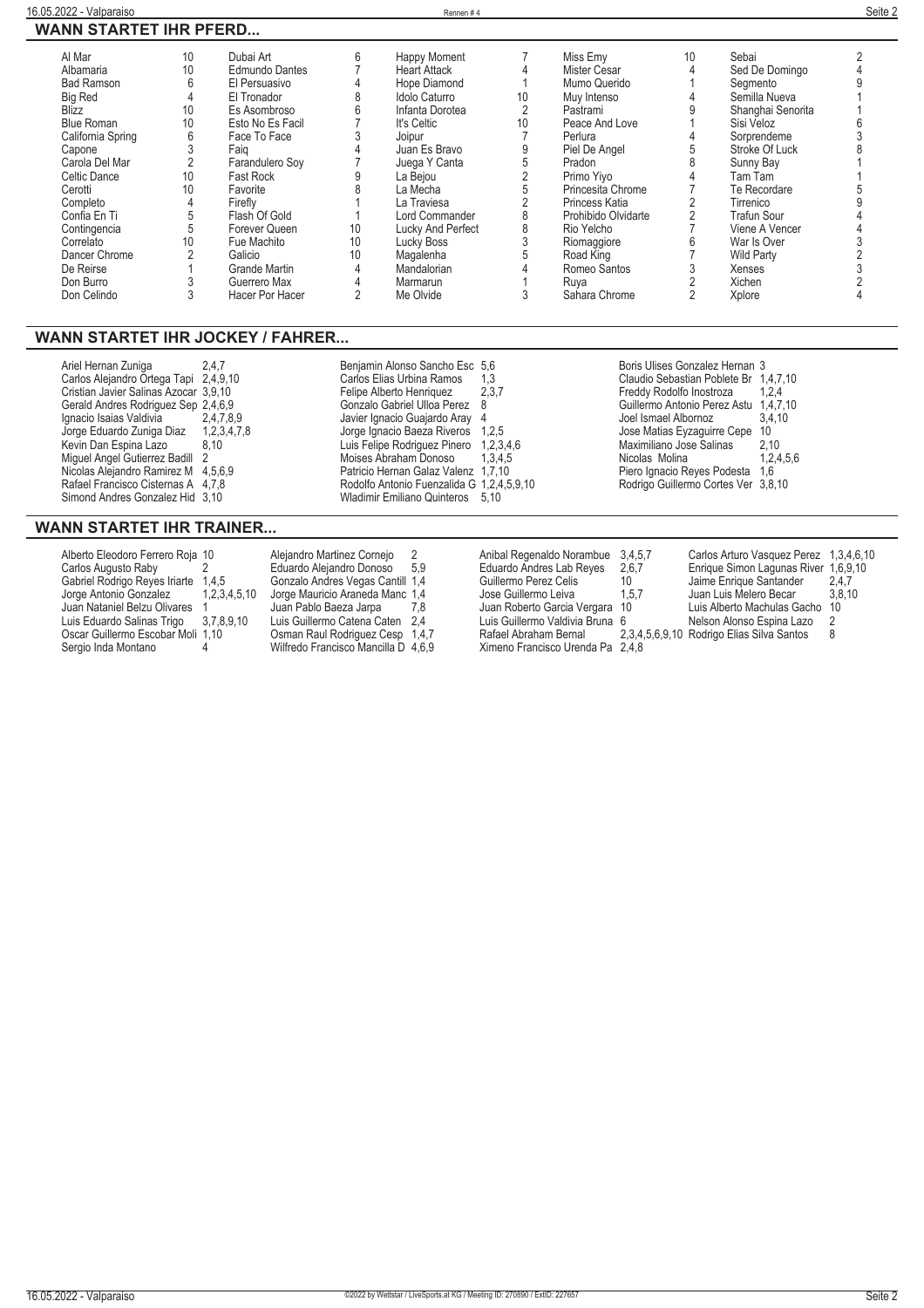| 16.05.2022 - Valparaiso |                                                                                |                                                             | Rennen #1                                                |                | Seite 3                                                                                                                                                                 |
|-------------------------|--------------------------------------------------------------------------------|-------------------------------------------------------------|----------------------------------------------------------|----------------|-------------------------------------------------------------------------------------------------------------------------------------------------------------------------|
| $\overline{G}$          | $1000$ m                                                                       | Ian Gillan H.                                               |                                                          |                |                                                                                                                                                                         |
|                         | 2.545€                                                                         | Rennpreis: 2.545 €                                          |                                                          |                |                                                                                                                                                                         |
| 18:45                   | <b>Flach</b>                                                                   |                                                             |                                                          |                | For pure blood Male, geldings and females of three years and more (Purses distributed to 4 first ones).                                                                 |
| 1000                    | Couplé<br><b>Simple</b><br>Couple<br><b>Simple</b><br>Placé                    | $2$ aus $4$<br>Trio                                         | Mini<br>Multi                                            |                |                                                                                                                                                                         |
|                         | De Reirse                                                                      | 1.038€                                                      |                                                          |                | 2022: 12 Starts - 0 Siege - 0 Plätze 230 €<br>2021: 24 Starts - 0 Siege - 3 Plätze 737 €                                                                                |
| 1                       | 5j. tb S (Grand Daddy - Riamos Juntas)<br>Trainer: Enrique Simon Lagunas River | 04.05 Valparaiso Sc<br>27.04 Valparaiso Sc                  | 10 56.0 1000<br>5 56.0 1100                              | 2.698<br>2.371 | Wladimir Emiliano Quint Para Hoy, Senorita Flo, El Cambiazo<br>Freddy Rodolfo Inostroz La Pimpollita, Gran Terroir, Red Blossom                                         |
| 56.00                   | Besitzer: Brisas De Cautin                                                     | 24.04 Valparaiso Sc                                         | 8 56.0 1000                                              | 2.698          | Boris Ulises Gonzalez Pesyon, Estero De Buli, Gaucho Malevo                                                                                                             |
| Box: 1<br>ML: 23,0      | <b>Carlos Elias Urbina Ramos</b>                                               | 18.04 Valparaiso Sc                                         | 4 56.0 1100                                              | 2.371<br>2.371 | Ignacio Isaias Valdivia Subverra, Winning Point, Bar Tender                                                                                                             |
|                         | <b>Sunny Bay</b>                                                               | 13.04 Valparaiso Sc<br>22.047€                              | 10 56.0 1000<br>2022: 8 Starts - 0 Siege - 0 Plätze 0 €  |                | Moises Abraham Donos Rio Terek, Inter Master, Semilla Nueva<br>2021: 20 Starts - 1 Sieg - 1 Platz 2.429 €                                                               |
| $\overline{\mathbf{2}}$ | 8j. tb W (Sundar - Lesley)                                                     | 24.04 Valparaiso Sc                                         | 5 56.5 1000                                              | 2.698          | Freddy Rodolfo Inostroz Pesyon, Estero De Buli, Gaucho Malevo                                                                                                           |
| 56.00                   | Trainer: Osman Raul Rodriguez Cespe<br>Besitzer: Don Camilo                    | 18.04 Valparaiso Sc                                         | 8 56.0 1000<br>8 56.0 1300                               | 2.698          | 2.371 34,0 Freddy Rodolfo Inostroz Scarlet Pimpernel, Ruido, La Barrera                                                                                                 |
|                         |                                                                                | 06.04 Valparaiso Sc<br>23.03 Valparaiso Sc                  | 9 56.5 1100                                              | 2.698          | Luis Diego Menghini Ya Luca Brasi, Face To Face, Gran Ignaciano<br>Piero Ignacio Reyes Po Aladdin Prince, Ultimo Romance, La Pimpoll                                    |
| Box: 2                  | <b>Freddy Rodolfo Inostroza</b>                                                | 07.03 Valparaiso Sc                                         | 9 56.0 1100                                              |                | 2.208 43,0 Ivan Nicolas Vargas Ro Sangre Maleva, Tio Milo, Puerto Lapi                                                                                                  |
| 3                       | <b>Semilla Nueva</b>                                                           | 4.120€<br>27.04 Valparaiso Sc                               | 2022: 7 Starts - 0 Siege - 1 Platz 237 €                 |                | 2021: 3 Starts - 1 Sieg - 0 Plätze 3.600 €                                                                                                                              |
|                         | 4j. tb S (Flyer - Suraya)<br>Trainer: Gonzalo Andres Vegas Cantill             | 20.04 Valparaiso Sc                                         | 9 56.0 1100<br>$U$ 56.0 1000                             | 2.371<br>2.698 | Luis Felipe Rodriguez P La Pimpollita, Gran Terroir, Red Blossom<br>Israel Robinson Villagra Dia Que Me Quieras, Shanghai Senorita, Fu                                  |
| 56.00                   | Besitzer: Toleo Toleo                                                          | 13.04 Valparaiso Sc                                         | 3 56.0 1000                                              | 2.371          | Israel Robinson Villagra Rio Terek, Inter Master, Semilla Nueva                                                                                                         |
| Box: 3<br>ML: 49,0      | Jorge Eduardo Zuniga Diaz                                                      | 04.04 Valparaiso Sc                                         | 6 56.0 1000<br>10 55.0 1000                              | 2.780          | 2.371 18,0 Israel Robinson Villagra Erviti, Shanghai Senorita, Tam Tam<br>Moises Abraham Donos Candy Eyes, Noche De Farra, Erviti                                       |
|                         | <b>Tam Tam</b>                                                                 | 16.03 Valparaiso Sc<br>4.407€                               | 2022: 8 Starts - 1 Sieg - 1 Platz 2.160 €                |                | 2021: 14 Starts - 0 Siege - 2 Plätze 1.945 €                                                                                                                            |
| 4                       | 4j. tb S (Tumblebrutus - Dreama)                                               | 04.04 Valparaiso Sc                                         | 3 56.5 1000                                              | 2.371          | 4,6 Guillermo Antonio Pere Erviti, Shanghai Senorita, Tam Tam                                                                                                           |
|                         | Trainer: Jorge Mauricio Araneda Mancil<br>Besitzer: Renita                     | 16.03 Valparaiso Sc                                         | 6 56.0 1000                                              | 2.698          | Jorge Antonio Rivera E Ruby Luck, Scarlet Pimpernel, Bay Flower                                                                                                         |
| 56.00                   |                                                                                | 17.02 Hipodromo Chile<br>05.02 Hipodromo Chile 12 56.0 1200 | 8 55.0 1000                                              | 4.186<br>4.535 | Diego Francisco Carras Camino Del Medio, Enjoy Enjoy, Gran Winn<br>Diego Francisco Carras Shoot Seven, Checoman, Estreptisera                                           |
| Box: 4<br>ML: 86,0      | <b>Guillermo Antonio Perez As</b>                                              | 29.01 Hipodromo Chile 13 55.0 1200                          |                                                          | 4.326          | Diego Francisco Carras Cian, Mujer Del Cesar, Desert Cat                                                                                                                |
|                         | <b>Mumo Querido</b>                                                            | 6.162€                                                      |                                                          |                | 2022: 12 Starts - 2 Siege - 0 Plätze 3.399 €<br>2021: 17 Starts - 0 Siege - 2 Plätze 2.341 €                                                                            |
| 5                       | 4j. tb H (Awesome Patriot - Mey)<br>Trainer: Jorge Antonio Gonzalez            | 24.04 Valparaiso Sc<br>20.04 Valparaiso Sc                  | 7 56.0 1100<br>7 57.0 1100                               | 2.780<br>2.780 | Jorge Ignacio Baeza Ri Winning Point, Santo Remedio, Miss Emy<br>Benjamin Alonso Sanch El Yunque, Hornblower, Brandenburg                                               |
| 56.00                   | Besitzer: Jorge Gonzalez M.                                                    | 06.04 Valparaiso Sc                                         | 9 56.0 1100                                              | 2.453          | Israel Robinson Villagra Don Cangrejo, Ron Cubano, San Simeon                                                                                                           |
| Box: 5<br>ML: 18,0      | Jorge Ignacio Baeza Rivero                                                     | 04.04 Valparaiso Sc                                         | 5 54.0 1100<br>6 56.0 1100                               | 2.535<br>2.862 | Jose Matias Eyzaguirre Royal Seal, Lord Daddy, Suiza Nortina                                                                                                            |
|                         |                                                                                | 30.03 Valparaiso Sc<br>12.951€                              | 2022: 7 Starts - 0 Siege - 0 Plätze 98 €                 |                | Israel Robinson Villagra Sewing Box, Audemars, A Lo Mejor Si<br>2021: 31 Starts - 2 Siege - 2 Plätze 5.027 €                                                            |
| 6                       | <b>Hope Diamond</b><br>6j. db S (Diamond Tycoon - Tianguo)                     | 04.05 Valparaiso Sc                                         | 8 56.0 1000                                              | 2.698          | Gerald Andres Rodrigu Para Hoy, Senorita Flo, El Cambiazo                                                                                                               |
| 56.00                   | Trainer: Gabriel Rodrigo Reyes Iriarte<br>Besitzer: Cruce La Capilla           | 27.04 Valparaiso Sc                                         | 7 56.0 1100                                              | 2.371          | Gerald Andres Rodrigu La Pimpollita, Gran Terroir, Red Blossom                                                                                                          |
|                         |                                                                                | 06.04 Valparaiso Sc<br>30.03 Valparaiso Sc                  | 7 54.0 1000<br>9 55.0 1000                               | 2.453<br>2.780 | Jose Matias Eyzaguirre California Spring, Lady Violet, Dubai Art<br>Gerald Andres Rodrigu Viaje Al Espacio, Full Distintion, Inter Master                               |
| Box: 6<br>ML: 18,0      | Rodolfo Antonio Fuenzalida                                                     | 16.03 Valparaiso Sc                                         | 11 57.0 1000                                             | 2.780          | Piero Ignacio Reyes Po Candy Eyes, Noche De Farra, Erviti                                                                                                               |
| 7                       | <b>Flash Of Gold</b>                                                           | 32.272€<br>04.05 Valparaiso Sc                              | 12 56.0 1000                                             | 2.698          | 2022: 11 Starts - 1 Sieg - 0 Plätze 1.542 €<br>2021: 28 Starts - 2 Siege - 6 Plätze 5.209 €<br>Guillermo Antonio Pere Para Hoy, Senorita Flo, El Cambiazo               |
|                         | 8. b H (Dunkirk - Coral Canyon)<br>Trainer: Carlos Arturo Vasquez Perez        | 13.04 Valparaiso Sc                                         | 12 56.0 1100                                             | 2.453          | Claudio Sebastian Pobl Talim, Doce Pasos, Miss Emy                                                                                                                      |
| 56.00                   | Besitzer: La Bertita                                                           | 06.04 Valparaiso Sc                                         | 5 55.0 1000                                              | 2.453          | Joel Ismael Albornoz California Spring, Lady Violet, Dubai Art                                                                                                          |
| Box: 7<br>ML: 13,0      | <b>Claudio Sebastian Poblete</b>                                               | 30.03 Valparaiso Sc<br>23.03 Valparaiso Sc                  | 11 56.0 1000<br>8 57.0 1000                              | 2.780<br>2.780 | Ivan Matias Alvarez Sa Viaje Al Espacio, Full Distintion, Inter Master<br>Ivan Matias Alvarez Sa Luchin Enojon, Candy Eyes, Jose Nicolas                                |
|                         | <b>Peace And Love</b>                                                          | 13.142€                                                     | 2022: 8 Starts - 0 Siege - 0 Plätze 0 €                  |                | 2021: 34 Starts - 1 Sieg - 5 Plätze 3.084 €                                                                                                                             |
| 8                       | 8j. tb S (Aragorn Ii - Lightening Mark)                                        | 11.05 Valparaiso Sc                                         | 11 56.0 1000                                             | 2.371          | Moises Abraham Donos El Cambiazo, Sociegate Papurri, Mi Hechice                                                                                                         |
| 56.00                   | Trainer: Oscar Guillermo Escobar Moli<br>Besitzer: Los Pierola                 | 02.05 Valparaiso Sc<br>27.04 Valparaiso Sc                  | 5 56.0 1000<br>11 56.5 1100                              | 2.371          | 2.698 26,0 Moises Abraham Donos Gaucho Malevo, Natasha Rostova, Shangh<br>Rodolfo Antonio Fuenz La Pimpollita, Gran Terroir, Red Blossom                                |
| Box: 8                  |                                                                                | 20.04 Valparaiso Sc                                         | 5 56.0 1000                                              | 2.698          | Rodolfo Antonio Fuenz Dia Que Me Quieras, Shanghai Senorita, Fu                                                                                                         |
|                         | <b>Moises Abraham Donoso</b>                                                   | 30.03 Valparaiso Sc                                         | 9 56.0 1000                                              | 2.698          | Patricio Hernan Galaz California Spring, Ruido, Celtic Blood                                                                                                            |
| 9                       | <b>Firefly</b><br>6j. hp W (Mastercraftsman - Thessalia)                       | 14.335 €<br>02.05 Valparaiso Sc                             | 8 56.0 1000                                              |                | 2022: 11 Starts - 1 Sieg - 0 Plätze 1.920 €<br>2021: 48 Starts - 2 Siege - 12 Plätze 7.435 €<br>2.698 14,0 Patricio Hernan Galaz Gaucho Malevo, Natasha Rostova, Shangh |
|                         | Trainer: Oscar Guillermo Escobar Moli                                          | 24.04 Valparaiso Sc                                         | 10 56.0 1000                                             | 2.698          | Rodolfo Antonio Fuenz Pesyon, Estero De Buli, Gaucho Malevo                                                                                                             |
| 56.00                   | Besitzer: Los Psiquicos                                                        | 20.04 Valparaiso Sc                                         | 6 56.0 1000                                              | 2.698          | Jose Matias Eyzaguirre Dia Que Me Quieras, Shanghai Senorita, Fu                                                                                                        |
| Box: 9                  | Patricio Hernan Galaz Valen                                                    | 06.04 Valparaiso Sc<br>04.04 Valparaiso Sc                  | 11 56.0 1000<br>7 56.0 1000                              | 2.371<br>2.371 | Jose Octavio Cueto Gal Ahi Viene Ahi Va, La Mimi, Erviti<br>5,3 Jorge Eduardo Zuniga Erviti, Shanghai Senorita, Tam Tam                                                 |
|                         | <b>Shanghai Senorita</b>                                                       | 13.932 €                                                    |                                                          |                | 2022: 23 Starts - 0 Siege - 2 Plätze 2.407 €<br>2021: 50 Starts - 2 Siege - 9 Plätze 5.876 €                                                                            |
| 10                      | 6j. tb S (Shanghai Bobby - Crazy Senorita)                                     | 11.05 Valparaiso Sc                                         | 10 56.0 1000                                             | 2.371          | Rodolfo Sebastian Dore El Cambiazo, Sociegate Papurri, Mi Hechice                                                                                                       |
| 56.00                   | Trainer: Juan Nataniel Belzu Olivares<br>Besitzer: J.J.                        | 02.05 Valparaiso Sc<br>27.04 Valparaiso Sc                  | <b>3</b> 56.0 1000<br>5 55.0 1100                        | 2.698<br>2.453 | 4,8 Luis Felipe Rodriguez P Gaucho Malevo, Natasha Rostova, Shangh<br>Luis Felipe Rodriguez P Ultrasonido, Inter Master, Socia Feliz                                    |
|                         |                                                                                | 20.04 Valparaiso Sc                                         | 2 56.0 1000                                              | 2.698          | Luis Felipe Rodriguez P Dia Que Me Quieras, Shanghai Senorita, Fu                                                                                                       |
| Box: 10<br>ML: 13,0     | Luis Felipe Rodriguez Piner                                                    | 18.04 Valparaiso Sc                                         | 4 56.5 1000                                              |                | 2.371 15,0 Claudio Sebastian Pobl Scarlet Pimpernel, Ruido, La Barrera                                                                                                  |
| 1                       | Yambica<br>8j. ba S (Dylan Thomas - Ya Pues)                                   | 11.130 €<br>02.05 Valparaiso Sc                             | 2022: 9 Starts - 0 Siege - 2 Plätze 492 €<br>7 56.0 1300 | 3.025          | 2021: 27 Starts - 0 Siege - 3 Plätze 952 €<br>Freddy Rodolfo Inostroz Lady Vina, Wawrinka, Me Recorde                                                                   |
|                         | Trainer: Jose Guillermo Leiva                                                  | 20.04 Valparaiso Sc                                         | 7 56.0 1300                                              | 3.025          | Carlos Elias Urbina Ra Waistcoat, Va A La Conga, Ruido                                                                                                                  |
| 56.00                   | Besitzer: Olga Luisa                                                           | 13.04 Valparaiso Sc                                         | 7 56.0 1000                                              | 2.371          | Carlos Elias Urbina Ra Rio Terek, Inter Master, Semilla Nueva                                                                                                           |
| Box: 11<br>ML: 91,0     | Nicolas Molina                                                                 | 04.04 Valparaiso Sc<br>27.02 Valparaiso Sc                  | 6 56.0 1300<br>7 56.0 1000                               | 2.698<br>2.171 | Carlos Alejandro Orteg Oscuro Y Salvaje, Va A La Conga, Big Dyla<br>Jorge Ignacio Baeza Ri Riomaggiore, Simeon, Blanton's                                               |
|                         | <b>Marmarun</b>                                                                | 313€                                                        | 2022: 5 Starts - 0 Siege - 1 Platz 291 €                 |                | 2021: 7 Starts - 0 Siege - 0 Plätze 0 €                                                                                                                                 |
|                         | 5j. tb H (Strong Mandate - Theodora)                                           | 11.05 Valparaiso Sc                                         | 8 56.0 1100                                              | 2.371          | Benjamin Alonso Sanch San Simeon, El Imparable, Fantastico Dar                                                                                                          |
| 56.00                   | Trainer: Osman Raul Rodriguez Cespe<br>Besitzer: Don Camilo                    | 02.05 Valparaiso Sc<br>24.04 Valparaiso Sc                  | 3 56.0 1100<br>7 56.0 1000                               | 2.698<br>2.698 | Benjamin Alonso Sanch Mr Villano, Entrate Nunca, Marmarun<br>Sebastian Andres Marin Pesyon, Estero De Buli, Gaucho Malevo                                               |
|                         |                                                                                | 16.02 Valparaiso Sc                                         | 12 56.0 1100                                             | 2.208          | Gerson David Inostroza El Cortaito, It's Celtic, I Am Blacklist                                                                                                         |
| Box: 12<br>ML: 13,0     | <b>Piero Ignacio Reyes Podest</b>                                              | 06.02 Valparaiso Sc                                         | 16 53.0 1300                                             |                | 3.091 104,0 Maximiliano Jose Salin Xcaret Plus, Arabia Wild, Abuelito Lalo                                                                                              |
| Ergebnis:               | Quoten:                                                                        |                                                             |                                                          |                |                                                                                                                                                                         |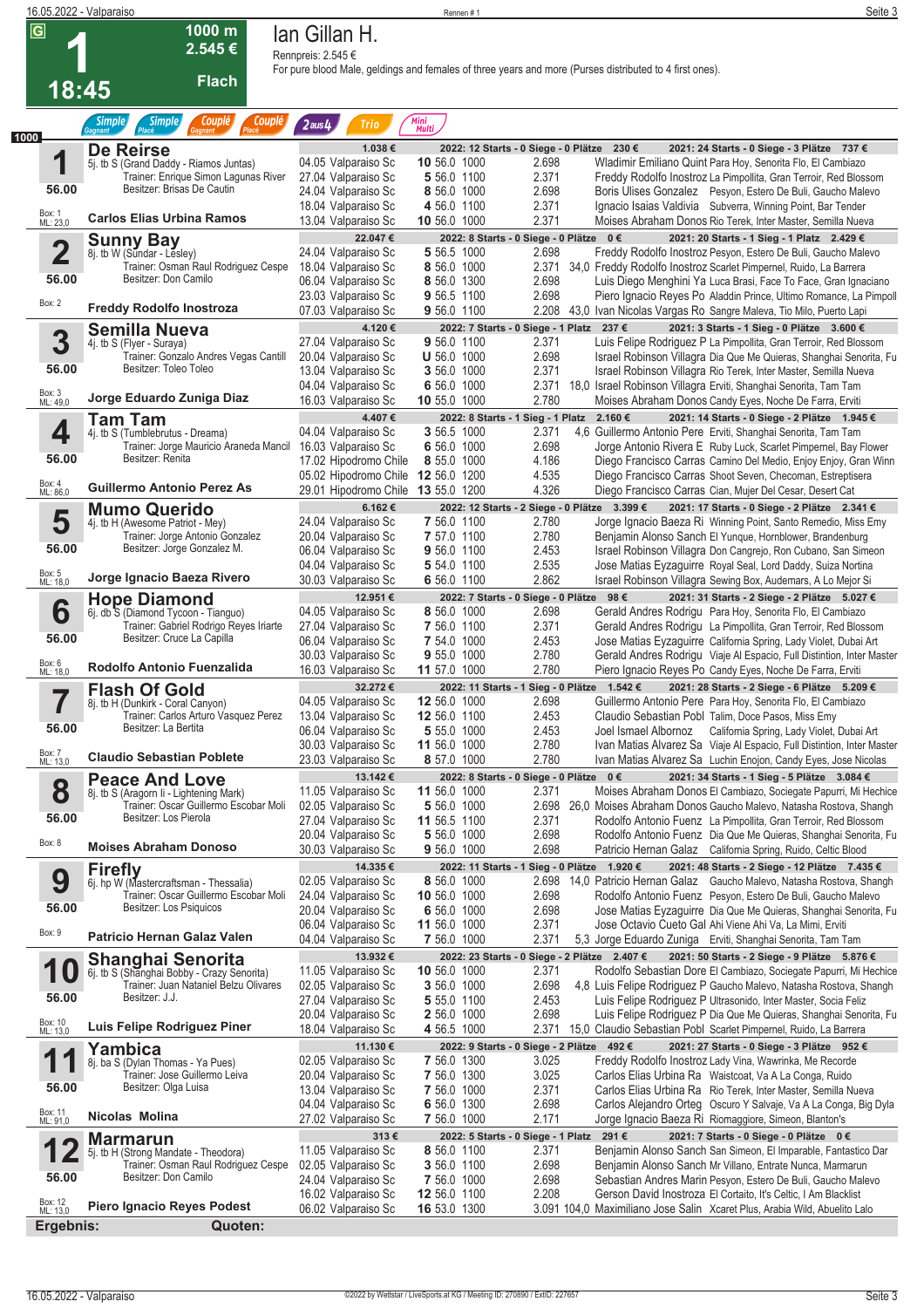| 16.05.2022 - Valparaiso |                                                                                                                        |                                                                          | Rennen #2                   |                                                                      | Seite 4                                                                                                                                       |
|-------------------------|------------------------------------------------------------------------------------------------------------------------|--------------------------------------------------------------------------|-----------------------------|----------------------------------------------------------------------|-----------------------------------------------------------------------------------------------------------------------------------------------|
| $\overline{G}$          | 1000 m                                                                                                                 | <b>Halcon Negro</b>                                                      |                             |                                                                      |                                                                                                                                               |
|                         | 7.898€                                                                                                                 | Rennpreis: 7.898 €                                                       |                             |                                                                      |                                                                                                                                               |
|                         |                                                                                                                        | For pure blood female of two years (Purses distributed to 4 first ones). |                             |                                                                      |                                                                                                                                               |
| 19:15                   | <b>Flach</b>                                                                                                           |                                                                          |                             |                                                                      |                                                                                                                                               |
|                         | Couplé<br>Couplé<br>Simple<br><b>Simple</b>                                                                            | $2$ aus $4$<br>Trio                                                      | Mini<br>Multi               |                                                                      |                                                                                                                                               |
| 1000                    | <b>Carola Del Mar</b>                                                                                                  |                                                                          |                             |                                                                      |                                                                                                                                               |
| 1                       | 3j. tb S (Flyer - Cristal Company)<br>Trainer: Rafael Abraham Bernal                                                   |                                                                          |                             |                                                                      |                                                                                                                                               |
| 55.00                   | Besitzer: Los Tanderos                                                                                                 |                                                                          |                             |                                                                      |                                                                                                                                               |
| Box: 1                  | Rodolfo Antonio Fuenzalida                                                                                             | $0 \in$                                                                  |                             | 2022: 3 Starts - 0 Siege - 0 Plätze 0 €                              |                                                                                                                                               |
| $\overline{\mathbf{2}}$ | <b>Sebai</b><br>3j. tb S (Lemon Sour - Storm Of Fire)                                                                  | 27.04 Valparaiso Sc                                                      | 7 55.0 1100                 | Ignacio Isaias Valdivia<br>7.358                                     | Victory Colors, Dancer Chrome, Flying Don                                                                                                     |
| 55.00                   | Trainer: Ximeno Francisco Urenda Pas<br>Besitzer: Los Leones                                                           | 20.04 Valparaiso Sc<br>06.04 Valparaiso Sc                               | 6 55.0 1000<br>8 55.5 1000  | 7.358<br>Ignacio Isaias Valdivia<br>7.358<br>Ignacio Isaias Valdivia | Terence Hill, Victory Colors, Dancer Chrom<br>Rubia Chrome, Dancer Chrome, Victory Col                                                        |
| Box: 2                  |                                                                                                                        |                                                                          |                             |                                                                      |                                                                                                                                               |
|                         | Ignacio Isaias Valdivia                                                                                                | $0 \in$                                                                  |                             | 2022: 4 Starts - 0 Siege - 0 Plätze 0 €                              | 2021: 0 Starts - 0 Siege - 0 Plätze 0 €                                                                                                       |
| 3                       | Ruya<br>3j. tb 5 (Van Nistelrooy - Firuze)                                                                             | 27.04 Valparaiso Sc                                                      | 13 55.0 1100                | 7.358                                                                | Maximiliano Jose Salin Victory Colors, Dancer Chrome, Flying Don                                                                              |
| 55.00                   | Trainer: Nelson Alonso Espina Lazo<br>Besitzer: Oly Nany                                                               | 30.03 Valparaiso Sc                                                      | 13 55.0 1300                | 8.535                                                                | Boris Ulises Gonzalez Che Gitano, Ramses, Princess Katia                                                                                      |
|                         |                                                                                                                        | 21.03 Valparaiso Sc<br>19.01 Valparaiso Sc                               | 16 55.0 1100<br>14 55.0 800 | 9.271                                                                | 8.535 69,0 Jorge Antonio Rivera E Uli El Luchador, Serrano, Princess Katia<br>Jose Arturo Villablanca Sorrenta, Ponte A Cantar, Sahara Chrome |
| Box: 3                  | <b>Maximiliano Jose Salinas</b>                                                                                        |                                                                          |                             |                                                                      |                                                                                                                                               |
|                         | <b>Wild Party</b><br>3j. tb S (Bad Daddy - Sarabeth)                                                                   | 0€<br>27.04 Valparaiso Sc                                                | 9 55.0 1100                 | 2022: 2 Starts - 0 Siege - 0 Plätze 0 €<br>7.358                     | Luis Felipe Rodriguez P Victory Colors, Dancer Chrome, Flying Don                                                                             |
| 4                       | Trainer: Carlos Augusto Raby                                                                                           | 06.04 Valparaiso Sc                                                      | 9 56.0 1000                 | 7.358                                                                | Jorge Ignacio Baeza Ri Rubia Chrome, Dancer Chrome, Victory Col                                                                               |
| 55.00                   | Besitzer: Santa Isabel                                                                                                 |                                                                          |                             |                                                                      |                                                                                                                                               |
| Box: 4                  | Jorge Ignacio Baeza Rivero                                                                                             |                                                                          |                             |                                                                      |                                                                                                                                               |
| 5                       | <b>Princess Katia</b>                                                                                                  | 1.345€<br>27.04 Valparaiso Sc                                            | 6 55.5 1100                 | 2022: 6 Starts - 0 Siege - 2 Plätze 1.253 €<br>7.358                 | 2021: 0 Starts - 0 Siege - 0 Plätze 0 €<br>Freddy Rodolfo Inostroz Victory Colors, Dancer Chrome, Flying Don                                  |
|                         | 3j. tb S (California Chrome - Katinthebox)<br>Trainer: Jaime Enrique Santander                                         | 13.04 Valparaiso Sc                                                      | 7 55.0 1300                 | 8.094                                                                | Carlos Alejandro Orteg Ramses, Carita De Whisky, Litoral Central                                                                              |
| 55.00                   | Besitzer: Haras Sumaya                                                                                                 | 30.03 Valparaiso Sc                                                      | 3 55.0 1300                 | 8.535                                                                | Carlos Alejandro Orteg Che Gitano, Ramses, Princess Katia                                                                                     |
| Box: 5<br>ML: 10,0      | <b>Felipe Alberto Henriquez</b>                                                                                        | 21.03 Valparaiso Sc<br>16.02 Valparaiso Sc                               | 3 55.0 1100<br>7 55.0 1000  | 8.535                                                                | 8.535 54,0 Moises Abraham Donos Uli El Luchador, Serrano, Princess Katia<br>Carlos Alejandro Orteg Elquilimay, Sahara Chrome, Flora Ines      |
| 6<br>55.00              | <b>Infanta Dorotea</b><br>3j. tb S (Ascot Prince - Dona Dorotea)<br>Trainer: Rafael Abraham Bernal<br>Besitzer: Sanrey |                                                                          |                             |                                                                      |                                                                                                                                               |
| Box: 6<br>ML: 23,0      | Nicolas Molina                                                                                                         |                                                                          |                             |                                                                      |                                                                                                                                               |
| $\overline{\textbf{z}}$ | <b>Hacer Por Hacer</b>                                                                                                 | 0€                                                                       |                             | 2022: 1 Start - 0 Siege - 0 Plätze 0 €                               |                                                                                                                                               |
| 55.00                   | 3). to S (Fantasmagonco - Reimportada)<br>Trainer: Alejandro Martinez Cornejo<br>Besitzer: Viejo Perro                 | 29.04 Club Hipico Santi 8 55.0 1000                                      |                             | 6.835<br>Rodolfo S Dores                                             | Dairis, Paciencia Ybarajar, Tanta Soledad                                                                                                     |
| Box: 7                  | Jorge Eduardo Zuniga Diaz                                                                                              |                                                                          |                             |                                                                      |                                                                                                                                               |
|                         | <b>Prohibido Olvidarte</b>                                                                                             | $0 \in$                                                                  |                             | 2022: 2 Starts - 0 Siege - 0 Plätze 0 €                              | 2021: 0 Starts - 0 Siege - 0 Plätze 0 €                                                                                                       |
| 8<br>55.00              | 3j. tb S (Mr Speaker - Live Forever)<br>Trainer: Eduardo Andres Lab Reyes<br>Besitzer: Crisval                         | 07.05 Hipodromo Chile 11 55.0 1000<br>21.04 Hipodromo Chile 15 55.0 1000 |                             | Rodolfo S Dores<br>6.524<br>7.767 27.0 Rodolfo S Dores               | La Corina, Dubai Girl, Sweet Cristal<br>Roca Ignea, Iconica, Hadassa                                                                          |
| Box: 8<br>ML: 10,0      | <b>Gerald Andres Rodriguez S</b>                                                                                       |                                                                          |                             |                                                                      |                                                                                                                                               |
|                         | <b>Dancer Chrome</b>                                                                                                   | 4.241€                                                                   |                             | 2022: 4 Starts - 0 Siege - 2 Plätze 3.951 €                          |                                                                                                                                               |
| 9                       | 3j. tb S (California Chrome - Piazza Grande li)<br>Trainer: Jaime Enrique Santander                                    | 27.04 Valparaiso Sc<br>20.04 Valparaiso Sc                               | 2 55.0 1100<br>3 55.0 1000  | 7.358<br>7.358                                                       | Miguel Angel Gutierrez Victory Colors, Dancer Chrome, Flying Don<br>Miquel Angel Gutierrez Terence Hill, Victory Colors, Dancer Chrom         |
| 55.00                   | Besitzer: Haras Sumaya                                                                                                 | 06.04 Valparaiso Sc                                                      | 2 55.5 1000                 | 7.358                                                                | Miguel Angel Gutierrez Rubia Chrome, Dancer Chrome, Victory Col                                                                               |
| Box: 9<br>ML: 4,0       | <b>Miguel Angel Gutierrez Bad</b>                                                                                      | 09.03 Valparaiso Sc                                                      | 2 55.0 1000                 | 8.535                                                                | Miguel Angel Gutierrez Spirit Road, Dancer Chrome, Victory Colors                                                                             |
| И                       | <b>Sahara Chrome</b>                                                                                                   | 3.078€                                                                   |                             | 2022: 7 Starts - 0 Siege - 3 Plätze 2.867 €                          | 2021: 0 Starts - 0 Siege - 0 Plätze 0 €                                                                                                       |
| 1 U                     | 3j. tb S (California Chrome - Irish Crown)<br>Trainer: Jaime Enrique Santander                                         | 27.04 Valparaiso Sc<br>20.04 Valparaiso Sc                               | 5 55.0 1100<br>4 55.5 1000  | 7.358<br>7.358                                                       | Carlos Alejandro Orteg Victory Colors, Dancer Chrome, Flying Don<br>Carlos Alejandro Orteg Terence Hill, Victory Colors, Dancer Chrom         |
| 55.00                   | Besitzer: Haras Sumaya                                                                                                 | 21.03 Valparaiso Sc                                                      | 14 55.0 1100                | 8.535                                                                | 3,1 Luis Felipe Rodriguez P Uli El Luchador, Serrano, Princess Katia                                                                          |
| Box: 10                 | Carlos Alejandro Ortega Ta                                                                                             | 27.02 Valparaiso Sc<br>16.02 Valparaiso Sc                               | 3 55.0 1000<br>2 55.0 1000  | 8.535<br>Nicolas Molina<br>8.535                                     | Orgullo Vencido, Ponte A Cantar, Sahara C<br>Luis Felipe Rodriguez P Elquilimay, Sahara Chrome, Flora Ines                                    |
|                         | <b>Xichen</b>                                                                                                          |                                                                          |                             |                                                                      |                                                                                                                                               |
| 55.00                   | 3j. tb S (Seeking The Dia - Gracil Bailarina)<br>Trainer: Jorge Antonio Gonzalez<br>Besitzer: Tata Gaston              |                                                                          |                             |                                                                      |                                                                                                                                               |
| Box: 11<br>ML: 10,0     | Luis Felipe Rodriguez Piner                                                                                            |                                                                          |                             |                                                                      |                                                                                                                                               |
|                         | La Bejou                                                                                                               |                                                                          |                             |                                                                      |                                                                                                                                               |
| 55.00                   | 3j. tb S (Iron Clad - Diamante Azul)<br>Trainer: Luis Guillermo Catena Catena<br>Besitzer: Sverige                     |                                                                          |                             |                                                                      |                                                                                                                                               |
| Box: 12<br>ML: 8,0      | <b>Freddy Rodolfo Inostroza</b>                                                                                        |                                                                          |                             |                                                                      |                                                                                                                                               |
|                         |                                                                                                                        |                                                                          |                             |                                                                      |                                                                                                                                               |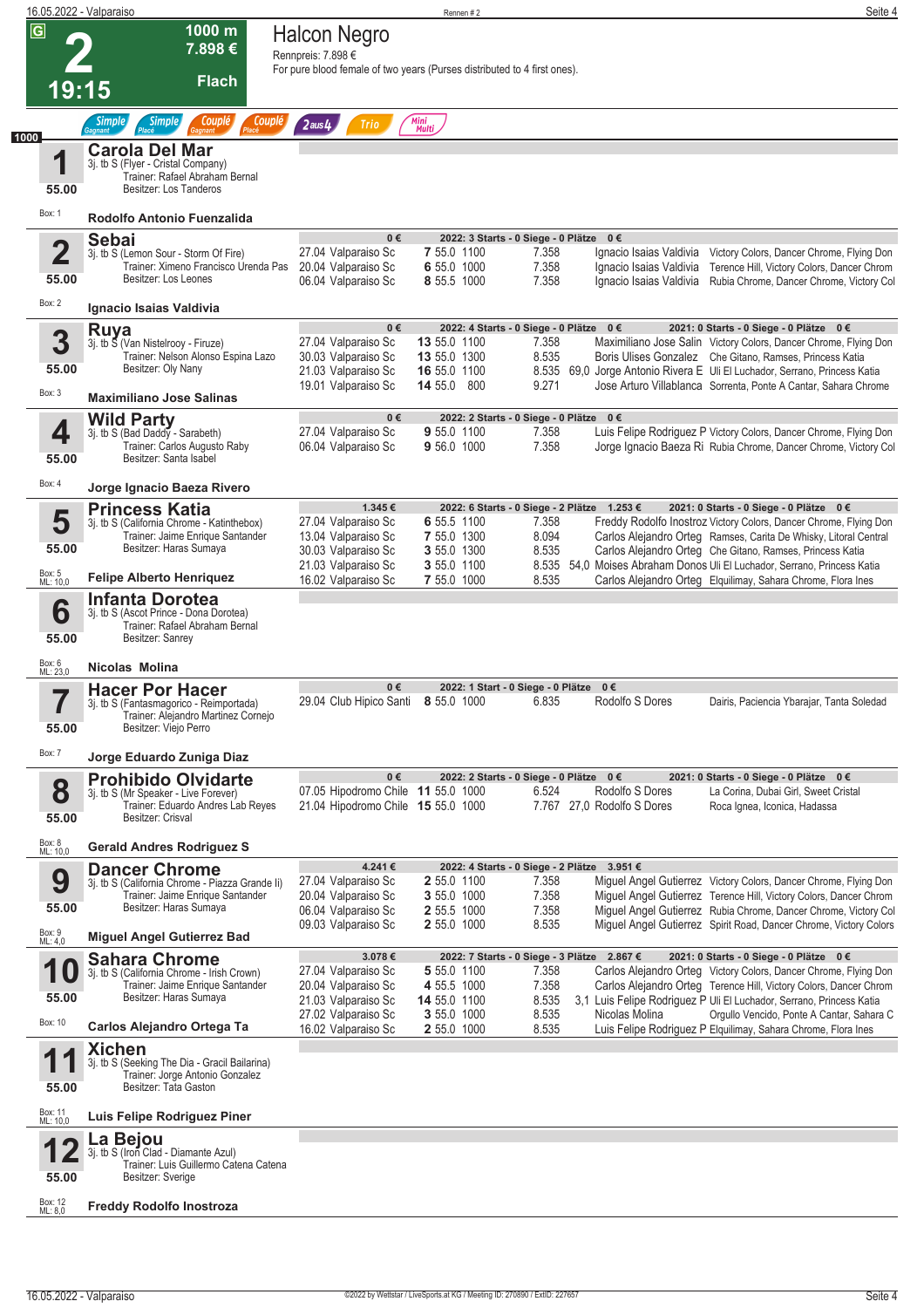| 16.05.2022 - Valparaiso         |                                                             |                                                                                                                | Rennen#2      |                                         |                                                                      | Seite 5 |
|---------------------------------|-------------------------------------------------------------|----------------------------------------------------------------------------------------------------------------|---------------|-----------------------------------------|----------------------------------------------------------------------|---------|
| $\overline{G}$                  | 1000 m<br>7.898 €                                           | Halcon Negro<br>Rennpreis: 7.898 €<br>For pure blood female of two years (Purses distributed to 4 first ones). |               |                                         |                                                                      |         |
| 19:15                           | <b>Flach</b>                                                |                                                                                                                |               |                                         |                                                                      |         |
| <b>Simple</b><br><b>Gagnant</b> | <b>Simple</b><br>Couplé<br>Placé<br>Placé<br><b>Gagnant</b> | Couplé<br>$2$ aus $4$<br>Trio                                                                                  | Mini<br>Multi |                                         |                                                                      |         |
| -a                              | <b>Traviesa</b>                                             | 0€                                                                                                             |               | 2022: 2 Starts - 0 Siege - 0 Plätze 0 € | 2021: 0 Starts - 0 Siege - 0 Plätze 0 €                              |         |
|                                 | i. tb S (Dubai Sky - Candelle)                              | 20.04 Valparaiso Sc                                                                                            | 7 55.5 1000   | 7.358                                   | Jorge Ignacio Baeza Ri Terence Hill, Victory Colors, Dancer Chrom    |         |
| 55.00                           | Trainer: Carlos Augusto Raby<br>Besitzer: Tarantino         | 21.03 Valparaiso Sc                                                                                            | 9 56.0 1100   | 8.535                                   | 12,0 Joaquin Alejandro Herr Uli El Luchador, Serrano, Princess Katia |         |
| Box: 13<br>ML: 10,0             | Ariel Hernan Zuniga                                         |                                                                                                                |               |                                         |                                                                      |         |
| Ergebnis:                       | Quoten:                                                     |                                                                                                                |               |                                         |                                                                      |         |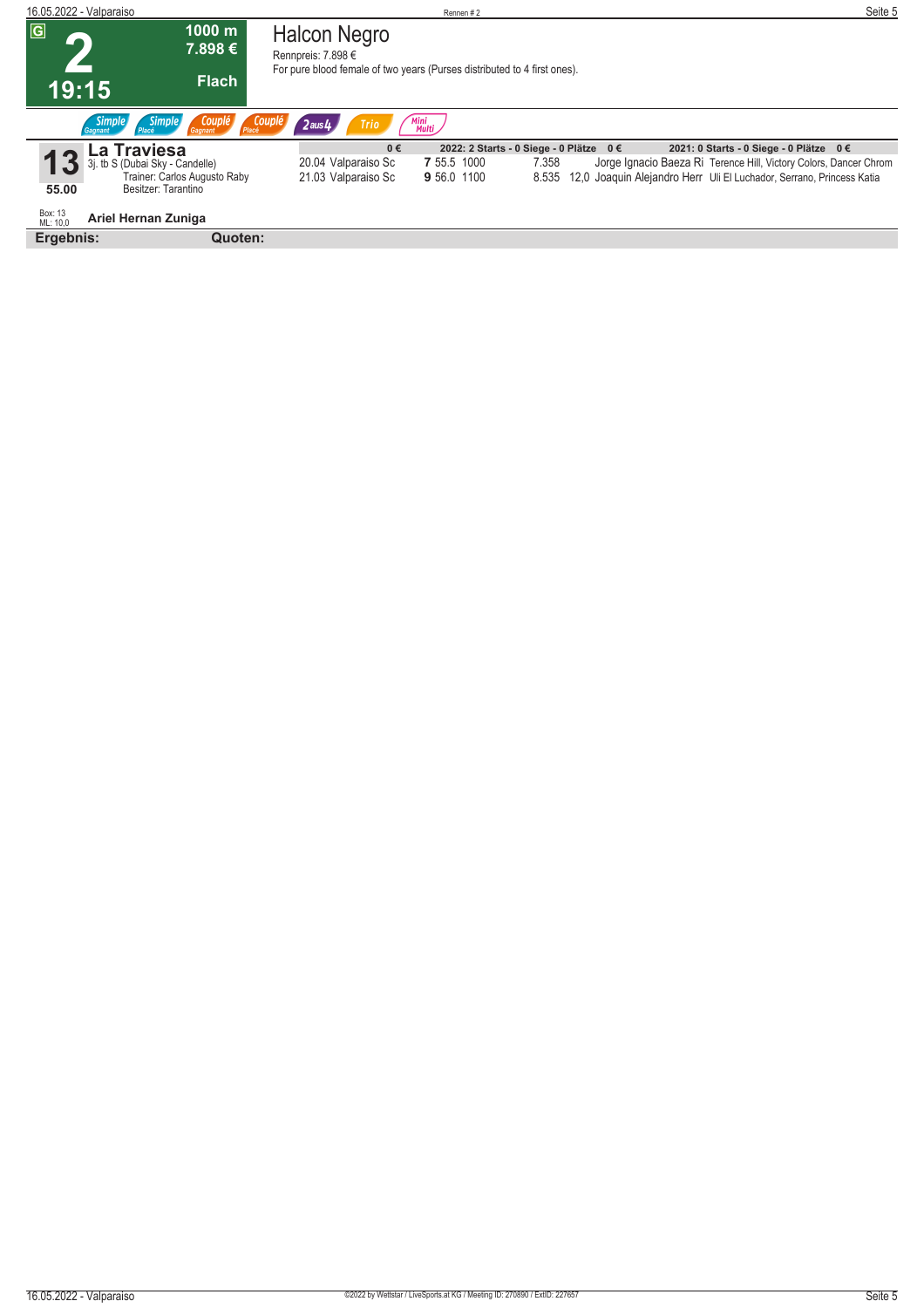| $\overline{\mathsf{G}}$<br>1100 m<br>Inday H.<br>2.931€<br>Rennpreis: 2.931 €<br>For pure blood Male, geldings and females of three years and more (Purses distributed to 4 first ones).<br><b>Flach</b><br>19:45<br><b>Couplé</b><br><b>Simple</b><br><b>Couplé</b><br>Mini<br>Multi<br><b>Simple</b><br>$2$ aus $4$<br><b>Trio</b><br>1100<br>36.601€<br>2021: 40 Starts - 6 Siege - 6 Plätze 13.225 €<br>2022: 14 Starts - 1 Sieg - 6 Plätze 4.876 €<br>Capone<br>1<br>04.05 Valparaiso Sc<br>7 58.0 1100<br>3.058<br>Felipe Alberto Henrique Road King, Andrei Bolkonsky, Schirkan<br>6j. tb H (Scat Daddy - Miss Dixie City)<br>Trainer: Luis Eduardo Salinas Trigo<br>10 56.0 1100<br>2.993<br>27.04 Valparaiso Sc<br>Nelson Enrique Figuero Luiverar, Vitral, Cat Bay<br>Besitzer: Rafael Sanchez A.<br>59.00<br>2.731<br>18.04 Valparaiso Sc<br>3 59.0 1100<br>Nelson Enrique Figuero Tiro A Tiro, Don Picho, Capone<br>3.320<br>30.03 Valparaiso Sc<br>6 56.0 1100<br>Carlos Alejandro Orteg Sound Court, Soldier's Trail, Pastrami<br>Box: 1<br>ML: 51,0<br><b>Felipe Alberto Henriquez</b><br>3.320<br>23.03 Valparaiso Sc<br>5 56.0 1100<br>Carlos Alejandro Orteg Varonessa, Le Campeon, Luiverar<br>20.097€<br>2022: 12 Starts - 1 Sieg - 5 Plätze 5.290 €<br>2021: 33 Starts - 5 Siege - 7 Plätze 10.394 €<br><b>War Is Over</b><br>$\overline{\mathbf{2}}$<br>Victor Manuel Cifuentes Slavja, Shanghai Express, Michelitina<br>11.05 Valparaiso Sc<br>6 54.0 1000<br>2.731<br>5j. tb S (Over The Cliff - The Warsong)<br>Trainer: Juan Luis Melero Becar<br>3.058<br>24.04 Valparaiso Sc<br>4 55.5 1000<br>Victor Manuel Cifuentes California Spring, Shanghai Express, Es As<br>Besitzer: Tierras Negras<br>54.00<br>2.535<br>3 58.0 1000<br>18.04 Valparaiso Sc<br>4,6 Victor Manuel Cifuentes Michelitina, California Spring, War Is Over<br>2.731<br>4 54.0 1000<br>Rodrigo Guillermo Cort Pakito, Baqueano, Kudos<br>06.04 Valparaiso Sc<br>Box: 2<br><b>Moises Abraham Donoso</b><br>2.862<br>16.03 Valparaiso Sc<br>3 59.0 1000<br>Rafael Francisco Cister Puerto Fonck, Slavja, War Is Over<br>26.018€<br>2022: 22 Starts - 2 Siege - 7 Plätze 7.630 €<br>2021: 44 Starts - 3 Siege - 13 Plätze 11.850 €<br><b>Face To Face</b><br>3<br>11.05 Valparaiso Sc<br>1 57.0 1100<br>2.453<br>Simond Andre Gonzale Face To Face, Dale Flora, Caribean Passio<br>6j. tb H (Shanghai Bobby - Honest To Goodne<br>Trainer: Jorge Antonio Gonzalez<br>04.05 Valparaiso Sc<br>2.862<br>10 54.0 1100<br>Cristian Patricio Bobadil El Yunque, Sadie Farrell, Los Montecillos<br>Besitzer: Jorge Gonzalez M.<br>54.00<br>2.862<br>02.05 Valparaiso Sc<br>6 55.0 1100<br>Cristian Patricio Bobadil Lavazzi, Big Pepe, Black Olives<br>2.535<br>27.04 Valparaiso Sc<br>3 56.0 1200<br>Jorge Ignacio Baeza Ri A Muerte Socio, Socio Inteligente, Face To<br>Box: 3<br><b>Simond Andres Gonzalez H</b><br>2.698<br>24.04 Valparaiso Sc<br>1 56.0 1100<br>Benjamin Alonso Sanch Face To Face, Fue Machito, La Hada Madri<br>2022: 12 Starts - 1 Sieg - 2 Plätze 3.315 €<br>12.183€<br>2021: 18 Starts - 3 Siege - 2 Plätze 8.034 €<br><b>Xenses</b><br>4<br>11.05 Valparaiso Sc<br>5 58.0 1100<br>2.535<br>Benjamin Alonso Sanch Dona Athenea, Absheron, Sadie Farrell<br>4j. tb H (Cumpleanos Feliz - Quebrada Negra)<br>Trainer: Jorge Antonio Gonzalez<br>8 49.0 1200<br>4.911<br>24.04 Valparaiso Sc<br>Simond Andres Gonzal Kyo, Alexander Selkirk, Domingo Golden<br>Besitzer: Tata Gaston<br>54.00<br>3.058<br>20.04 Valparaiso Sc<br>5 54.0 1000<br>Miguel Angel Fuentes S Joipur, Burjan, Rio Yelcho<br>2.993<br>10 54.0 1000<br>18.04 Valparaiso Sc<br>Julio Andres Sarmiento Soldier's Trail, Happy Moment, Pakito<br>Box: 4<br>ML: 26,0<br>Luis Felipe Rodriguez Piner<br>2.731<br>06.04 Valparaiso Sc<br>6 56.0 1100<br>Ivan Nicolas Vargas Ro Cat Bay, Sewing Box, Ruggeri<br>2022: 4 Starts - 0 Siege - 0 Plätze 0 €<br><b>Don Burro</b><br>11.688€<br>2021: 15 Starts - 2 Siege - 2 Plätze 10.889 €<br>5<br>9 54.0 1100<br>2.381<br>Ignacio Isaias Valdivia Ya Deposite, Cugad, Don Picho<br>02.05 Valparaiso Sc<br>4j. tb H (Rydilluc - Isola Del Liri)<br>Trainer: Luis Eduardo Salinas Trigo<br>18.04 Valparaiso Sc<br>9 55.0 1100<br>2.731<br>Jorge Eduardo Zuniga Tiro A Tiro, Don Picho, Capone<br>Besitzer: Las Bellas<br>55.00<br>3.401 19,0 Gustavo Adrian Aros<br>06.02 Valparaiso Sc<br>5 58.0 1300<br>Master Kan, Me Olvide, Whisky Shot<br>4.744<br>22.01 Hipodromo Chile<br>7 55.0 1200<br>Benjamin Alonso Sanch Shesgoingtobegreat, Elisita Mia, Domingo Y<br>Box: 5<br>Cristian Javier Salinas Azo<br>4.971<br>25.12 Hipodromo Chile<br>3 55.0 1200<br>Benjamin Alonso Sanch Troy Lee, Baqueano, Don Burro<br>9.973€<br>2022: 7 Starts - 1 Sieg - 0 Plätze 1.690 €<br>2021: 16 Starts - 3 Siege - 2 Plätze 6.440 €<br><b>Romeo Santos</b><br>6<br>8 55.0 1100<br>2.381<br>02.05 Valparaiso Sc<br>Julio Andres Sarmiento Ya Deposite, Cugad, Don Picho<br>5j. tb W (Daddy Long Legs - Giulietta Romeo)<br>Trainer: Anibal Regenaldo Norambuen<br>3.058<br>24.04 Valparaiso Sc<br>10 55.0 1100<br>Julio Andres Sarmiento Don Picho, Le Campeon, My Dad<br>Besitzer: Per Sempre<br>56.00<br>2.862<br>20.04 Valparaiso Sc<br>13 59.0 1100<br>Julio Andres Sarmiento Lucky Boss, Road King, Van Court<br>4.308<br>16.04 Hipodromo Chile 14 56.0 1200<br>Jose Matias Eyzaguirre Sigue La Bendicion, Rio Malleco, Grande D<br>Box: 6<br>ML: 38,0<br>Rodrigo Guillermo Cortes V<br>2.535<br>06.04 Valparaiso Sc<br>1 55.0 1100<br>Patricio Hernan Galaz Romeo Santos, Chambo, Rey Palmeno<br>17.526€<br>2022: 13 Starts - 3 Siege - 3 Plätze 7.534 €<br>2021: 29 Starts - 4 Siege - 6 Plätze 8.793 €<br>Sorprendeme<br>۳.<br>5j. tb S <sup>"</sup> (Stay Thirsty - Letaha)<br>04.05 Valparaiso Sc<br>5 56.0 1100<br>3.058<br>Nicolas Molina<br>Road King, Andrei Bolkonsky, Schirkan<br>Trainer: Rafael Abraham Bernal<br>13.04 Valparaiso Sc<br>4 56.5 1100<br>2.731<br>Guillermo Antonio Pere Strong Black, Andrei Bolkonsky, Levantate<br>Besitzer: Bernal T Rafael A<br>58.00<br>04.04 Valparaiso Sc<br>4 58.0 1100<br>2.685<br>Guillermo Antonio Pere Joipur, Strong Black, Lavazzi<br>3.058<br>23.03 Valparaiso Sc<br>2 58.0 1100<br>Joaquin Alejandro Herr Nebak, Sorprendeme, El Mechudo<br>Box: 7<br>ML: 77,0<br><b>Boris Ulises Gonzalez Hern</b><br>2.862<br>16.03 Valparaiso Sc<br>1 57.0 1100<br>Joaquin Alejandro Herr Sorprendeme, Strong Black, Cypher<br>16.584€<br>3.577€<br>2022: 6 Starts - 1 Sieg - 4 Plätze<br>2021: 30 Starts - 3 Siege - 9 Plätze 8.428 €<br><b>Don Celindo</b><br>8<br>11.05 Valparaiso Sc<br>7 55.0 1100<br>2.731<br>Carlos Urbina<br>Mister Wayne, Gran Abu Yalil, Big Pepe<br>5j. tb H (Tumblebrutus - Arwa)<br>Trainer: Luis Eduardo Salinas Trigo<br>24.04 Valparaiso Sc<br>1 57.0 1100<br>2.862<br>Nicolas Alejandro Rami Don Celindo, Iron Power, Casablanca Danc<br>54.00<br>Besitzer: Gladycita<br>13.04 Valparaiso Sc<br>2 56.0 1100<br>2.453<br>Benjamin Alonso Sanch Tio Milo, Don Celindo, A Lo Mejor Si<br>2.862<br>30.03 Valparaiso Sc<br>4 56.0 1100<br>Benjamin Alonso Sanch Sewing Box, Audemars, A Lo Mejor Si<br>Box: 8<br><b>Carlos Elias Urbina Ramos</b><br>2.862<br>Benjamin Alonso Sanch Taishan, Don Celindo, Suiza Nortina<br>23.03 Valparaiso Sc<br>2 56.0 1100<br>56.540€<br>2022: 5 Starts - 2 Siege - 2 Plätze 5.139 €<br>2021: 16 Starts - 2 Siege - 3 Plätze 8.771 €<br><b>Me Olvide</b><br>9<br>20.04 Valparaiso Sc<br>4 51.0 1400<br>6.175<br>Nelson Enrique Figuero Sueno Chilote, Baqueano, Fantastic Dubai<br>6j. ba W (War Command - Fue Mia)<br>Trainer: Carlos Arturo Vasquez Perez<br>2.911<br>1 54.0 1300<br>Joel Ismael Albornoz<br>09.03 Valparaiso Sc<br>Me Olvide, Hermano Fiel, Papudo Chrome<br>Besitzer: La Bertita<br>59.00<br>3.385<br>27.02 Valparaiso Sc<br>4 58.0 1400<br>Joel Ismael Albornoz<br>Lucky And Perfect, Barroco, Makis<br>3.401<br>8,5 Nelson Enrique Figuero Master Kan, Me Olvide, Whisky Shot<br>06.02 Valparaiso Sc<br>2 57.0 1300<br>Box: 9<br>ML: 44,0<br>Joel Ismael Albornoz<br>3.140<br>05.01 Valparaiso Sc<br>1 56.5 1300<br>Jorge Alejandro Gonzal Me Olvide, Makis, Van A Ver<br>2022: 14 Starts - 3 Siege - 1 Platz 5.974 €<br>12.773 €<br>2021: 8 Starts - 2 Siege - 0 Plätze 5.925 €<br><b>Lucky Boss</b><br>2.731<br>11.05 Valparaiso Sc<br>5 55.0 1100<br>Ignacio Isaias Valdivia Mister Wayne, Gran Abu Yalil, Big Pepe<br>4j. tb H (Gemologist - Musica De La Vida)<br>Trainer: Luis Eduardo Salinas Trigo<br>2.381<br>02.05 Valparaiso Sc<br>4 54.0 1100<br>Jorge Eduardo Zuniga Ya Deposite, Cugad, Don Picho<br>Besitzer: Las Bellas<br>54.00<br>24.04 Valparaiso Sc<br>3.058<br>Cristian Javier Salinas Don Picho, Le Campeon, My Dad<br>4 54.0 1100<br>2.862<br>20.04 Valparaiso Sc<br>Carlos Alejandro Orteg Lucky Boss, Road King, Van Court<br>1 55.5 1100<br>Box: 10<br>Jorge Eduardo Zuniga Diaz<br>2.535<br>5 58.0 1100<br>Benjamin Alonso Sanch Senor Seremi, El Curioso, Tia Peppa<br>18.04 Valparaiso Sc<br>Ergebnis:<br>Quoten: | 16.05.2022 - Valparaiso |  | Rennen #3 | Seite 6 |
|------------------------------------------------------------------------------------------------------------------------------------------------------------------------------------------------------------------------------------------------------------------------------------------------------------------------------------------------------------------------------------------------------------------------------------------------------------------------------------------------------------------------------------------------------------------------------------------------------------------------------------------------------------------------------------------------------------------------------------------------------------------------------------------------------------------------------------------------------------------------------------------------------------------------------------------------------------------------------------------------------------------------------------------------------------------------------------------------------------------------------------------------------------------------------------------------------------------------------------------------------------------------------------------------------------------------------------------------------------------------------------------------------------------------------------------------------------------------------------------------------------------------------------------------------------------------------------------------------------------------------------------------------------------------------------------------------------------------------------------------------------------------------------------------------------------------------------------------------------------------------------------------------------------------------------------------------------------------------------------------------------------------------------------------------------------------------------------------------------------------------------------------------------------------------------------------------------------------------------------------------------------------------------------------------------------------------------------------------------------------------------------------------------------------------------------------------------------------------------------------------------------------------------------------------------------------------------------------------------------------------------------------------------------------------------------------------------------------------------------------------------------------------------------------------------------------------------------------------------------------------------------------------------------------------------------------------------------------------------------------------------------------------------------------------------------------------------------------------------------------------------------------------------------------------------------------------------------------------------------------------------------------------------------------------------------------------------------------------------------------------------------------------------------------------------------------------------------------------------------------------------------------------------------------------------------------------------------------------------------------------------------------------------------------------------------------------------------------------------------------------------------------------------------------------------------------------------------------------------------------------------------------------------------------------------------------------------------------------------------------------------------------------------------------------------------------------------------------------------------------------------------------------------------------------------------------------------------------------------------------------------------------------------------------------------------------------------------------------------------------------------------------------------------------------------------------------------------------------------------------------------------------------------------------------------------------------------------------------------------------------------------------------------------------------------------------------------------------------------------------------------------------------------------------------------------------------------------------------------------------------------------------------------------------------------------------------------------------------------------------------------------------------------------------------------------------------------------------------------------------------------------------------------------------------------------------------------------------------------------------------------------------------------------------------------------------------------------------------------------------------------------------------------------------------------------------------------------------------------------------------------------------------------------------------------------------------------------------------------------------------------------------------------------------------------------------------------------------------------------------------------------------------------------------------------------------------------------------------------------------------------------------------------------------------------------------------------------------------------------------------------------------------------------------------------------------------------------------------------------------------------------------------------------------------------------------------------------------------------------------------------------------------------------------------------------------------------------------------------------------------------------------------------------------------------------------------------------------------------------------------------------------------------------------------------------------------------------------------------------------------------------------------------------------------------------------------------------------------------------------------------------------------------------------------------------------------------------------------------------------------------------------------------------------------------------------------------------------------------------------------------------------------------------------------------------------------------------------------------------------------------------------------------------------------------------------------------------------------------------------------------------------------------------------------------------------------------------------------------------------------------------------------------------------------------------------------------------------------------------------------------------------------------------------------------------------------------------------------------------------------------------------------------------------------------------------------------------------------------------------------------------------------------------------------------------------------------------------------------------------------------------------------------------------------------------------------------------------------------------------------------------------------------------------------------------------------------------------------------------------------------------------------------------------------------------------------------------------------------------------------------------------------------------------------------------------------------------------------------------------------------------------------------------------------------------------------------------------------------------------------------------------------------------------------------------------------------------------------------------------------------------------------------------------------------------------------------------------------------------------------------------------------------------------------------------------------------------------------------------------------------------------------------------------------------------------------------------------------------------------------------------------------------------------------------------------------------------------------------|-------------------------|--|-----------|---------|
|                                                                                                                                                                                                                                                                                                                                                                                                                                                                                                                                                                                                                                                                                                                                                                                                                                                                                                                                                                                                                                                                                                                                                                                                                                                                                                                                                                                                                                                                                                                                                                                                                                                                                                                                                                                                                                                                                                                                                                                                                                                                                                                                                                                                                                                                                                                                                                                                                                                                                                                                                                                                                                                                                                                                                                                                                                                                                                                                                                                                                                                                                                                                                                                                                                                                                                                                                                                                                                                                                                                                                                                                                                                                                                                                                                                                                                                                                                                                                                                                                                                                                                                                                                                                                                                                                                                                                                                                                                                                                                                                                                                                                                                                                                                                                                                                                                                                                                                                                                                                                                                                                                                                                                                                                                                                                                                                                                                                                                                                                                                                                                                                                                                                                                                                                                                                                                                                                                                                                                                                                                                                                                                                                                                                                                                                                                                                                                                                                                                                                                                                                                                                                                                                                                                                                                                                                                                                                                                                                                                                                                                                                                                                                                                                                                                                                                                                                                                                                                                                                                                                                                                                                                                                                                                                                                                                                                                                                                                                                                                                                                                                                                                                                                                                                                                                                                                                                                                                                                                                                                                                                                                                                                                                                                                                                                                                                                                                                                                                                                                                                                                                                                            |                         |  |           |         |
|                                                                                                                                                                                                                                                                                                                                                                                                                                                                                                                                                                                                                                                                                                                                                                                                                                                                                                                                                                                                                                                                                                                                                                                                                                                                                                                                                                                                                                                                                                                                                                                                                                                                                                                                                                                                                                                                                                                                                                                                                                                                                                                                                                                                                                                                                                                                                                                                                                                                                                                                                                                                                                                                                                                                                                                                                                                                                                                                                                                                                                                                                                                                                                                                                                                                                                                                                                                                                                                                                                                                                                                                                                                                                                                                                                                                                                                                                                                                                                                                                                                                                                                                                                                                                                                                                                                                                                                                                                                                                                                                                                                                                                                                                                                                                                                                                                                                                                                                                                                                                                                                                                                                                                                                                                                                                                                                                                                                                                                                                                                                                                                                                                                                                                                                                                                                                                                                                                                                                                                                                                                                                                                                                                                                                                                                                                                                                                                                                                                                                                                                                                                                                                                                                                                                                                                                                                                                                                                                                                                                                                                                                                                                                                                                                                                                                                                                                                                                                                                                                                                                                                                                                                                                                                                                                                                                                                                                                                                                                                                                                                                                                                                                                                                                                                                                                                                                                                                                                                                                                                                                                                                                                                                                                                                                                                                                                                                                                                                                                                                                                                                                                                            |                         |  |           |         |
|                                                                                                                                                                                                                                                                                                                                                                                                                                                                                                                                                                                                                                                                                                                                                                                                                                                                                                                                                                                                                                                                                                                                                                                                                                                                                                                                                                                                                                                                                                                                                                                                                                                                                                                                                                                                                                                                                                                                                                                                                                                                                                                                                                                                                                                                                                                                                                                                                                                                                                                                                                                                                                                                                                                                                                                                                                                                                                                                                                                                                                                                                                                                                                                                                                                                                                                                                                                                                                                                                                                                                                                                                                                                                                                                                                                                                                                                                                                                                                                                                                                                                                                                                                                                                                                                                                                                                                                                                                                                                                                                                                                                                                                                                                                                                                                                                                                                                                                                                                                                                                                                                                                                                                                                                                                                                                                                                                                                                                                                                                                                                                                                                                                                                                                                                                                                                                                                                                                                                                                                                                                                                                                                                                                                                                                                                                                                                                                                                                                                                                                                                                                                                                                                                                                                                                                                                                                                                                                                                                                                                                                                                                                                                                                                                                                                                                                                                                                                                                                                                                                                                                                                                                                                                                                                                                                                                                                                                                                                                                                                                                                                                                                                                                                                                                                                                                                                                                                                                                                                                                                                                                                                                                                                                                                                                                                                                                                                                                                                                                                                                                                                                                            |                         |  |           |         |
|                                                                                                                                                                                                                                                                                                                                                                                                                                                                                                                                                                                                                                                                                                                                                                                                                                                                                                                                                                                                                                                                                                                                                                                                                                                                                                                                                                                                                                                                                                                                                                                                                                                                                                                                                                                                                                                                                                                                                                                                                                                                                                                                                                                                                                                                                                                                                                                                                                                                                                                                                                                                                                                                                                                                                                                                                                                                                                                                                                                                                                                                                                                                                                                                                                                                                                                                                                                                                                                                                                                                                                                                                                                                                                                                                                                                                                                                                                                                                                                                                                                                                                                                                                                                                                                                                                                                                                                                                                                                                                                                                                                                                                                                                                                                                                                                                                                                                                                                                                                                                                                                                                                                                                                                                                                                                                                                                                                                                                                                                                                                                                                                                                                                                                                                                                                                                                                                                                                                                                                                                                                                                                                                                                                                                                                                                                                                                                                                                                                                                                                                                                                                                                                                                                                                                                                                                                                                                                                                                                                                                                                                                                                                                                                                                                                                                                                                                                                                                                                                                                                                                                                                                                                                                                                                                                                                                                                                                                                                                                                                                                                                                                                                                                                                                                                                                                                                                                                                                                                                                                                                                                                                                                                                                                                                                                                                                                                                                                                                                                                                                                                                                                            |                         |  |           |         |
|                                                                                                                                                                                                                                                                                                                                                                                                                                                                                                                                                                                                                                                                                                                                                                                                                                                                                                                                                                                                                                                                                                                                                                                                                                                                                                                                                                                                                                                                                                                                                                                                                                                                                                                                                                                                                                                                                                                                                                                                                                                                                                                                                                                                                                                                                                                                                                                                                                                                                                                                                                                                                                                                                                                                                                                                                                                                                                                                                                                                                                                                                                                                                                                                                                                                                                                                                                                                                                                                                                                                                                                                                                                                                                                                                                                                                                                                                                                                                                                                                                                                                                                                                                                                                                                                                                                                                                                                                                                                                                                                                                                                                                                                                                                                                                                                                                                                                                                                                                                                                                                                                                                                                                                                                                                                                                                                                                                                                                                                                                                                                                                                                                                                                                                                                                                                                                                                                                                                                                                                                                                                                                                                                                                                                                                                                                                                                                                                                                                                                                                                                                                                                                                                                                                                                                                                                                                                                                                                                                                                                                                                                                                                                                                                                                                                                                                                                                                                                                                                                                                                                                                                                                                                                                                                                                                                                                                                                                                                                                                                                                                                                                                                                                                                                                                                                                                                                                                                                                                                                                                                                                                                                                                                                                                                                                                                                                                                                                                                                                                                                                                                                                            |                         |  |           |         |
|                                                                                                                                                                                                                                                                                                                                                                                                                                                                                                                                                                                                                                                                                                                                                                                                                                                                                                                                                                                                                                                                                                                                                                                                                                                                                                                                                                                                                                                                                                                                                                                                                                                                                                                                                                                                                                                                                                                                                                                                                                                                                                                                                                                                                                                                                                                                                                                                                                                                                                                                                                                                                                                                                                                                                                                                                                                                                                                                                                                                                                                                                                                                                                                                                                                                                                                                                                                                                                                                                                                                                                                                                                                                                                                                                                                                                                                                                                                                                                                                                                                                                                                                                                                                                                                                                                                                                                                                                                                                                                                                                                                                                                                                                                                                                                                                                                                                                                                                                                                                                                                                                                                                                                                                                                                                                                                                                                                                                                                                                                                                                                                                                                                                                                                                                                                                                                                                                                                                                                                                                                                                                                                                                                                                                                                                                                                                                                                                                                                                                                                                                                                                                                                                                                                                                                                                                                                                                                                                                                                                                                                                                                                                                                                                                                                                                                                                                                                                                                                                                                                                                                                                                                                                                                                                                                                                                                                                                                                                                                                                                                                                                                                                                                                                                                                                                                                                                                                                                                                                                                                                                                                                                                                                                                                                                                                                                                                                                                                                                                                                                                                                                                            |                         |  |           |         |
|                                                                                                                                                                                                                                                                                                                                                                                                                                                                                                                                                                                                                                                                                                                                                                                                                                                                                                                                                                                                                                                                                                                                                                                                                                                                                                                                                                                                                                                                                                                                                                                                                                                                                                                                                                                                                                                                                                                                                                                                                                                                                                                                                                                                                                                                                                                                                                                                                                                                                                                                                                                                                                                                                                                                                                                                                                                                                                                                                                                                                                                                                                                                                                                                                                                                                                                                                                                                                                                                                                                                                                                                                                                                                                                                                                                                                                                                                                                                                                                                                                                                                                                                                                                                                                                                                                                                                                                                                                                                                                                                                                                                                                                                                                                                                                                                                                                                                                                                                                                                                                                                                                                                                                                                                                                                                                                                                                                                                                                                                                                                                                                                                                                                                                                                                                                                                                                                                                                                                                                                                                                                                                                                                                                                                                                                                                                                                                                                                                                                                                                                                                                                                                                                                                                                                                                                                                                                                                                                                                                                                                                                                                                                                                                                                                                                                                                                                                                                                                                                                                                                                                                                                                                                                                                                                                                                                                                                                                                                                                                                                                                                                                                                                                                                                                                                                                                                                                                                                                                                                                                                                                                                                                                                                                                                                                                                                                                                                                                                                                                                                                                                                                            |                         |  |           |         |
|                                                                                                                                                                                                                                                                                                                                                                                                                                                                                                                                                                                                                                                                                                                                                                                                                                                                                                                                                                                                                                                                                                                                                                                                                                                                                                                                                                                                                                                                                                                                                                                                                                                                                                                                                                                                                                                                                                                                                                                                                                                                                                                                                                                                                                                                                                                                                                                                                                                                                                                                                                                                                                                                                                                                                                                                                                                                                                                                                                                                                                                                                                                                                                                                                                                                                                                                                                                                                                                                                                                                                                                                                                                                                                                                                                                                                                                                                                                                                                                                                                                                                                                                                                                                                                                                                                                                                                                                                                                                                                                                                                                                                                                                                                                                                                                                                                                                                                                                                                                                                                                                                                                                                                                                                                                                                                                                                                                                                                                                                                                                                                                                                                                                                                                                                                                                                                                                                                                                                                                                                                                                                                                                                                                                                                                                                                                                                                                                                                                                                                                                                                                                                                                                                                                                                                                                                                                                                                                                                                                                                                                                                                                                                                                                                                                                                                                                                                                                                                                                                                                                                                                                                                                                                                                                                                                                                                                                                                                                                                                                                                                                                                                                                                                                                                                                                                                                                                                                                                                                                                                                                                                                                                                                                                                                                                                                                                                                                                                                                                                                                                                                                                            |                         |  |           |         |
|                                                                                                                                                                                                                                                                                                                                                                                                                                                                                                                                                                                                                                                                                                                                                                                                                                                                                                                                                                                                                                                                                                                                                                                                                                                                                                                                                                                                                                                                                                                                                                                                                                                                                                                                                                                                                                                                                                                                                                                                                                                                                                                                                                                                                                                                                                                                                                                                                                                                                                                                                                                                                                                                                                                                                                                                                                                                                                                                                                                                                                                                                                                                                                                                                                                                                                                                                                                                                                                                                                                                                                                                                                                                                                                                                                                                                                                                                                                                                                                                                                                                                                                                                                                                                                                                                                                                                                                                                                                                                                                                                                                                                                                                                                                                                                                                                                                                                                                                                                                                                                                                                                                                                                                                                                                                                                                                                                                                                                                                                                                                                                                                                                                                                                                                                                                                                                                                                                                                                                                                                                                                                                                                                                                                                                                                                                                                                                                                                                                                                                                                                                                                                                                                                                                                                                                                                                                                                                                                                                                                                                                                                                                                                                                                                                                                                                                                                                                                                                                                                                                                                                                                                                                                                                                                                                                                                                                                                                                                                                                                                                                                                                                                                                                                                                                                                                                                                                                                                                                                                                                                                                                                                                                                                                                                                                                                                                                                                                                                                                                                                                                                                                            |                         |  |           |         |
|                                                                                                                                                                                                                                                                                                                                                                                                                                                                                                                                                                                                                                                                                                                                                                                                                                                                                                                                                                                                                                                                                                                                                                                                                                                                                                                                                                                                                                                                                                                                                                                                                                                                                                                                                                                                                                                                                                                                                                                                                                                                                                                                                                                                                                                                                                                                                                                                                                                                                                                                                                                                                                                                                                                                                                                                                                                                                                                                                                                                                                                                                                                                                                                                                                                                                                                                                                                                                                                                                                                                                                                                                                                                                                                                                                                                                                                                                                                                                                                                                                                                                                                                                                                                                                                                                                                                                                                                                                                                                                                                                                                                                                                                                                                                                                                                                                                                                                                                                                                                                                                                                                                                                                                                                                                                                                                                                                                                                                                                                                                                                                                                                                                                                                                                                                                                                                                                                                                                                                                                                                                                                                                                                                                                                                                                                                                                                                                                                                                                                                                                                                                                                                                                                                                                                                                                                                                                                                                                                                                                                                                                                                                                                                                                                                                                                                                                                                                                                                                                                                                                                                                                                                                                                                                                                                                                                                                                                                                                                                                                                                                                                                                                                                                                                                                                                                                                                                                                                                                                                                                                                                                                                                                                                                                                                                                                                                                                                                                                                                                                                                                                                                            |                         |  |           |         |
|                                                                                                                                                                                                                                                                                                                                                                                                                                                                                                                                                                                                                                                                                                                                                                                                                                                                                                                                                                                                                                                                                                                                                                                                                                                                                                                                                                                                                                                                                                                                                                                                                                                                                                                                                                                                                                                                                                                                                                                                                                                                                                                                                                                                                                                                                                                                                                                                                                                                                                                                                                                                                                                                                                                                                                                                                                                                                                                                                                                                                                                                                                                                                                                                                                                                                                                                                                                                                                                                                                                                                                                                                                                                                                                                                                                                                                                                                                                                                                                                                                                                                                                                                                                                                                                                                                                                                                                                                                                                                                                                                                                                                                                                                                                                                                                                                                                                                                                                                                                                                                                                                                                                                                                                                                                                                                                                                                                                                                                                                                                                                                                                                                                                                                                                                                                                                                                                                                                                                                                                                                                                                                                                                                                                                                                                                                                                                                                                                                                                                                                                                                                                                                                                                                                                                                                                                                                                                                                                                                                                                                                                                                                                                                                                                                                                                                                                                                                                                                                                                                                                                                                                                                                                                                                                                                                                                                                                                                                                                                                                                                                                                                                                                                                                                                                                                                                                                                                                                                                                                                                                                                                                                                                                                                                                                                                                                                                                                                                                                                                                                                                                                                            |                         |  |           |         |
|                                                                                                                                                                                                                                                                                                                                                                                                                                                                                                                                                                                                                                                                                                                                                                                                                                                                                                                                                                                                                                                                                                                                                                                                                                                                                                                                                                                                                                                                                                                                                                                                                                                                                                                                                                                                                                                                                                                                                                                                                                                                                                                                                                                                                                                                                                                                                                                                                                                                                                                                                                                                                                                                                                                                                                                                                                                                                                                                                                                                                                                                                                                                                                                                                                                                                                                                                                                                                                                                                                                                                                                                                                                                                                                                                                                                                                                                                                                                                                                                                                                                                                                                                                                                                                                                                                                                                                                                                                                                                                                                                                                                                                                                                                                                                                                                                                                                                                                                                                                                                                                                                                                                                                                                                                                                                                                                                                                                                                                                                                                                                                                                                                                                                                                                                                                                                                                                                                                                                                                                                                                                                                                                                                                                                                                                                                                                                                                                                                                                                                                                                                                                                                                                                                                                                                                                                                                                                                                                                                                                                                                                                                                                                                                                                                                                                                                                                                                                                                                                                                                                                                                                                                                                                                                                                                                                                                                                                                                                                                                                                                                                                                                                                                                                                                                                                                                                                                                                                                                                                                                                                                                                                                                                                                                                                                                                                                                                                                                                                                                                                                                                                                            |                         |  |           |         |
|                                                                                                                                                                                                                                                                                                                                                                                                                                                                                                                                                                                                                                                                                                                                                                                                                                                                                                                                                                                                                                                                                                                                                                                                                                                                                                                                                                                                                                                                                                                                                                                                                                                                                                                                                                                                                                                                                                                                                                                                                                                                                                                                                                                                                                                                                                                                                                                                                                                                                                                                                                                                                                                                                                                                                                                                                                                                                                                                                                                                                                                                                                                                                                                                                                                                                                                                                                                                                                                                                                                                                                                                                                                                                                                                                                                                                                                                                                                                                                                                                                                                                                                                                                                                                                                                                                                                                                                                                                                                                                                                                                                                                                                                                                                                                                                                                                                                                                                                                                                                                                                                                                                                                                                                                                                                                                                                                                                                                                                                                                                                                                                                                                                                                                                                                                                                                                                                                                                                                                                                                                                                                                                                                                                                                                                                                                                                                                                                                                                                                                                                                                                                                                                                                                                                                                                                                                                                                                                                                                                                                                                                                                                                                                                                                                                                                                                                                                                                                                                                                                                                                                                                                                                                                                                                                                                                                                                                                                                                                                                                                                                                                                                                                                                                                                                                                                                                                                                                                                                                                                                                                                                                                                                                                                                                                                                                                                                                                                                                                                                                                                                                                                            |                         |  |           |         |
|                                                                                                                                                                                                                                                                                                                                                                                                                                                                                                                                                                                                                                                                                                                                                                                                                                                                                                                                                                                                                                                                                                                                                                                                                                                                                                                                                                                                                                                                                                                                                                                                                                                                                                                                                                                                                                                                                                                                                                                                                                                                                                                                                                                                                                                                                                                                                                                                                                                                                                                                                                                                                                                                                                                                                                                                                                                                                                                                                                                                                                                                                                                                                                                                                                                                                                                                                                                                                                                                                                                                                                                                                                                                                                                                                                                                                                                                                                                                                                                                                                                                                                                                                                                                                                                                                                                                                                                                                                                                                                                                                                                                                                                                                                                                                                                                                                                                                                                                                                                                                                                                                                                                                                                                                                                                                                                                                                                                                                                                                                                                                                                                                                                                                                                                                                                                                                                                                                                                                                                                                                                                                                                                                                                                                                                                                                                                                                                                                                                                                                                                                                                                                                                                                                                                                                                                                                                                                                                                                                                                                                                                                                                                                                                                                                                                                                                                                                                                                                                                                                                                                                                                                                                                                                                                                                                                                                                                                                                                                                                                                                                                                                                                                                                                                                                                                                                                                                                                                                                                                                                                                                                                                                                                                                                                                                                                                                                                                                                                                                                                                                                                                                            |                         |  |           |         |
|                                                                                                                                                                                                                                                                                                                                                                                                                                                                                                                                                                                                                                                                                                                                                                                                                                                                                                                                                                                                                                                                                                                                                                                                                                                                                                                                                                                                                                                                                                                                                                                                                                                                                                                                                                                                                                                                                                                                                                                                                                                                                                                                                                                                                                                                                                                                                                                                                                                                                                                                                                                                                                                                                                                                                                                                                                                                                                                                                                                                                                                                                                                                                                                                                                                                                                                                                                                                                                                                                                                                                                                                                                                                                                                                                                                                                                                                                                                                                                                                                                                                                                                                                                                                                                                                                                                                                                                                                                                                                                                                                                                                                                                                                                                                                                                                                                                                                                                                                                                                                                                                                                                                                                                                                                                                                                                                                                                                                                                                                                                                                                                                                                                                                                                                                                                                                                                                                                                                                                                                                                                                                                                                                                                                                                                                                                                                                                                                                                                                                                                                                                                                                                                                                                                                                                                                                                                                                                                                                                                                                                                                                                                                                                                                                                                                                                                                                                                                                                                                                                                                                                                                                                                                                                                                                                                                                                                                                                                                                                                                                                                                                                                                                                                                                                                                                                                                                                                                                                                                                                                                                                                                                                                                                                                                                                                                                                                                                                                                                                                                                                                                                                            |                         |  |           |         |
|                                                                                                                                                                                                                                                                                                                                                                                                                                                                                                                                                                                                                                                                                                                                                                                                                                                                                                                                                                                                                                                                                                                                                                                                                                                                                                                                                                                                                                                                                                                                                                                                                                                                                                                                                                                                                                                                                                                                                                                                                                                                                                                                                                                                                                                                                                                                                                                                                                                                                                                                                                                                                                                                                                                                                                                                                                                                                                                                                                                                                                                                                                                                                                                                                                                                                                                                                                                                                                                                                                                                                                                                                                                                                                                                                                                                                                                                                                                                                                                                                                                                                                                                                                                                                                                                                                                                                                                                                                                                                                                                                                                                                                                                                                                                                                                                                                                                                                                                                                                                                                                                                                                                                                                                                                                                                                                                                                                                                                                                                                                                                                                                                                                                                                                                                                                                                                                                                                                                                                                                                                                                                                                                                                                                                                                                                                                                                                                                                                                                                                                                                                                                                                                                                                                                                                                                                                                                                                                                                                                                                                                                                                                                                                                                                                                                                                                                                                                                                                                                                                                                                                                                                                                                                                                                                                                                                                                                                                                                                                                                                                                                                                                                                                                                                                                                                                                                                                                                                                                                                                                                                                                                                                                                                                                                                                                                                                                                                                                                                                                                                                                                                                            |                         |  |           |         |
|                                                                                                                                                                                                                                                                                                                                                                                                                                                                                                                                                                                                                                                                                                                                                                                                                                                                                                                                                                                                                                                                                                                                                                                                                                                                                                                                                                                                                                                                                                                                                                                                                                                                                                                                                                                                                                                                                                                                                                                                                                                                                                                                                                                                                                                                                                                                                                                                                                                                                                                                                                                                                                                                                                                                                                                                                                                                                                                                                                                                                                                                                                                                                                                                                                                                                                                                                                                                                                                                                                                                                                                                                                                                                                                                                                                                                                                                                                                                                                                                                                                                                                                                                                                                                                                                                                                                                                                                                                                                                                                                                                                                                                                                                                                                                                                                                                                                                                                                                                                                                                                                                                                                                                                                                                                                                                                                                                                                                                                                                                                                                                                                                                                                                                                                                                                                                                                                                                                                                                                                                                                                                                                                                                                                                                                                                                                                                                                                                                                                                                                                                                                                                                                                                                                                                                                                                                                                                                                                                                                                                                                                                                                                                                                                                                                                                                                                                                                                                                                                                                                                                                                                                                                                                                                                                                                                                                                                                                                                                                                                                                                                                                                                                                                                                                                                                                                                                                                                                                                                                                                                                                                                                                                                                                                                                                                                                                                                                                                                                                                                                                                                                                            |                         |  |           |         |
|                                                                                                                                                                                                                                                                                                                                                                                                                                                                                                                                                                                                                                                                                                                                                                                                                                                                                                                                                                                                                                                                                                                                                                                                                                                                                                                                                                                                                                                                                                                                                                                                                                                                                                                                                                                                                                                                                                                                                                                                                                                                                                                                                                                                                                                                                                                                                                                                                                                                                                                                                                                                                                                                                                                                                                                                                                                                                                                                                                                                                                                                                                                                                                                                                                                                                                                                                                                                                                                                                                                                                                                                                                                                                                                                                                                                                                                                                                                                                                                                                                                                                                                                                                                                                                                                                                                                                                                                                                                                                                                                                                                                                                                                                                                                                                                                                                                                                                                                                                                                                                                                                                                                                                                                                                                                                                                                                                                                                                                                                                                                                                                                                                                                                                                                                                                                                                                                                                                                                                                                                                                                                                                                                                                                                                                                                                                                                                                                                                                                                                                                                                                                                                                                                                                                                                                                                                                                                                                                                                                                                                                                                                                                                                                                                                                                                                                                                                                                                                                                                                                                                                                                                                                                                                                                                                                                                                                                                                                                                                                                                                                                                                                                                                                                                                                                                                                                                                                                                                                                                                                                                                                                                                                                                                                                                                                                                                                                                                                                                                                                                                                                                                            |                         |  |           |         |
|                                                                                                                                                                                                                                                                                                                                                                                                                                                                                                                                                                                                                                                                                                                                                                                                                                                                                                                                                                                                                                                                                                                                                                                                                                                                                                                                                                                                                                                                                                                                                                                                                                                                                                                                                                                                                                                                                                                                                                                                                                                                                                                                                                                                                                                                                                                                                                                                                                                                                                                                                                                                                                                                                                                                                                                                                                                                                                                                                                                                                                                                                                                                                                                                                                                                                                                                                                                                                                                                                                                                                                                                                                                                                                                                                                                                                                                                                                                                                                                                                                                                                                                                                                                                                                                                                                                                                                                                                                                                                                                                                                                                                                                                                                                                                                                                                                                                                                                                                                                                                                                                                                                                                                                                                                                                                                                                                                                                                                                                                                                                                                                                                                                                                                                                                                                                                                                                                                                                                                                                                                                                                                                                                                                                                                                                                                                                                                                                                                                                                                                                                                                                                                                                                                                                                                                                                                                                                                                                                                                                                                                                                                                                                                                                                                                                                                                                                                                                                                                                                                                                                                                                                                                                                                                                                                                                                                                                                                                                                                                                                                                                                                                                                                                                                                                                                                                                                                                                                                                                                                                                                                                                                                                                                                                                                                                                                                                                                                                                                                                                                                                                                                            |                         |  |           |         |
|                                                                                                                                                                                                                                                                                                                                                                                                                                                                                                                                                                                                                                                                                                                                                                                                                                                                                                                                                                                                                                                                                                                                                                                                                                                                                                                                                                                                                                                                                                                                                                                                                                                                                                                                                                                                                                                                                                                                                                                                                                                                                                                                                                                                                                                                                                                                                                                                                                                                                                                                                                                                                                                                                                                                                                                                                                                                                                                                                                                                                                                                                                                                                                                                                                                                                                                                                                                                                                                                                                                                                                                                                                                                                                                                                                                                                                                                                                                                                                                                                                                                                                                                                                                                                                                                                                                                                                                                                                                                                                                                                                                                                                                                                                                                                                                                                                                                                                                                                                                                                                                                                                                                                                                                                                                                                                                                                                                                                                                                                                                                                                                                                                                                                                                                                                                                                                                                                                                                                                                                                                                                                                                                                                                                                                                                                                                                                                                                                                                                                                                                                                                                                                                                                                                                                                                                                                                                                                                                                                                                                                                                                                                                                                                                                                                                                                                                                                                                                                                                                                                                                                                                                                                                                                                                                                                                                                                                                                                                                                                                                                                                                                                                                                                                                                                                                                                                                                                                                                                                                                                                                                                                                                                                                                                                                                                                                                                                                                                                                                                                                                                                                                            |                         |  |           |         |
|                                                                                                                                                                                                                                                                                                                                                                                                                                                                                                                                                                                                                                                                                                                                                                                                                                                                                                                                                                                                                                                                                                                                                                                                                                                                                                                                                                                                                                                                                                                                                                                                                                                                                                                                                                                                                                                                                                                                                                                                                                                                                                                                                                                                                                                                                                                                                                                                                                                                                                                                                                                                                                                                                                                                                                                                                                                                                                                                                                                                                                                                                                                                                                                                                                                                                                                                                                                                                                                                                                                                                                                                                                                                                                                                                                                                                                                                                                                                                                                                                                                                                                                                                                                                                                                                                                                                                                                                                                                                                                                                                                                                                                                                                                                                                                                                                                                                                                                                                                                                                                                                                                                                                                                                                                                                                                                                                                                                                                                                                                                                                                                                                                                                                                                                                                                                                                                                                                                                                                                                                                                                                                                                                                                                                                                                                                                                                                                                                                                                                                                                                                                                                                                                                                                                                                                                                                                                                                                                                                                                                                                                                                                                                                                                                                                                                                                                                                                                                                                                                                                                                                                                                                                                                                                                                                                                                                                                                                                                                                                                                                                                                                                                                                                                                                                                                                                                                                                                                                                                                                                                                                                                                                                                                                                                                                                                                                                                                                                                                                                                                                                                                                            |                         |  |           |         |
|                                                                                                                                                                                                                                                                                                                                                                                                                                                                                                                                                                                                                                                                                                                                                                                                                                                                                                                                                                                                                                                                                                                                                                                                                                                                                                                                                                                                                                                                                                                                                                                                                                                                                                                                                                                                                                                                                                                                                                                                                                                                                                                                                                                                                                                                                                                                                                                                                                                                                                                                                                                                                                                                                                                                                                                                                                                                                                                                                                                                                                                                                                                                                                                                                                                                                                                                                                                                                                                                                                                                                                                                                                                                                                                                                                                                                                                                                                                                                                                                                                                                                                                                                                                                                                                                                                                                                                                                                                                                                                                                                                                                                                                                                                                                                                                                                                                                                                                                                                                                                                                                                                                                                                                                                                                                                                                                                                                                                                                                                                                                                                                                                                                                                                                                                                                                                                                                                                                                                                                                                                                                                                                                                                                                                                                                                                                                                                                                                                                                                                                                                                                                                                                                                                                                                                                                                                                                                                                                                                                                                                                                                                                                                                                                                                                                                                                                                                                                                                                                                                                                                                                                                                                                                                                                                                                                                                                                                                                                                                                                                                                                                                                                                                                                                                                                                                                                                                                                                                                                                                                                                                                                                                                                                                                                                                                                                                                                                                                                                                                                                                                                                                            |                         |  |           |         |
|                                                                                                                                                                                                                                                                                                                                                                                                                                                                                                                                                                                                                                                                                                                                                                                                                                                                                                                                                                                                                                                                                                                                                                                                                                                                                                                                                                                                                                                                                                                                                                                                                                                                                                                                                                                                                                                                                                                                                                                                                                                                                                                                                                                                                                                                                                                                                                                                                                                                                                                                                                                                                                                                                                                                                                                                                                                                                                                                                                                                                                                                                                                                                                                                                                                                                                                                                                                                                                                                                                                                                                                                                                                                                                                                                                                                                                                                                                                                                                                                                                                                                                                                                                                                                                                                                                                                                                                                                                                                                                                                                                                                                                                                                                                                                                                                                                                                                                                                                                                                                                                                                                                                                                                                                                                                                                                                                                                                                                                                                                                                                                                                                                                                                                                                                                                                                                                                                                                                                                                                                                                                                                                                                                                                                                                                                                                                                                                                                                                                                                                                                                                                                                                                                                                                                                                                                                                                                                                                                                                                                                                                                                                                                                                                                                                                                                                                                                                                                                                                                                                                                                                                                                                                                                                                                                                                                                                                                                                                                                                                                                                                                                                                                                                                                                                                                                                                                                                                                                                                                                                                                                                                                                                                                                                                                                                                                                                                                                                                                                                                                                                                                                            |                         |  |           |         |
|                                                                                                                                                                                                                                                                                                                                                                                                                                                                                                                                                                                                                                                                                                                                                                                                                                                                                                                                                                                                                                                                                                                                                                                                                                                                                                                                                                                                                                                                                                                                                                                                                                                                                                                                                                                                                                                                                                                                                                                                                                                                                                                                                                                                                                                                                                                                                                                                                                                                                                                                                                                                                                                                                                                                                                                                                                                                                                                                                                                                                                                                                                                                                                                                                                                                                                                                                                                                                                                                                                                                                                                                                                                                                                                                                                                                                                                                                                                                                                                                                                                                                                                                                                                                                                                                                                                                                                                                                                                                                                                                                                                                                                                                                                                                                                                                                                                                                                                                                                                                                                                                                                                                                                                                                                                                                                                                                                                                                                                                                                                                                                                                                                                                                                                                                                                                                                                                                                                                                                                                                                                                                                                                                                                                                                                                                                                                                                                                                                                                                                                                                                                                                                                                                                                                                                                                                                                                                                                                                                                                                                                                                                                                                                                                                                                                                                                                                                                                                                                                                                                                                                                                                                                                                                                                                                                                                                                                                                                                                                                                                                                                                                                                                                                                                                                                                                                                                                                                                                                                                                                                                                                                                                                                                                                                                                                                                                                                                                                                                                                                                                                                                                            |                         |  |           |         |
|                                                                                                                                                                                                                                                                                                                                                                                                                                                                                                                                                                                                                                                                                                                                                                                                                                                                                                                                                                                                                                                                                                                                                                                                                                                                                                                                                                                                                                                                                                                                                                                                                                                                                                                                                                                                                                                                                                                                                                                                                                                                                                                                                                                                                                                                                                                                                                                                                                                                                                                                                                                                                                                                                                                                                                                                                                                                                                                                                                                                                                                                                                                                                                                                                                                                                                                                                                                                                                                                                                                                                                                                                                                                                                                                                                                                                                                                                                                                                                                                                                                                                                                                                                                                                                                                                                                                                                                                                                                                                                                                                                                                                                                                                                                                                                                                                                                                                                                                                                                                                                                                                                                                                                                                                                                                                                                                                                                                                                                                                                                                                                                                                                                                                                                                                                                                                                                                                                                                                                                                                                                                                                                                                                                                                                                                                                                                                                                                                                                                                                                                                                                                                                                                                                                                                                                                                                                                                                                                                                                                                                                                                                                                                                                                                                                                                                                                                                                                                                                                                                                                                                                                                                                                                                                                                                                                                                                                                                                                                                                                                                                                                                                                                                                                                                                                                                                                                                                                                                                                                                                                                                                                                                                                                                                                                                                                                                                                                                                                                                                                                                                                                                            |                         |  |           |         |
|                                                                                                                                                                                                                                                                                                                                                                                                                                                                                                                                                                                                                                                                                                                                                                                                                                                                                                                                                                                                                                                                                                                                                                                                                                                                                                                                                                                                                                                                                                                                                                                                                                                                                                                                                                                                                                                                                                                                                                                                                                                                                                                                                                                                                                                                                                                                                                                                                                                                                                                                                                                                                                                                                                                                                                                                                                                                                                                                                                                                                                                                                                                                                                                                                                                                                                                                                                                                                                                                                                                                                                                                                                                                                                                                                                                                                                                                                                                                                                                                                                                                                                                                                                                                                                                                                                                                                                                                                                                                                                                                                                                                                                                                                                                                                                                                                                                                                                                                                                                                                                                                                                                                                                                                                                                                                                                                                                                                                                                                                                                                                                                                                                                                                                                                                                                                                                                                                                                                                                                                                                                                                                                                                                                                                                                                                                                                                                                                                                                                                                                                                                                                                                                                                                                                                                                                                                                                                                                                                                                                                                                                                                                                                                                                                                                                                                                                                                                                                                                                                                                                                                                                                                                                                                                                                                                                                                                                                                                                                                                                                                                                                                                                                                                                                                                                                                                                                                                                                                                                                                                                                                                                                                                                                                                                                                                                                                                                                                                                                                                                                                                                                                            |                         |  |           |         |
|                                                                                                                                                                                                                                                                                                                                                                                                                                                                                                                                                                                                                                                                                                                                                                                                                                                                                                                                                                                                                                                                                                                                                                                                                                                                                                                                                                                                                                                                                                                                                                                                                                                                                                                                                                                                                                                                                                                                                                                                                                                                                                                                                                                                                                                                                                                                                                                                                                                                                                                                                                                                                                                                                                                                                                                                                                                                                                                                                                                                                                                                                                                                                                                                                                                                                                                                                                                                                                                                                                                                                                                                                                                                                                                                                                                                                                                                                                                                                                                                                                                                                                                                                                                                                                                                                                                                                                                                                                                                                                                                                                                                                                                                                                                                                                                                                                                                                                                                                                                                                                                                                                                                                                                                                                                                                                                                                                                                                                                                                                                                                                                                                                                                                                                                                                                                                                                                                                                                                                                                                                                                                                                                                                                                                                                                                                                                                                                                                                                                                                                                                                                                                                                                                                                                                                                                                                                                                                                                                                                                                                                                                                                                                                                                                                                                                                                                                                                                                                                                                                                                                                                                                                                                                                                                                                                                                                                                                                                                                                                                                                                                                                                                                                                                                                                                                                                                                                                                                                                                                                                                                                                                                                                                                                                                                                                                                                                                                                                                                                                                                                                                                                            |                         |  |           |         |
|                                                                                                                                                                                                                                                                                                                                                                                                                                                                                                                                                                                                                                                                                                                                                                                                                                                                                                                                                                                                                                                                                                                                                                                                                                                                                                                                                                                                                                                                                                                                                                                                                                                                                                                                                                                                                                                                                                                                                                                                                                                                                                                                                                                                                                                                                                                                                                                                                                                                                                                                                                                                                                                                                                                                                                                                                                                                                                                                                                                                                                                                                                                                                                                                                                                                                                                                                                                                                                                                                                                                                                                                                                                                                                                                                                                                                                                                                                                                                                                                                                                                                                                                                                                                                                                                                                                                                                                                                                                                                                                                                                                                                                                                                                                                                                                                                                                                                                                                                                                                                                                                                                                                                                                                                                                                                                                                                                                                                                                                                                                                                                                                                                                                                                                                                                                                                                                                                                                                                                                                                                                                                                                                                                                                                                                                                                                                                                                                                                                                                                                                                                                                                                                                                                                                                                                                                                                                                                                                                                                                                                                                                                                                                                                                                                                                                                                                                                                                                                                                                                                                                                                                                                                                                                                                                                                                                                                                                                                                                                                                                                                                                                                                                                                                                                                                                                                                                                                                                                                                                                                                                                                                                                                                                                                                                                                                                                                                                                                                                                                                                                                                                                            |                         |  |           |         |
|                                                                                                                                                                                                                                                                                                                                                                                                                                                                                                                                                                                                                                                                                                                                                                                                                                                                                                                                                                                                                                                                                                                                                                                                                                                                                                                                                                                                                                                                                                                                                                                                                                                                                                                                                                                                                                                                                                                                                                                                                                                                                                                                                                                                                                                                                                                                                                                                                                                                                                                                                                                                                                                                                                                                                                                                                                                                                                                                                                                                                                                                                                                                                                                                                                                                                                                                                                                                                                                                                                                                                                                                                                                                                                                                                                                                                                                                                                                                                                                                                                                                                                                                                                                                                                                                                                                                                                                                                                                                                                                                                                                                                                                                                                                                                                                                                                                                                                                                                                                                                                                                                                                                                                                                                                                                                                                                                                                                                                                                                                                                                                                                                                                                                                                                                                                                                                                                                                                                                                                                                                                                                                                                                                                                                                                                                                                                                                                                                                                                                                                                                                                                                                                                                                                                                                                                                                                                                                                                                                                                                                                                                                                                                                                                                                                                                                                                                                                                                                                                                                                                                                                                                                                                                                                                                                                                                                                                                                                                                                                                                                                                                                                                                                                                                                                                                                                                                                                                                                                                                                                                                                                                                                                                                                                                                                                                                                                                                                                                                                                                                                                                                                            |                         |  |           |         |
|                                                                                                                                                                                                                                                                                                                                                                                                                                                                                                                                                                                                                                                                                                                                                                                                                                                                                                                                                                                                                                                                                                                                                                                                                                                                                                                                                                                                                                                                                                                                                                                                                                                                                                                                                                                                                                                                                                                                                                                                                                                                                                                                                                                                                                                                                                                                                                                                                                                                                                                                                                                                                                                                                                                                                                                                                                                                                                                                                                                                                                                                                                                                                                                                                                                                                                                                                                                                                                                                                                                                                                                                                                                                                                                                                                                                                                                                                                                                                                                                                                                                                                                                                                                                                                                                                                                                                                                                                                                                                                                                                                                                                                                                                                                                                                                                                                                                                                                                                                                                                                                                                                                                                                                                                                                                                                                                                                                                                                                                                                                                                                                                                                                                                                                                                                                                                                                                                                                                                                                                                                                                                                                                                                                                                                                                                                                                                                                                                                                                                                                                                                                                                                                                                                                                                                                                                                                                                                                                                                                                                                                                                                                                                                                                                                                                                                                                                                                                                                                                                                                                                                                                                                                                                                                                                                                                                                                                                                                                                                                                                                                                                                                                                                                                                                                                                                                                                                                                                                                                                                                                                                                                                                                                                                                                                                                                                                                                                                                                                                                                                                                                                                            |                         |  |           |         |
|                                                                                                                                                                                                                                                                                                                                                                                                                                                                                                                                                                                                                                                                                                                                                                                                                                                                                                                                                                                                                                                                                                                                                                                                                                                                                                                                                                                                                                                                                                                                                                                                                                                                                                                                                                                                                                                                                                                                                                                                                                                                                                                                                                                                                                                                                                                                                                                                                                                                                                                                                                                                                                                                                                                                                                                                                                                                                                                                                                                                                                                                                                                                                                                                                                                                                                                                                                                                                                                                                                                                                                                                                                                                                                                                                                                                                                                                                                                                                                                                                                                                                                                                                                                                                                                                                                                                                                                                                                                                                                                                                                                                                                                                                                                                                                                                                                                                                                                                                                                                                                                                                                                                                                                                                                                                                                                                                                                                                                                                                                                                                                                                                                                                                                                                                                                                                                                                                                                                                                                                                                                                                                                                                                                                                                                                                                                                                                                                                                                                                                                                                                                                                                                                                                                                                                                                                                                                                                                                                                                                                                                                                                                                                                                                                                                                                                                                                                                                                                                                                                                                                                                                                                                                                                                                                                                                                                                                                                                                                                                                                                                                                                                                                                                                                                                                                                                                                                                                                                                                                                                                                                                                                                                                                                                                                                                                                                                                                                                                                                                                                                                                                                            |                         |  |           |         |
|                                                                                                                                                                                                                                                                                                                                                                                                                                                                                                                                                                                                                                                                                                                                                                                                                                                                                                                                                                                                                                                                                                                                                                                                                                                                                                                                                                                                                                                                                                                                                                                                                                                                                                                                                                                                                                                                                                                                                                                                                                                                                                                                                                                                                                                                                                                                                                                                                                                                                                                                                                                                                                                                                                                                                                                                                                                                                                                                                                                                                                                                                                                                                                                                                                                                                                                                                                                                                                                                                                                                                                                                                                                                                                                                                                                                                                                                                                                                                                                                                                                                                                                                                                                                                                                                                                                                                                                                                                                                                                                                                                                                                                                                                                                                                                                                                                                                                                                                                                                                                                                                                                                                                                                                                                                                                                                                                                                                                                                                                                                                                                                                                                                                                                                                                                                                                                                                                                                                                                                                                                                                                                                                                                                                                                                                                                                                                                                                                                                                                                                                                                                                                                                                                                                                                                                                                                                                                                                                                                                                                                                                                                                                                                                                                                                                                                                                                                                                                                                                                                                                                                                                                                                                                                                                                                                                                                                                                                                                                                                                                                                                                                                                                                                                                                                                                                                                                                                                                                                                                                                                                                                                                                                                                                                                                                                                                                                                                                                                                                                                                                                                                                            |                         |  |           |         |
|                                                                                                                                                                                                                                                                                                                                                                                                                                                                                                                                                                                                                                                                                                                                                                                                                                                                                                                                                                                                                                                                                                                                                                                                                                                                                                                                                                                                                                                                                                                                                                                                                                                                                                                                                                                                                                                                                                                                                                                                                                                                                                                                                                                                                                                                                                                                                                                                                                                                                                                                                                                                                                                                                                                                                                                                                                                                                                                                                                                                                                                                                                                                                                                                                                                                                                                                                                                                                                                                                                                                                                                                                                                                                                                                                                                                                                                                                                                                                                                                                                                                                                                                                                                                                                                                                                                                                                                                                                                                                                                                                                                                                                                                                                                                                                                                                                                                                                                                                                                                                                                                                                                                                                                                                                                                                                                                                                                                                                                                                                                                                                                                                                                                                                                                                                                                                                                                                                                                                                                                                                                                                                                                                                                                                                                                                                                                                                                                                                                                                                                                                                                                                                                                                                                                                                                                                                                                                                                                                                                                                                                                                                                                                                                                                                                                                                                                                                                                                                                                                                                                                                                                                                                                                                                                                                                                                                                                                                                                                                                                                                                                                                                                                                                                                                                                                                                                                                                                                                                                                                                                                                                                                                                                                                                                                                                                                                                                                                                                                                                                                                                                                                            |                         |  |           |         |
|                                                                                                                                                                                                                                                                                                                                                                                                                                                                                                                                                                                                                                                                                                                                                                                                                                                                                                                                                                                                                                                                                                                                                                                                                                                                                                                                                                                                                                                                                                                                                                                                                                                                                                                                                                                                                                                                                                                                                                                                                                                                                                                                                                                                                                                                                                                                                                                                                                                                                                                                                                                                                                                                                                                                                                                                                                                                                                                                                                                                                                                                                                                                                                                                                                                                                                                                                                                                                                                                                                                                                                                                                                                                                                                                                                                                                                                                                                                                                                                                                                                                                                                                                                                                                                                                                                                                                                                                                                                                                                                                                                                                                                                                                                                                                                                                                                                                                                                                                                                                                                                                                                                                                                                                                                                                                                                                                                                                                                                                                                                                                                                                                                                                                                                                                                                                                                                                                                                                                                                                                                                                                                                                                                                                                                                                                                                                                                                                                                                                                                                                                                                                                                                                                                                                                                                                                                                                                                                                                                                                                                                                                                                                                                                                                                                                                                                                                                                                                                                                                                                                                                                                                                                                                                                                                                                                                                                                                                                                                                                                                                                                                                                                                                                                                                                                                                                                                                                                                                                                                                                                                                                                                                                                                                                                                                                                                                                                                                                                                                                                                                                                                                            |                         |  |           |         |
|                                                                                                                                                                                                                                                                                                                                                                                                                                                                                                                                                                                                                                                                                                                                                                                                                                                                                                                                                                                                                                                                                                                                                                                                                                                                                                                                                                                                                                                                                                                                                                                                                                                                                                                                                                                                                                                                                                                                                                                                                                                                                                                                                                                                                                                                                                                                                                                                                                                                                                                                                                                                                                                                                                                                                                                                                                                                                                                                                                                                                                                                                                                                                                                                                                                                                                                                                                                                                                                                                                                                                                                                                                                                                                                                                                                                                                                                                                                                                                                                                                                                                                                                                                                                                                                                                                                                                                                                                                                                                                                                                                                                                                                                                                                                                                                                                                                                                                                                                                                                                                                                                                                                                                                                                                                                                                                                                                                                                                                                                                                                                                                                                                                                                                                                                                                                                                                                                                                                                                                                                                                                                                                                                                                                                                                                                                                                                                                                                                                                                                                                                                                                                                                                                                                                                                                                                                                                                                                                                                                                                                                                                                                                                                                                                                                                                                                                                                                                                                                                                                                                                                                                                                                                                                                                                                                                                                                                                                                                                                                                                                                                                                                                                                                                                                                                                                                                                                                                                                                                                                                                                                                                                                                                                                                                                                                                                                                                                                                                                                                                                                                                                                            |                         |  |           |         |
|                                                                                                                                                                                                                                                                                                                                                                                                                                                                                                                                                                                                                                                                                                                                                                                                                                                                                                                                                                                                                                                                                                                                                                                                                                                                                                                                                                                                                                                                                                                                                                                                                                                                                                                                                                                                                                                                                                                                                                                                                                                                                                                                                                                                                                                                                                                                                                                                                                                                                                                                                                                                                                                                                                                                                                                                                                                                                                                                                                                                                                                                                                                                                                                                                                                                                                                                                                                                                                                                                                                                                                                                                                                                                                                                                                                                                                                                                                                                                                                                                                                                                                                                                                                                                                                                                                                                                                                                                                                                                                                                                                                                                                                                                                                                                                                                                                                                                                                                                                                                                                                                                                                                                                                                                                                                                                                                                                                                                                                                                                                                                                                                                                                                                                                                                                                                                                                                                                                                                                                                                                                                                                                                                                                                                                                                                                                                                                                                                                                                                                                                                                                                                                                                                                                                                                                                                                                                                                                                                                                                                                                                                                                                                                                                                                                                                                                                                                                                                                                                                                                                                                                                                                                                                                                                                                                                                                                                                                                                                                                                                                                                                                                                                                                                                                                                                                                                                                                                                                                                                                                                                                                                                                                                                                                                                                                                                                                                                                                                                                                                                                                                                                            |                         |  |           |         |
|                                                                                                                                                                                                                                                                                                                                                                                                                                                                                                                                                                                                                                                                                                                                                                                                                                                                                                                                                                                                                                                                                                                                                                                                                                                                                                                                                                                                                                                                                                                                                                                                                                                                                                                                                                                                                                                                                                                                                                                                                                                                                                                                                                                                                                                                                                                                                                                                                                                                                                                                                                                                                                                                                                                                                                                                                                                                                                                                                                                                                                                                                                                                                                                                                                                                                                                                                                                                                                                                                                                                                                                                                                                                                                                                                                                                                                                                                                                                                                                                                                                                                                                                                                                                                                                                                                                                                                                                                                                                                                                                                                                                                                                                                                                                                                                                                                                                                                                                                                                                                                                                                                                                                                                                                                                                                                                                                                                                                                                                                                                                                                                                                                                                                                                                                                                                                                                                                                                                                                                                                                                                                                                                                                                                                                                                                                                                                                                                                                                                                                                                                                                                                                                                                                                                                                                                                                                                                                                                                                                                                                                                                                                                                                                                                                                                                                                                                                                                                                                                                                                                                                                                                                                                                                                                                                                                                                                                                                                                                                                                                                                                                                                                                                                                                                                                                                                                                                                                                                                                                                                                                                                                                                                                                                                                                                                                                                                                                                                                                                                                                                                                                                            |                         |  |           |         |
|                                                                                                                                                                                                                                                                                                                                                                                                                                                                                                                                                                                                                                                                                                                                                                                                                                                                                                                                                                                                                                                                                                                                                                                                                                                                                                                                                                                                                                                                                                                                                                                                                                                                                                                                                                                                                                                                                                                                                                                                                                                                                                                                                                                                                                                                                                                                                                                                                                                                                                                                                                                                                                                                                                                                                                                                                                                                                                                                                                                                                                                                                                                                                                                                                                                                                                                                                                                                                                                                                                                                                                                                                                                                                                                                                                                                                                                                                                                                                                                                                                                                                                                                                                                                                                                                                                                                                                                                                                                                                                                                                                                                                                                                                                                                                                                                                                                                                                                                                                                                                                                                                                                                                                                                                                                                                                                                                                                                                                                                                                                                                                                                                                                                                                                                                                                                                                                                                                                                                                                                                                                                                                                                                                                                                                                                                                                                                                                                                                                                                                                                                                                                                                                                                                                                                                                                                                                                                                                                                                                                                                                                                                                                                                                                                                                                                                                                                                                                                                                                                                                                                                                                                                                                                                                                                                                                                                                                                                                                                                                                                                                                                                                                                                                                                                                                                                                                                                                                                                                                                                                                                                                                                                                                                                                                                                                                                                                                                                                                                                                                                                                                                                            |                         |  |           |         |
|                                                                                                                                                                                                                                                                                                                                                                                                                                                                                                                                                                                                                                                                                                                                                                                                                                                                                                                                                                                                                                                                                                                                                                                                                                                                                                                                                                                                                                                                                                                                                                                                                                                                                                                                                                                                                                                                                                                                                                                                                                                                                                                                                                                                                                                                                                                                                                                                                                                                                                                                                                                                                                                                                                                                                                                                                                                                                                                                                                                                                                                                                                                                                                                                                                                                                                                                                                                                                                                                                                                                                                                                                                                                                                                                                                                                                                                                                                                                                                                                                                                                                                                                                                                                                                                                                                                                                                                                                                                                                                                                                                                                                                                                                                                                                                                                                                                                                                                                                                                                                                                                                                                                                                                                                                                                                                                                                                                                                                                                                                                                                                                                                                                                                                                                                                                                                                                                                                                                                                                                                                                                                                                                                                                                                                                                                                                                                                                                                                                                                                                                                                                                                                                                                                                                                                                                                                                                                                                                                                                                                                                                                                                                                                                                                                                                                                                                                                                                                                                                                                                                                                                                                                                                                                                                                                                                                                                                                                                                                                                                                                                                                                                                                                                                                                                                                                                                                                                                                                                                                                                                                                                                                                                                                                                                                                                                                                                                                                                                                                                                                                                                                                            |                         |  |           |         |
|                                                                                                                                                                                                                                                                                                                                                                                                                                                                                                                                                                                                                                                                                                                                                                                                                                                                                                                                                                                                                                                                                                                                                                                                                                                                                                                                                                                                                                                                                                                                                                                                                                                                                                                                                                                                                                                                                                                                                                                                                                                                                                                                                                                                                                                                                                                                                                                                                                                                                                                                                                                                                                                                                                                                                                                                                                                                                                                                                                                                                                                                                                                                                                                                                                                                                                                                                                                                                                                                                                                                                                                                                                                                                                                                                                                                                                                                                                                                                                                                                                                                                                                                                                                                                                                                                                                                                                                                                                                                                                                                                                                                                                                                                                                                                                                                                                                                                                                                                                                                                                                                                                                                                                                                                                                                                                                                                                                                                                                                                                                                                                                                                                                                                                                                                                                                                                                                                                                                                                                                                                                                                                                                                                                                                                                                                                                                                                                                                                                                                                                                                                                                                                                                                                                                                                                                                                                                                                                                                                                                                                                                                                                                                                                                                                                                                                                                                                                                                                                                                                                                                                                                                                                                                                                                                                                                                                                                                                                                                                                                                                                                                                                                                                                                                                                                                                                                                                                                                                                                                                                                                                                                                                                                                                                                                                                                                                                                                                                                                                                                                                                                                                            |                         |  |           |         |
|                                                                                                                                                                                                                                                                                                                                                                                                                                                                                                                                                                                                                                                                                                                                                                                                                                                                                                                                                                                                                                                                                                                                                                                                                                                                                                                                                                                                                                                                                                                                                                                                                                                                                                                                                                                                                                                                                                                                                                                                                                                                                                                                                                                                                                                                                                                                                                                                                                                                                                                                                                                                                                                                                                                                                                                                                                                                                                                                                                                                                                                                                                                                                                                                                                                                                                                                                                                                                                                                                                                                                                                                                                                                                                                                                                                                                                                                                                                                                                                                                                                                                                                                                                                                                                                                                                                                                                                                                                                                                                                                                                                                                                                                                                                                                                                                                                                                                                                                                                                                                                                                                                                                                                                                                                                                                                                                                                                                                                                                                                                                                                                                                                                                                                                                                                                                                                                                                                                                                                                                                                                                                                                                                                                                                                                                                                                                                                                                                                                                                                                                                                                                                                                                                                                                                                                                                                                                                                                                                                                                                                                                                                                                                                                                                                                                                                                                                                                                                                                                                                                                                                                                                                                                                                                                                                                                                                                                                                                                                                                                                                                                                                                                                                                                                                                                                                                                                                                                                                                                                                                                                                                                                                                                                                                                                                                                                                                                                                                                                                                                                                                                                                            |                         |  |           |         |
|                                                                                                                                                                                                                                                                                                                                                                                                                                                                                                                                                                                                                                                                                                                                                                                                                                                                                                                                                                                                                                                                                                                                                                                                                                                                                                                                                                                                                                                                                                                                                                                                                                                                                                                                                                                                                                                                                                                                                                                                                                                                                                                                                                                                                                                                                                                                                                                                                                                                                                                                                                                                                                                                                                                                                                                                                                                                                                                                                                                                                                                                                                                                                                                                                                                                                                                                                                                                                                                                                                                                                                                                                                                                                                                                                                                                                                                                                                                                                                                                                                                                                                                                                                                                                                                                                                                                                                                                                                                                                                                                                                                                                                                                                                                                                                                                                                                                                                                                                                                                                                                                                                                                                                                                                                                                                                                                                                                                                                                                                                                                                                                                                                                                                                                                                                                                                                                                                                                                                                                                                                                                                                                                                                                                                                                                                                                                                                                                                                                                                                                                                                                                                                                                                                                                                                                                                                                                                                                                                                                                                                                                                                                                                                                                                                                                                                                                                                                                                                                                                                                                                                                                                                                                                                                                                                                                                                                                                                                                                                                                                                                                                                                                                                                                                                                                                                                                                                                                                                                                                                                                                                                                                                                                                                                                                                                                                                                                                                                                                                                                                                                                                                            |                         |  |           |         |
|                                                                                                                                                                                                                                                                                                                                                                                                                                                                                                                                                                                                                                                                                                                                                                                                                                                                                                                                                                                                                                                                                                                                                                                                                                                                                                                                                                                                                                                                                                                                                                                                                                                                                                                                                                                                                                                                                                                                                                                                                                                                                                                                                                                                                                                                                                                                                                                                                                                                                                                                                                                                                                                                                                                                                                                                                                                                                                                                                                                                                                                                                                                                                                                                                                                                                                                                                                                                                                                                                                                                                                                                                                                                                                                                                                                                                                                                                                                                                                                                                                                                                                                                                                                                                                                                                                                                                                                                                                                                                                                                                                                                                                                                                                                                                                                                                                                                                                                                                                                                                                                                                                                                                                                                                                                                                                                                                                                                                                                                                                                                                                                                                                                                                                                                                                                                                                                                                                                                                                                                                                                                                                                                                                                                                                                                                                                                                                                                                                                                                                                                                                                                                                                                                                                                                                                                                                                                                                                                                                                                                                                                                                                                                                                                                                                                                                                                                                                                                                                                                                                                                                                                                                                                                                                                                                                                                                                                                                                                                                                                                                                                                                                                                                                                                                                                                                                                                                                                                                                                                                                                                                                                                                                                                                                                                                                                                                                                                                                                                                                                                                                                                                            |                         |  |           |         |
|                                                                                                                                                                                                                                                                                                                                                                                                                                                                                                                                                                                                                                                                                                                                                                                                                                                                                                                                                                                                                                                                                                                                                                                                                                                                                                                                                                                                                                                                                                                                                                                                                                                                                                                                                                                                                                                                                                                                                                                                                                                                                                                                                                                                                                                                                                                                                                                                                                                                                                                                                                                                                                                                                                                                                                                                                                                                                                                                                                                                                                                                                                                                                                                                                                                                                                                                                                                                                                                                                                                                                                                                                                                                                                                                                                                                                                                                                                                                                                                                                                                                                                                                                                                                                                                                                                                                                                                                                                                                                                                                                                                                                                                                                                                                                                                                                                                                                                                                                                                                                                                                                                                                                                                                                                                                                                                                                                                                                                                                                                                                                                                                                                                                                                                                                                                                                                                                                                                                                                                                                                                                                                                                                                                                                                                                                                                                                                                                                                                                                                                                                                                                                                                                                                                                                                                                                                                                                                                                                                                                                                                                                                                                                                                                                                                                                                                                                                                                                                                                                                                                                                                                                                                                                                                                                                                                                                                                                                                                                                                                                                                                                                                                                                                                                                                                                                                                                                                                                                                                                                                                                                                                                                                                                                                                                                                                                                                                                                                                                                                                                                                                                                            |                         |  |           |         |
|                                                                                                                                                                                                                                                                                                                                                                                                                                                                                                                                                                                                                                                                                                                                                                                                                                                                                                                                                                                                                                                                                                                                                                                                                                                                                                                                                                                                                                                                                                                                                                                                                                                                                                                                                                                                                                                                                                                                                                                                                                                                                                                                                                                                                                                                                                                                                                                                                                                                                                                                                                                                                                                                                                                                                                                                                                                                                                                                                                                                                                                                                                                                                                                                                                                                                                                                                                                                                                                                                                                                                                                                                                                                                                                                                                                                                                                                                                                                                                                                                                                                                                                                                                                                                                                                                                                                                                                                                                                                                                                                                                                                                                                                                                                                                                                                                                                                                                                                                                                                                                                                                                                                                                                                                                                                                                                                                                                                                                                                                                                                                                                                                                                                                                                                                                                                                                                                                                                                                                                                                                                                                                                                                                                                                                                                                                                                                                                                                                                                                                                                                                                                                                                                                                                                                                                                                                                                                                                                                                                                                                                                                                                                                                                                                                                                                                                                                                                                                                                                                                                                                                                                                                                                                                                                                                                                                                                                                                                                                                                                                                                                                                                                                                                                                                                                                                                                                                                                                                                                                                                                                                                                                                                                                                                                                                                                                                                                                                                                                                                                                                                                                                            |                         |  |           |         |
|                                                                                                                                                                                                                                                                                                                                                                                                                                                                                                                                                                                                                                                                                                                                                                                                                                                                                                                                                                                                                                                                                                                                                                                                                                                                                                                                                                                                                                                                                                                                                                                                                                                                                                                                                                                                                                                                                                                                                                                                                                                                                                                                                                                                                                                                                                                                                                                                                                                                                                                                                                                                                                                                                                                                                                                                                                                                                                                                                                                                                                                                                                                                                                                                                                                                                                                                                                                                                                                                                                                                                                                                                                                                                                                                                                                                                                                                                                                                                                                                                                                                                                                                                                                                                                                                                                                                                                                                                                                                                                                                                                                                                                                                                                                                                                                                                                                                                                                                                                                                                                                                                                                                                                                                                                                                                                                                                                                                                                                                                                                                                                                                                                                                                                                                                                                                                                                                                                                                                                                                                                                                                                                                                                                                                                                                                                                                                                                                                                                                                                                                                                                                                                                                                                                                                                                                                                                                                                                                                                                                                                                                                                                                                                                                                                                                                                                                                                                                                                                                                                                                                                                                                                                                                                                                                                                                                                                                                                                                                                                                                                                                                                                                                                                                                                                                                                                                                                                                                                                                                                                                                                                                                                                                                                                                                                                                                                                                                                                                                                                                                                                                                                            |                         |  |           |         |
|                                                                                                                                                                                                                                                                                                                                                                                                                                                                                                                                                                                                                                                                                                                                                                                                                                                                                                                                                                                                                                                                                                                                                                                                                                                                                                                                                                                                                                                                                                                                                                                                                                                                                                                                                                                                                                                                                                                                                                                                                                                                                                                                                                                                                                                                                                                                                                                                                                                                                                                                                                                                                                                                                                                                                                                                                                                                                                                                                                                                                                                                                                                                                                                                                                                                                                                                                                                                                                                                                                                                                                                                                                                                                                                                                                                                                                                                                                                                                                                                                                                                                                                                                                                                                                                                                                                                                                                                                                                                                                                                                                                                                                                                                                                                                                                                                                                                                                                                                                                                                                                                                                                                                                                                                                                                                                                                                                                                                                                                                                                                                                                                                                                                                                                                                                                                                                                                                                                                                                                                                                                                                                                                                                                                                                                                                                                                                                                                                                                                                                                                                                                                                                                                                                                                                                                                                                                                                                                                                                                                                                                                                                                                                                                                                                                                                                                                                                                                                                                                                                                                                                                                                                                                                                                                                                                                                                                                                                                                                                                                                                                                                                                                                                                                                                                                                                                                                                                                                                                                                                                                                                                                                                                                                                                                                                                                                                                                                                                                                                                                                                                                                                            |                         |  |           |         |
|                                                                                                                                                                                                                                                                                                                                                                                                                                                                                                                                                                                                                                                                                                                                                                                                                                                                                                                                                                                                                                                                                                                                                                                                                                                                                                                                                                                                                                                                                                                                                                                                                                                                                                                                                                                                                                                                                                                                                                                                                                                                                                                                                                                                                                                                                                                                                                                                                                                                                                                                                                                                                                                                                                                                                                                                                                                                                                                                                                                                                                                                                                                                                                                                                                                                                                                                                                                                                                                                                                                                                                                                                                                                                                                                                                                                                                                                                                                                                                                                                                                                                                                                                                                                                                                                                                                                                                                                                                                                                                                                                                                                                                                                                                                                                                                                                                                                                                                                                                                                                                                                                                                                                                                                                                                                                                                                                                                                                                                                                                                                                                                                                                                                                                                                                                                                                                                                                                                                                                                                                                                                                                                                                                                                                                                                                                                                                                                                                                                                                                                                                                                                                                                                                                                                                                                                                                                                                                                                                                                                                                                                                                                                                                                                                                                                                                                                                                                                                                                                                                                                                                                                                                                                                                                                                                                                                                                                                                                                                                                                                                                                                                                                                                                                                                                                                                                                                                                                                                                                                                                                                                                                                                                                                                                                                                                                                                                                                                                                                                                                                                                                                                            |                         |  |           |         |
|                                                                                                                                                                                                                                                                                                                                                                                                                                                                                                                                                                                                                                                                                                                                                                                                                                                                                                                                                                                                                                                                                                                                                                                                                                                                                                                                                                                                                                                                                                                                                                                                                                                                                                                                                                                                                                                                                                                                                                                                                                                                                                                                                                                                                                                                                                                                                                                                                                                                                                                                                                                                                                                                                                                                                                                                                                                                                                                                                                                                                                                                                                                                                                                                                                                                                                                                                                                                                                                                                                                                                                                                                                                                                                                                                                                                                                                                                                                                                                                                                                                                                                                                                                                                                                                                                                                                                                                                                                                                                                                                                                                                                                                                                                                                                                                                                                                                                                                                                                                                                                                                                                                                                                                                                                                                                                                                                                                                                                                                                                                                                                                                                                                                                                                                                                                                                                                                                                                                                                                                                                                                                                                                                                                                                                                                                                                                                                                                                                                                                                                                                                                                                                                                                                                                                                                                                                                                                                                                                                                                                                                                                                                                                                                                                                                                                                                                                                                                                                                                                                                                                                                                                                                                                                                                                                                                                                                                                                                                                                                                                                                                                                                                                                                                                                                                                                                                                                                                                                                                                                                                                                                                                                                                                                                                                                                                                                                                                                                                                                                                                                                                                                            |                         |  |           |         |
|                                                                                                                                                                                                                                                                                                                                                                                                                                                                                                                                                                                                                                                                                                                                                                                                                                                                                                                                                                                                                                                                                                                                                                                                                                                                                                                                                                                                                                                                                                                                                                                                                                                                                                                                                                                                                                                                                                                                                                                                                                                                                                                                                                                                                                                                                                                                                                                                                                                                                                                                                                                                                                                                                                                                                                                                                                                                                                                                                                                                                                                                                                                                                                                                                                                                                                                                                                                                                                                                                                                                                                                                                                                                                                                                                                                                                                                                                                                                                                                                                                                                                                                                                                                                                                                                                                                                                                                                                                                                                                                                                                                                                                                                                                                                                                                                                                                                                                                                                                                                                                                                                                                                                                                                                                                                                                                                                                                                                                                                                                                                                                                                                                                                                                                                                                                                                                                                                                                                                                                                                                                                                                                                                                                                                                                                                                                                                                                                                                                                                                                                                                                                                                                                                                                                                                                                                                                                                                                                                                                                                                                                                                                                                                                                                                                                                                                                                                                                                                                                                                                                                                                                                                                                                                                                                                                                                                                                                                                                                                                                                                                                                                                                                                                                                                                                                                                                                                                                                                                                                                                                                                                                                                                                                                                                                                                                                                                                                                                                                                                                                                                                                                            |                         |  |           |         |
|                                                                                                                                                                                                                                                                                                                                                                                                                                                                                                                                                                                                                                                                                                                                                                                                                                                                                                                                                                                                                                                                                                                                                                                                                                                                                                                                                                                                                                                                                                                                                                                                                                                                                                                                                                                                                                                                                                                                                                                                                                                                                                                                                                                                                                                                                                                                                                                                                                                                                                                                                                                                                                                                                                                                                                                                                                                                                                                                                                                                                                                                                                                                                                                                                                                                                                                                                                                                                                                                                                                                                                                                                                                                                                                                                                                                                                                                                                                                                                                                                                                                                                                                                                                                                                                                                                                                                                                                                                                                                                                                                                                                                                                                                                                                                                                                                                                                                                                                                                                                                                                                                                                                                                                                                                                                                                                                                                                                                                                                                                                                                                                                                                                                                                                                                                                                                                                                                                                                                                                                                                                                                                                                                                                                                                                                                                                                                                                                                                                                                                                                                                                                                                                                                                                                                                                                                                                                                                                                                                                                                                                                                                                                                                                                                                                                                                                                                                                                                                                                                                                                                                                                                                                                                                                                                                                                                                                                                                                                                                                                                                                                                                                                                                                                                                                                                                                                                                                                                                                                                                                                                                                                                                                                                                                                                                                                                                                                                                                                                                                                                                                                                                            |                         |  |           |         |
|                                                                                                                                                                                                                                                                                                                                                                                                                                                                                                                                                                                                                                                                                                                                                                                                                                                                                                                                                                                                                                                                                                                                                                                                                                                                                                                                                                                                                                                                                                                                                                                                                                                                                                                                                                                                                                                                                                                                                                                                                                                                                                                                                                                                                                                                                                                                                                                                                                                                                                                                                                                                                                                                                                                                                                                                                                                                                                                                                                                                                                                                                                                                                                                                                                                                                                                                                                                                                                                                                                                                                                                                                                                                                                                                                                                                                                                                                                                                                                                                                                                                                                                                                                                                                                                                                                                                                                                                                                                                                                                                                                                                                                                                                                                                                                                                                                                                                                                                                                                                                                                                                                                                                                                                                                                                                                                                                                                                                                                                                                                                                                                                                                                                                                                                                                                                                                                                                                                                                                                                                                                                                                                                                                                                                                                                                                                                                                                                                                                                                                                                                                                                                                                                                                                                                                                                                                                                                                                                                                                                                                                                                                                                                                                                                                                                                                                                                                                                                                                                                                                                                                                                                                                                                                                                                                                                                                                                                                                                                                                                                                                                                                                                                                                                                                                                                                                                                                                                                                                                                                                                                                                                                                                                                                                                                                                                                                                                                                                                                                                                                                                                                                            |                         |  |           |         |
|                                                                                                                                                                                                                                                                                                                                                                                                                                                                                                                                                                                                                                                                                                                                                                                                                                                                                                                                                                                                                                                                                                                                                                                                                                                                                                                                                                                                                                                                                                                                                                                                                                                                                                                                                                                                                                                                                                                                                                                                                                                                                                                                                                                                                                                                                                                                                                                                                                                                                                                                                                                                                                                                                                                                                                                                                                                                                                                                                                                                                                                                                                                                                                                                                                                                                                                                                                                                                                                                                                                                                                                                                                                                                                                                                                                                                                                                                                                                                                                                                                                                                                                                                                                                                                                                                                                                                                                                                                                                                                                                                                                                                                                                                                                                                                                                                                                                                                                                                                                                                                                                                                                                                                                                                                                                                                                                                                                                                                                                                                                                                                                                                                                                                                                                                                                                                                                                                                                                                                                                                                                                                                                                                                                                                                                                                                                                                                                                                                                                                                                                                                                                                                                                                                                                                                                                                                                                                                                                                                                                                                                                                                                                                                                                                                                                                                                                                                                                                                                                                                                                                                                                                                                                                                                                                                                                                                                                                                                                                                                                                                                                                                                                                                                                                                                                                                                                                                                                                                                                                                                                                                                                                                                                                                                                                                                                                                                                                                                                                                                                                                                                                                            |                         |  |           |         |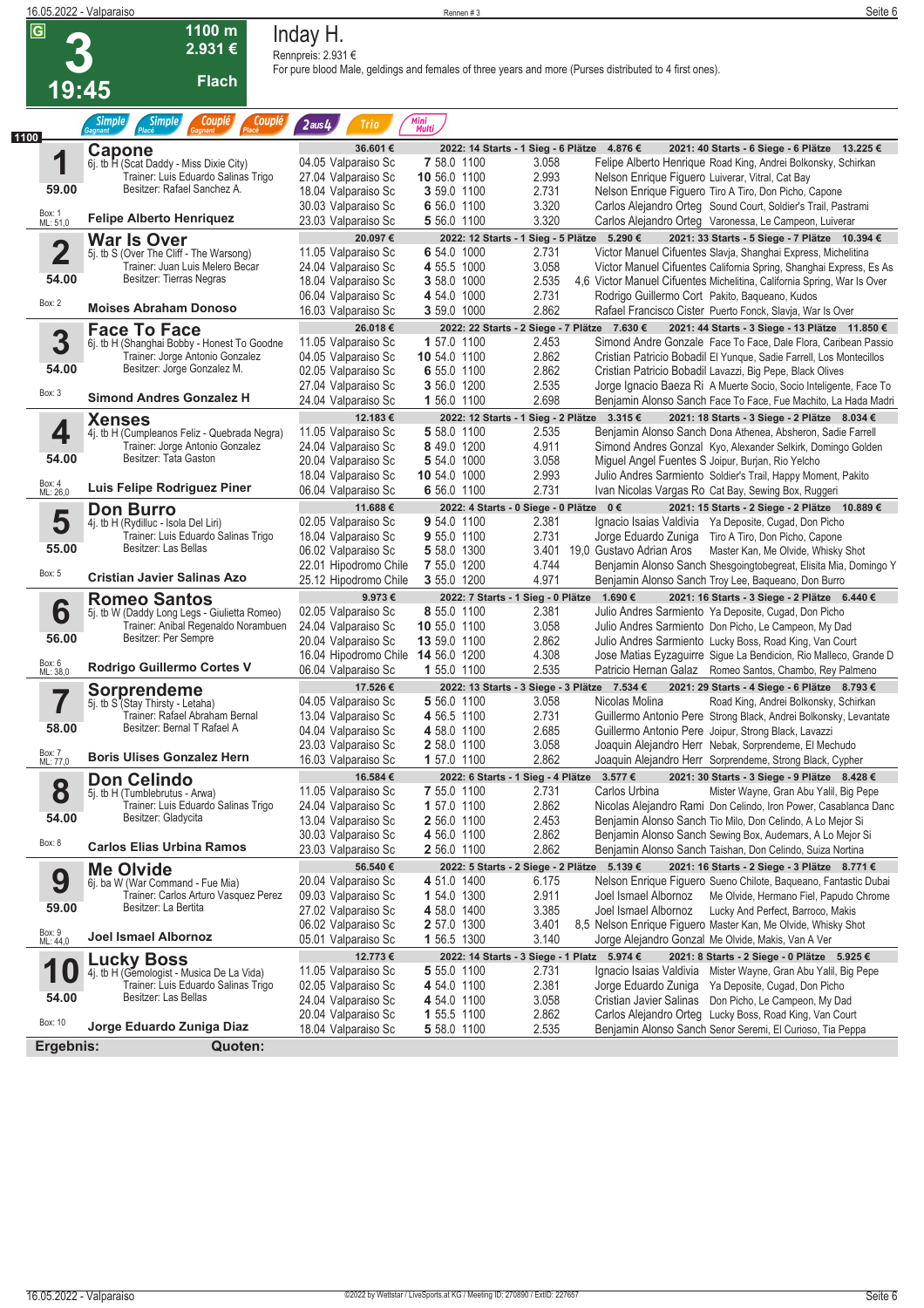| 16.05.2022 - Valparaiso |                                                                                     |                                                                                     | Rennen#4                   |                                             | Seite 7                                                                                                                               |
|-------------------------|-------------------------------------------------------------------------------------|-------------------------------------------------------------------------------------|----------------------------|---------------------------------------------|---------------------------------------------------------------------------------------------------------------------------------------|
| $\overline{G}$          | 1000 m<br>7.898€                                                                    | <b>Indian Boy</b><br>Rennpreis: 7.898 €                                             |                            |                                             |                                                                                                                                       |
| 20:15                   | <b>Flach</b>                                                                        | For pure blood Male and geldings of two years (Purses distributed to 4 first ones). |                            |                                             |                                                                                                                                       |
|                         | <b>Simple</b><br>Couplé<br><b>Simple</b><br>Couplé<br>Placé<br>Gagnant<br>Place     | $2$ aus $4$<br>Trio                                                                 | <b>Multi</b>               |                                             |                                                                                                                                       |
| 1000                    | <b>Big Red</b>                                                                      | 1.791€                                                                              |                            | 2022: 8 Starts - 0 Siege - 1 Platz 1.669 €  | 2021: 0 Starts - 0 Siege - 0 Plätze 0 €                                                                                               |
| И                       | 3j. tb H (California Chrome - Tungata)                                              | 04.05 Valparaiso Sc                                                                 | 4 57.0 1000                | 7.358                                       | Carlos Alejandro Orteg Luxurious, Perlura, Muy Intenso                                                                                |
|                         | Trainer: Jaime Enrique Santander<br>Besitzer: Haras Sumaya                          | 27.04 Valparaiso Sc                                                                 | 5 57.0 1100                | 7.358                                       | Carlos Alejandro Orteg Tatuador, El Maripepa, One Vision                                                                              |
| 57.00                   |                                                                                     | 18.04 Valparaiso Sc                                                                 | 2 57.0 1000                | 7.358                                       | 5,7 Carlos Alejandro Orteg El Habano, Big Red, Completo<br>8.535 11,0 Carlos Alejandro Orteg Uli El Luchador, Serrano, Princess Katia |
| Box: 1<br>ML: 57,0      | Carlos Alejandro Ortega Ta                                                          | 21.03 Valparaiso Sc<br>27.02 Valparaiso Sc                                          | 4 57.0 1100<br>7 57.0 1000 | 8.535                                       | Carlos Elias Urbina Ra Orgullo Vencido, Ponte A Cantar, Sahara C                                                                      |
|                         | <b>Sed De Domingo</b>                                                               | $0 \in$                                                                             |                            | 2022: 4 Starts - 0 Siege - 0 Plätze 0 €     | 2021: 0 Starts - 0 Siege - 0 Plätze 0 €                                                                                               |
|                         | 3j. tb H (Gstaad Ii - Luxuria)                                                      | 24.04 Valparaiso Sc                                                                 | 12 57.0 1200               | 7.652                                       | Claudio Sebastian Pobl Arabian Moon, Hacerlo A Mi Modo, Primo Yi                                                                      |
|                         | Trainer: Carlos Arturo Vasquez Perez<br>Besitzer: Dona Sofia                        | 04.04 Valparaiso Sc                                                                 | 9 57.0 1000                | 7.358                                       | 58,0 Joel Ismael Albornoz<br>Heimdall, Banshanbandao, Muy Intenso                                                                     |
| 57.00                   |                                                                                     | 27.02 Valparaiso Sc                                                                 | 12 57.0 1000               | 8.535<br>9.271                              | Joel Ismael Albornoz<br>Orgullo Vencido, Ponte A Cantar, Sahara C                                                                     |
| Box: 2                  | <b>Joel Ismael Albornoz</b>                                                         | 06.02 Valparaiso Sc                                                                 | 10 57.0 1000               |                                             | Guillermo Antonio Ponti Irish Boy, Giorgio Di Capri, Ferragamo                                                                        |
|                         | <b>Perlura</b>                                                                      | 1.527€                                                                              |                            | 2022: 3 Starts - 0 Siege - 1 Platz 1.423 €  |                                                                                                                                       |
| 3                       | 3j. tb H (Seeking The Dia - Trebbi)                                                 | 04.05 Valparaiso Sc                                                                 | 2 57.0 1000                | 7.358                                       | Ignacio Isaias Valdivia<br>Luxurious, Perlura, Muy Intenso                                                                            |
|                         | Trainer: Ximeno Francisco Urenda Pas 27.02 Valparaiso Sc                            |                                                                                     | 6 57.0 1000                | 8.535                                       | Gonzalo Gabriel Ulloa<br>Orgullo Vencido, Ponte A Cantar, Sahara C                                                                    |
| 57.00                   | Besitzer: Subyugadora                                                               | 06.02 Valparaiso Sc                                                                 | 4 57.0 1000                | 9.271                                       | Gonzalo Gabriel Ulloa<br>Irish Boy, Giorgio Di Capri, Ferragamo                                                                       |
| Box: 3                  | Ignacio Isaias Valdivia                                                             |                                                                                     |                            |                                             |                                                                                                                                       |
|                         | <b>Trafun Sour</b>                                                                  | $0 \in$                                                                             |                            | 2022: 1 Start - 0 Siege - 0 Plätze 0 €      |                                                                                                                                       |
| 4                       | 3j. tb H (Lemon Sour - My Monarchy)                                                 | 27.04 Valparaiso Sc                                                                 | 12 57.0 1100               | 7.358                                       | Daniel Gonzalo Alvarad Tatuador, El Maripepa, One Vision                                                                              |
|                         | Trainer: Luis Guillermo Catena Catena                                               |                                                                                     |                            |                                             |                                                                                                                                       |
| 57.00                   | Besitzer: La Reconquista                                                            |                                                                                     |                            |                                             |                                                                                                                                       |
| Box: 4<br>ML: 11,0      | Ariel Hernan Zuniga                                                                 |                                                                                     |                            |                                             |                                                                                                                                       |
|                         | <b>Mister Cesar</b>                                                                 |                                                                                     |                            |                                             |                                                                                                                                       |
| 5                       | 3j. tb W (Mr Speaker - Sara La Grande)                                              |                                                                                     |                            |                                             |                                                                                                                                       |
|                         | Trainer: Jorge Mauricio Araneda Mancil<br>Besitzer: Colicheu                        |                                                                                     |                            |                                             |                                                                                                                                       |
| 57.00                   |                                                                                     |                                                                                     |                            |                                             |                                                                                                                                       |
| Box: 5<br>ML: 76,0      | Rodolfo Antonio Fuenzalida                                                          |                                                                                     |                            |                                             |                                                                                                                                       |
|                         | <b>Grande Martin</b>                                                                | $0 \in$                                                                             |                            | 2022: 1 Start - 0 Siege - 0 Plätze 0 €      |                                                                                                                                       |
| 6                       | 3j. tb H (Irish Brother - Dubai Emper)<br>Trainer: Luis Guillermo Catena Catena     | 27.04 Valparaiso Sc                                                                 | 14 57.0 1100               | 7.358                                       | Miguel Angel Gutierrez Tatuador, El Maripepa, One Vision                                                                              |
| 57.00                   | Besitzer: Firmamento                                                                |                                                                                     |                            |                                             |                                                                                                                                       |
|                         |                                                                                     |                                                                                     |                            |                                             |                                                                                                                                       |
| Box: 6<br>ML: 76,0      | <b>Rafael Francisco Cisternas</b>                                                   |                                                                                     |                            |                                             |                                                                                                                                       |
| 7                       | Faiq                                                                                |                                                                                     |                            |                                             |                                                                                                                                       |
| П                       | 3j. tb H (Annual Report - Fleur De Vigne)<br>Trainer: Gabriel Rodrigo Reyes Iriarte |                                                                                     |                            |                                             |                                                                                                                                       |
| 57.00                   | Besitzer: Por Ti Papa                                                               |                                                                                     |                            |                                             |                                                                                                                                       |
|                         |                                                                                     |                                                                                     |                            |                                             |                                                                                                                                       |
| Box: 7                  | Guillermo Antonio Perez As                                                          |                                                                                     |                            |                                             |                                                                                                                                       |
|                         | <b>Muy Intenso</b>                                                                  | 1.178€                                                                              |                            | 2022: 3 Starts - 0 Siege - 2 Plätze 1.097 € | 2021: 0 Starts - 0 Siege - 0 Plätze 0 €                                                                                               |
| 8                       | 3j. tb H (Bad Daddy - Mutante)<br>Trainer: Gonzalo Andres Vegas Cantill             | 04.05 Valparaiso Sc                                                                 | 3 57.0 1000<br>5 57.0 1000 | 7.358<br>7.358                              | Javier Ignacio Guajardo Luxurious, Perlura, Muy Intenso<br>4,2 Freddy Rodolfo Inostroz El Habano, Big Red, Completo                   |
| 57.00                   | Besitzer: Sonrisal                                                                  | 18.04 Valparaiso Sc<br>04.04 Valparaiso Sc                                          | <b>3</b> 57.0 1000         |                                             | 7.358 15,0 Freddy Rodolfo Inostroz Heimdall, Banshanbandao, Muy Intenso                                                               |
|                         |                                                                                     |                                                                                     |                            |                                             |                                                                                                                                       |
| Box: 8<br>ML: 15,0      | Jorge Eduardo Zuniga Diaz                                                           |                                                                                     |                            |                                             |                                                                                                                                       |
|                         | <b>Completo</b>                                                                     | 585€                                                                                |                            | 2022: 4 Starts - 0 Siege - 1 Platz 545 €    | 2021: 1 Start - 0 Siege - 0 Plätze 0 €                                                                                                |
| 9                       | 3j. tb H (Commemorative - Torre Blanca)<br>Trainer: Sergio Inda Montano             | 27.04 Valparaiso Sc<br>18.04 Valparaiso Sc                                          | 7 57.0 1100<br>3 57.5 1000 | 7.358<br>7.358                              | Felipe Alberto Henrique Tatuador, El Maripepa, One Vision<br>4,8 Javier Ignacio Guajardo El Habano, Big Red, Completo                 |
| 57.00                   | Besitzer: Macul                                                                     | 16.02 Valparaiso Sc                                                                 | 8 57.5 1000                | 8.535                                       | Jorge Alejandro Gonzal Elquilimay, Sahara Chrome, Flora Ines                                                                          |
|                         |                                                                                     | 22.01 Hipodromo Chile                                                               | 8 57.0 1200                | 11.805                                      | Gonzalo Gabriel Ulloa Indian Artist, Titino, Damiansito Crack                                                                         |
| Box: 9<br>ML: 15,0      | Javier Ignacio Guajardo Ara                                                         | 26.12 Club Hipico Santi                                                             | 5 57.0 1000                | 12.644                                      | Jorge Alejandro Gonzal Fortino, Ouro, Hakkimi                                                                                         |
|                         | <b>Primo Yiyo</b>                                                                   | 948€                                                                                |                            | 2022: 2 Starts - 0 Siege - 1 Platz 883 €    | 2021: 0 Starts - 0 Siege - 0 Plätze 0 €                                                                                               |
|                         | 3j. tb W (Tourist - Tanzania Mia)<br>Trainer: Osman Raul Rodriguez Cespe            | 02.05 Valparaiso Sc<br>24.04 Valparaiso Sc                                          | 4 57.0 1400<br>3 57.0 1200 | 8.535<br>7.652                              | 3,7 Freddy Rodolfo Inostroz Germanicus, Severus Snape, Genuine Legs                                                                   |
| 57.00                   | Besitzer: Pily- Ale                                                                 |                                                                                     |                            |                                             | Freddy Rodolfo Inostroz Arabian Moon, Hacerlo A Mi Modo, Primo Yi                                                                     |
| Box: 10                 |                                                                                     |                                                                                     |                            |                                             |                                                                                                                                       |
|                         | <b>Freddy Rodolfo Inostroza</b>                                                     |                                                                                     |                            |                                             |                                                                                                                                       |
|                         | <b>Viene A Vencer</b><br>3j. tb H (California Chrome - Noble Belleza)               |                                                                                     |                            |                                             |                                                                                                                                       |
|                         | Trainer: Wilfredo Francisco Mancilla Di                                             |                                                                                     |                            |                                             |                                                                                                                                       |
| 57.00                   | Besitzer: Quimera                                                                   |                                                                                     |                            |                                             |                                                                                                                                       |
| Box: 11<br>ML: 15,0     | Nicolas Alejandro Ramirez                                                           |                                                                                     |                            |                                             |                                                                                                                                       |
|                         |                                                                                     | $0 \in$                                                                             |                            | 2022: 1 Start - 0 Siege - 0 Plätze 0 €      | 2021: 0 Starts - 0 Siege - 0 Plätze 0 €                                                                                               |
|                         | <b>Guerrero Max</b><br>3j. tb H (California Chrome - Fiestera Shot)                 | 04.04 Valparaiso Sc                                                                 | 7 57.0 1000                | 7.358                                       | 2,5 Javier Ignacio Guajardo Heimdall, Banshanbandao, Muy Intenso                                                                      |
|                         | Trainer: Luis Guillermo Catena Catena                                               |                                                                                     |                            |                                             |                                                                                                                                       |
| 57.00                   | Besitzer: Tarantino                                                                 |                                                                                     |                            |                                             |                                                                                                                                       |
|                         | <b>Gerald Andres Rodriguez S</b>                                                    |                                                                                     |                            |                                             |                                                                                                                                       |
| Box: 12<br>ML: 45,0     |                                                                                     |                                                                                     |                            |                                             |                                                                                                                                       |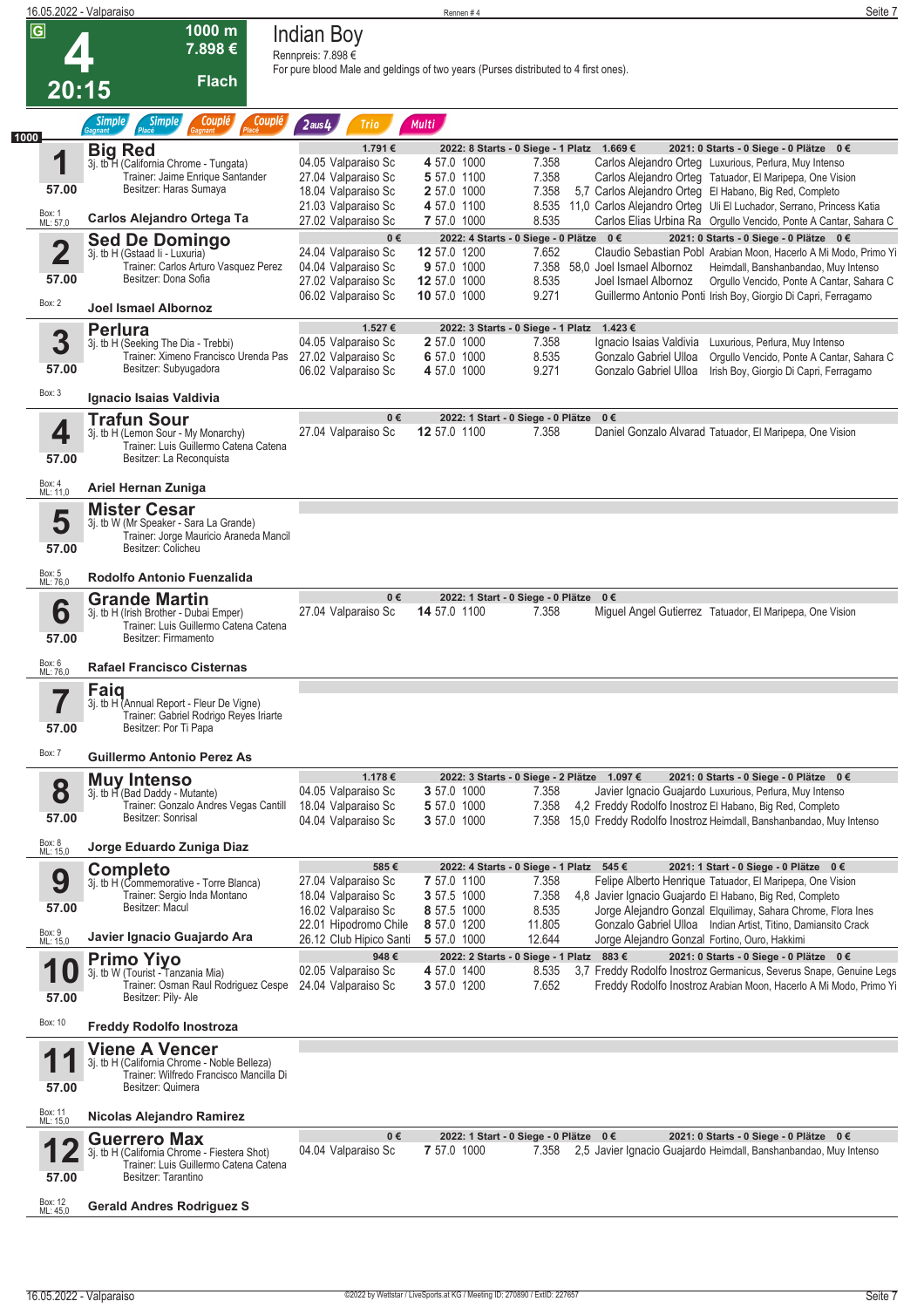| 16.05.2022 - Valparaiso                                                                                                                     | Rennen#4                                                                                                                       | Seite 8 |
|---------------------------------------------------------------------------------------------------------------------------------------------|--------------------------------------------------------------------------------------------------------------------------------|---------|
| $\overline{G}$<br>1000 m<br>7.898€<br><b>Flach</b><br>20:15                                                                                 | <b>Indian Boy</b><br>Rennpreis: 7.898 €<br>For pure blood Male and geldings of two years (Purses distributed to 4 first ones). |         |
| Placé Couple<br><b>Simple</b><br><b>Simple</b><br>Couplé<br><b>Gagnant</b><br>Placé<br>Gagnant                                              | Multi<br>$2$ aus $4$<br><b>Trio</b>                                                                                            |         |
| <b>Heart Attack</b>                                                                                                                         | $0 \in$<br>2022: 1 Start - 0 Siege - 0 Plätze 0 €                                                                              |         |
| 3j. tb H (California Chrome - I Heart You)<br>Trainer: Jaime Enrique Santander<br>Besitzer: Haras Sumaya<br>57.00                           | 5 57.0 1000<br>04.05 Valparaiso Sc<br>7.358<br>Moises Abraham Donos Luxurious, Perlura, Muy Intenso                            |         |
| Box: 13<br><b>Moises Abraham Donoso</b><br>ML: 65.0                                                                                         |                                                                                                                                |         |
| <b>Mandalorian</b><br>4<br>3j. tb H (Longboarder - Lady Florencia)<br>Trainer: Rafael Abraham Bernal<br>Besitzer: Misiuri<br>57.00          |                                                                                                                                |         |
| Box: 14<br>Nicolas Molina                                                                                                                   |                                                                                                                                |         |
| <b>El Persuasivo</b><br>3j. tb H (Ascot Prince - No Te Importa)<br>Trainer: Anibal Regenaldo Norambuen<br>Besitzer: Haras Don Luis<br>57.00 |                                                                                                                                |         |
| Box: 15<br><b>Claudio Sebastian Poblete</b>                                                                                                 |                                                                                                                                |         |
| Xplore                                                                                                                                      | $0 \in$<br>2022: 2 Starts - 0 Siege - 0 Plätze 0 €                                                                             |         |
| tb H (Gstaad Ii - La Valentina)<br>l O                                                                                                      | 04.05 Valparaiso Sc<br>6 57.0 1000<br>Benjamin Alonso Sanch Luxurious, Perlura, Muy Intenso<br>7.358                           |         |
| Trainer: Jorge Antonio Gonzalez<br>Besitzer: Tata Gaston<br>57.00                                                                           | 7.358<br>27.04 Valparaiso Sc<br>15 57.0 1100<br>Benjamin Alonso Sanch Tatuador, El Maripepa, One Vision                        |         |
| Box: 16<br>ML: 11,0<br>Luis Felipe Rodriguez Piner                                                                                          |                                                                                                                                |         |
| Ergebnis:<br>Quoten:                                                                                                                        |                                                                                                                                |         |
|                                                                                                                                             |                                                                                                                                |         |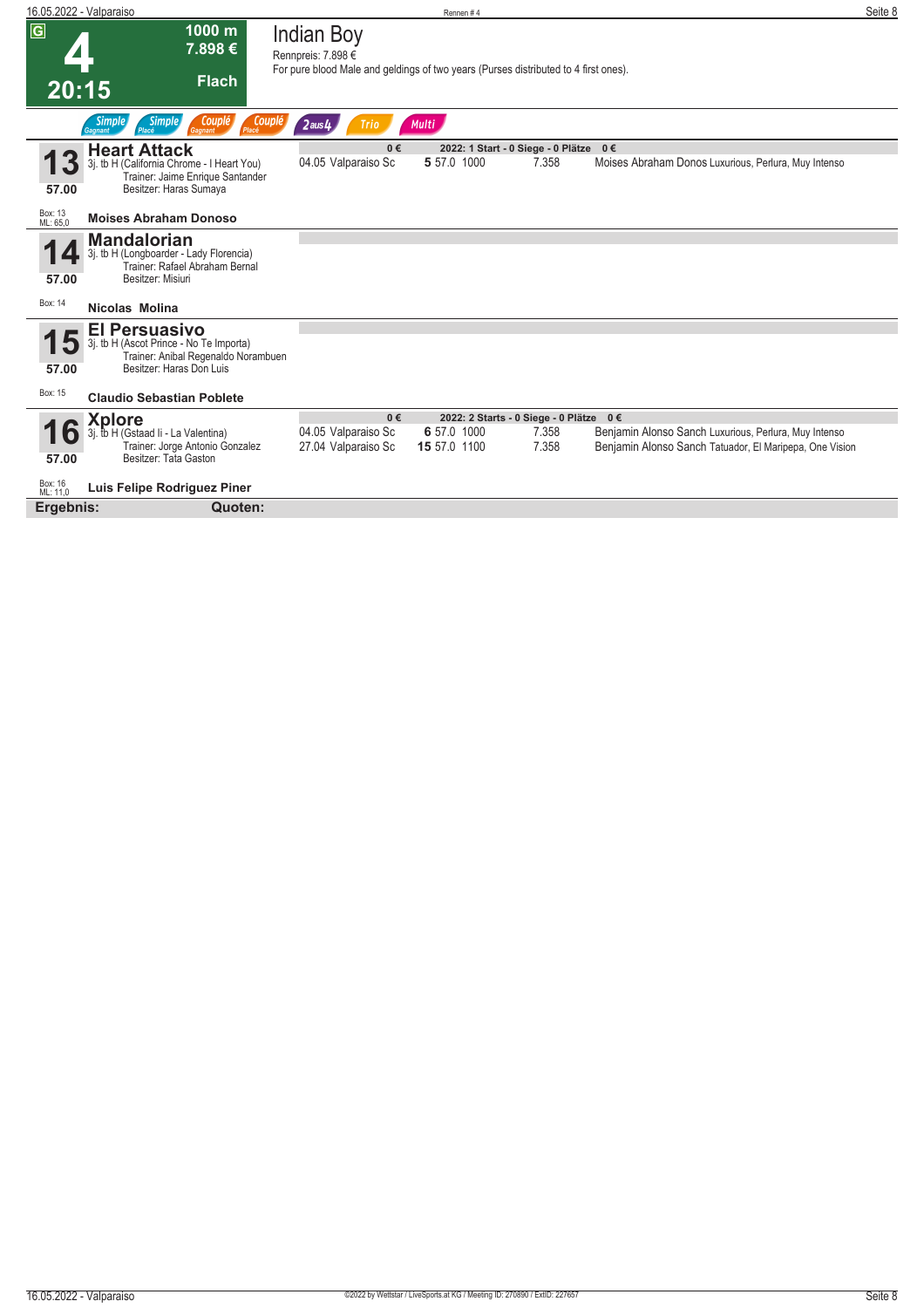**Indio Sureno**

**Rennpreis: 2.211 €**

**5 20:45 2.211 € Flach**

# SIM\_WINE SIM\_PLCE COU\_ORDE TRI\_ORDE

**1000 m**

|  |  |  | For pure blood female of three years (Purses distributed to 4 first ones). |  |
|--|--|--|----------------------------------------------------------------------------|--|
|  |  |  |                                                                            |  |

| 1000                    |                                                                                |                                            |                             |                                           |                                                                                                                                         |
|-------------------------|--------------------------------------------------------------------------------|--------------------------------------------|-----------------------------|-------------------------------------------|-----------------------------------------------------------------------------------------------------------------------------------------|
|                         | <b>Confia En Ti</b>                                                            | 739€                                       |                             | 2022: 4 Starts - 0 Siege - 1 Platz 689 €  | 2021: 4 Starts - 0 Siege - 0 Plätze 0 €                                                                                                 |
| 1                       | 4j. tb S (Viscount Nelson - Confianza Total)                                   | 04.05 Valparaiso Sc                        | 2 55.0 1100                 | 2.061                                     | Benjamin Alonso Sanch Vanpel, Confia En Ti, Magalenha                                                                                   |
|                         | Trainer: Anibal Regenaldo Norambuen<br>Besitzer: Sergio Reyes V.               | 27.04 Valparaiso Sc                        | 5 55.0 1100                 | 2.061                                     | Simond Andres Gonzal Flash Party, Vanpel, Acerte                                                                                        |
| 55.00                   |                                                                                | 24.01 Valparaiso Sc                        | 9 55.0 1000                 | 2.355                                     | Benjamin Alonso Sanch Siete Rios, La Gaffe, Te Recordare                                                                                |
| Box: 1<br>ML: 38,0      | <b>Benjamin Alonso Sancho E</b>                                                | 05.01 Valparaiso Sc                        | 2 55.0 1000                 | 2.355                                     | Benjamin Alonso Sanch Lady Violet, Confia En Ti, La Gaffe                                                                               |
|                         |                                                                                | 31.07 Hipodromo Chile                      | 9 55.0 1000                 | 6.369                                     | Joaquin Alejandro Herr Pokemona, Wena Familia, Casa De Papel                                                                            |
|                         | <b>Piel De Angel</b>                                                           | $0 \in$                                    |                             | 2022: 1 Start - 0 Siege - 0 Plätze 0 €    | 2021: 7 Starts - 0 Siege - 0 Plätze 0 €                                                                                                 |
| $\overline{\mathbf{2}}$ | 4j. ba S (California Chrome - Boul Free)<br>Trainer: Jorge Antonio Gonzalez    | 27.04 Valparaiso Sc                        | 12 55.0 1100                | 2.061                                     | Boris Ulises Gonzalez Flash Party, Vanpel, Acerte                                                                                       |
| 55.00                   | Besitzer: Sombra Del Angel                                                     | 27.12 Valparaiso Sc                        | 8 55.0 1100                 |                                           | 4.415 18,0 Alexis Marcelo Morales Twizel, Sublime Y Fiel, Vaikaba Pay                                                                   |
|                         |                                                                                | 08.12 Valparaiso Sc                        | 8 55.0 1100                 | 4.415<br>4.415                            | Alexis Marcelo Morales Mami Kina, La Chivito, Vaikaba Pay                                                                               |
| Box: 2                  | <b>Moises Abraham Donoso</b>                                                   | 01.12 Valparaiso Sc                        | 8 55.0 1100<br>11 55.0 1100 | 4.415                                     | Alexis Marcelo Morales Lucila Ester, Enola, La Donna E Mobile<br>Alexis Marcelo Morales Un Dia Con Suerte, La Donna E Mobile, Gor       |
|                         |                                                                                | 24.11 Valparaiso Sc                        |                             |                                           |                                                                                                                                         |
|                         | <b>Magalenha</b><br>4j. tb S (Gemologist - Musa Morena)                        | 672€                                       |                             | 2022: 7 Starts - 0 Siege - 3 Plätze 627 € | 2021: 8 Starts - 0 Siege - 0 Plätze 0 €                                                                                                 |
| 3                       |                                                                                | 04.05 Valparaiso Sc                        | 3 55.5 1100                 | 2.061                                     | Boris Ulises Gonzalez Vanpel, Confia En Ti, Magalenha                                                                                   |
| 55.00                   | Trainer: Eduardo Alejandro Donoso<br>Besitzer: Esperanza Y Consuelo            | 13.04 Valparaiso Sc                        | 2 55.0 1000<br>3 55.0 1000  | 2.061                                     | Boris Ulises Gonzalez Mary Peggy, Magalenha, La Mecha                                                                                   |
|                         |                                                                                | 21.03 Valparaiso Sc                        | 8 55.0 1100                 | 2.355                                     | 2.355 91,0 Boris Ulises Gonzalez Socia Feliz, Sibelita, Magalenha                                                                       |
| Box: 3<br>ML: 19,0      | <b>Wladimir Emiliano Quintero</b>                                              | 07.03 Valparaiso Sc<br>27.02 Valparaiso Sc | 11 53.0 1200                | 2.502                                     | Boris Ulises Gonzalez Albamaria, Arwoleda, Don't Call Me Now<br>Ivan Nicolas Vargas Ro A Muerte Socio, Brandao, Duomo Di Milano         |
|                         |                                                                                |                                            |                             |                                           |                                                                                                                                         |
|                         | <b>Te Recordare</b>                                                            | 1.238€                                     |                             | 2022: 8 Starts - 0 Siege - 2 Plätze 553 € | 2021: 15 Starts - 0 Siege - 1 Platz 600 €                                                                                               |
| 4                       | 4j. tb S (Gstaad li - La Meridiana)                                            | 27.04 Valparaiso Sc                        | 11 55.5 1100                | 2.061                                     | Freddy Rodolfo Inostroz Flash Party, Vanpel, Acerte                                                                                     |
| 55.00                   | Trainer: Jose Guillermo Leiva<br>Besitzer: Olga Luisa                          | 13.04 Valparaiso Sc                        | 11 55.0 1000                | 2.061                                     | Claudio Sebastian Pobl Mary Peggy, Magalenha, La Mecha                                                                                  |
|                         |                                                                                | 07.03 Valparaiso Sc                        | 10 55.0 1100<br>8 55.0 1200 | 2.355<br>2.502                            | Maximiliano Jose Salin Albamaria, Arwoleda, Don't Call Me Now                                                                           |
| Box: 4                  | Nicolas Molina                                                                 | 27.02 Valparaiso Sc<br>23.02 Valparaiso Sc | 6 55.0 1000                 | 2.355                                     | Claudio Sebastian Pobl A Muerte Socio, Brandao, Duomo Di Milano<br>Claudio Sebastian Pobl Trottolina Amorosa, Socia Feliz, Italian Diva |
|                         |                                                                                |                                            |                             |                                           |                                                                                                                                         |
|                         | La Mecha                                                                       | 937€<br>07.05 Hipodromo Chile              | 4 55.0 1000                 | 2022: 5 Starts - 0 Siege - 1 Platz 393 €  | 2021: 3 Starts - 0 Siege - 1 Platz 480 €                                                                                                |
| 5                       | 4j. tb S (Last Best Place - Mutante)<br>Trainer: Gabriel Rodrigo Reyes Iriarte | 27.04 Valparaiso Sc                        | 4 55.0 1100                 | 3.107<br>2.061                            | Jorge Eduardo Zuniga Gass Breezy, Mar De Vida, Buy The Wind<br>Nicolas Alejandro Rami Flash Party, Vanpel, Acerte                       |
| 55.00                   | Besitzer: Dona Cristina                                                        | 13.04 Valparaiso Sc                        | 3 55.0 1000                 | 2.061                                     | Jorge Eduardo Zuniga<br>Mary Peggy, Magalenha, La Mecha                                                                                 |
|                         |                                                                                | 04.04 Valparaiso Sc                        | 8 55.0 1100                 | 2.355                                     | 14.0 Jorge Eduardo Zuniga Highway Star, Wolfie And Ana, Mary Peggy                                                                      |
| Box: 5<br>ML: 77,0      | Nicolas Alejandro Ramirez                                                      | 07.03 Valparaiso Sc                        | 7 55.0 1100                 | 2.355                                     | Miguel Angel Gutierrez Albamaria, Arwoleda, Don't Call Me Now                                                                           |
|                         |                                                                                | 82€                                        |                             | 2022: 7 Starts - 0 Siege - 0 Plätze 76 €  |                                                                                                                                         |
| 6                       | <b>Juega Y Canta</b><br>4j. tb S (Lookin At Lucky - Juega La Nina)             | 27.04 Valparaiso Sc                        | 7 55.0 1100                 | 2.061                                     | Nicolas Molina<br>Flash Party, Vanpel, Acerte                                                                                           |
|                         | Trainer: Rafael Abraham Bernal                                                 | 20.04 Valparaiso Sc                        | 4 55.0 1100                 | 2.061                                     | Moises Abraham Donos Enola, Wolfie And Ana, Clave Maestra                                                                               |
| 55.00                   | Besitzer: Las Araucarias                                                       | 13.04 Valparaiso Sc                        | 8 56.0 1100                 | 2.371                                     | Joaquin Alejandro Herr Gran Ignaciano, Soltame, Subverra                                                                                |
|                         |                                                                                | 30.03 Valparaiso Sc                        | 12 56.0 1000                | 2.698                                     | Joaquin Alejandro Herr California Spring, Ruido, Celtic Blood                                                                           |
| Box: 6<br>ML: 77,0      | Rodolfo Antonio Fuenzalida                                                     | 23.03 Valparaiso Sc                        | 5 56.0 1000                 | 2.698                                     | Joaquin Alejandro Herr Great Casablanca, Rio Terek, Natasha Rost                                                                        |
|                         |                                                                                | 579€                                       |                             | 2022: 1 Start - 0 Siege - 0 Plätze 0 €    | 2021: 2 Starts - 0 Siege - 0 Plätze 539 €                                                                                               |
| 7                       | Contingencia<br>4j. tb S (Ernest Hemingway - Entreaty)                         | 08.01 Hipodromo Chile                      | 8 55.0 1300                 | 4.971                                     | Hugo Alejandro Ochoa Lluvia Escarlata, Lamenta Y Llora, La Altan                                                                        |
|                         | Trainer: Jorge Antonio Gonzalez                                                | 26.12 Club Hipico Santi                    | 4 55.0 1600                 | 7.358                                     | Hugo Alejandro Ochoa Disfruta La Vida, Canto A Maria, Lluvia Esc                                                                        |
| 55.00                   | Besitzer: Jorge Gonzalez M.                                                    | 10.12 Club Hipico Santi                    | 4 55.0 1600                 | 9.320                                     | Hugo Alejandro Ochoa Lady Tiara, Canto A Maria, Hey Nina                                                                                |
|                         |                                                                                |                                            |                             |                                           |                                                                                                                                         |
| Box: 7<br>ML: 77,0      | Jorge Ignacio Baeza Rivero                                                     |                                            |                             |                                           |                                                                                                                                         |
| Ergebnis:               | Quoten:                                                                        |                                            |                             |                                           |                                                                                                                                         |
|                         |                                                                                |                                            |                             |                                           |                                                                                                                                         |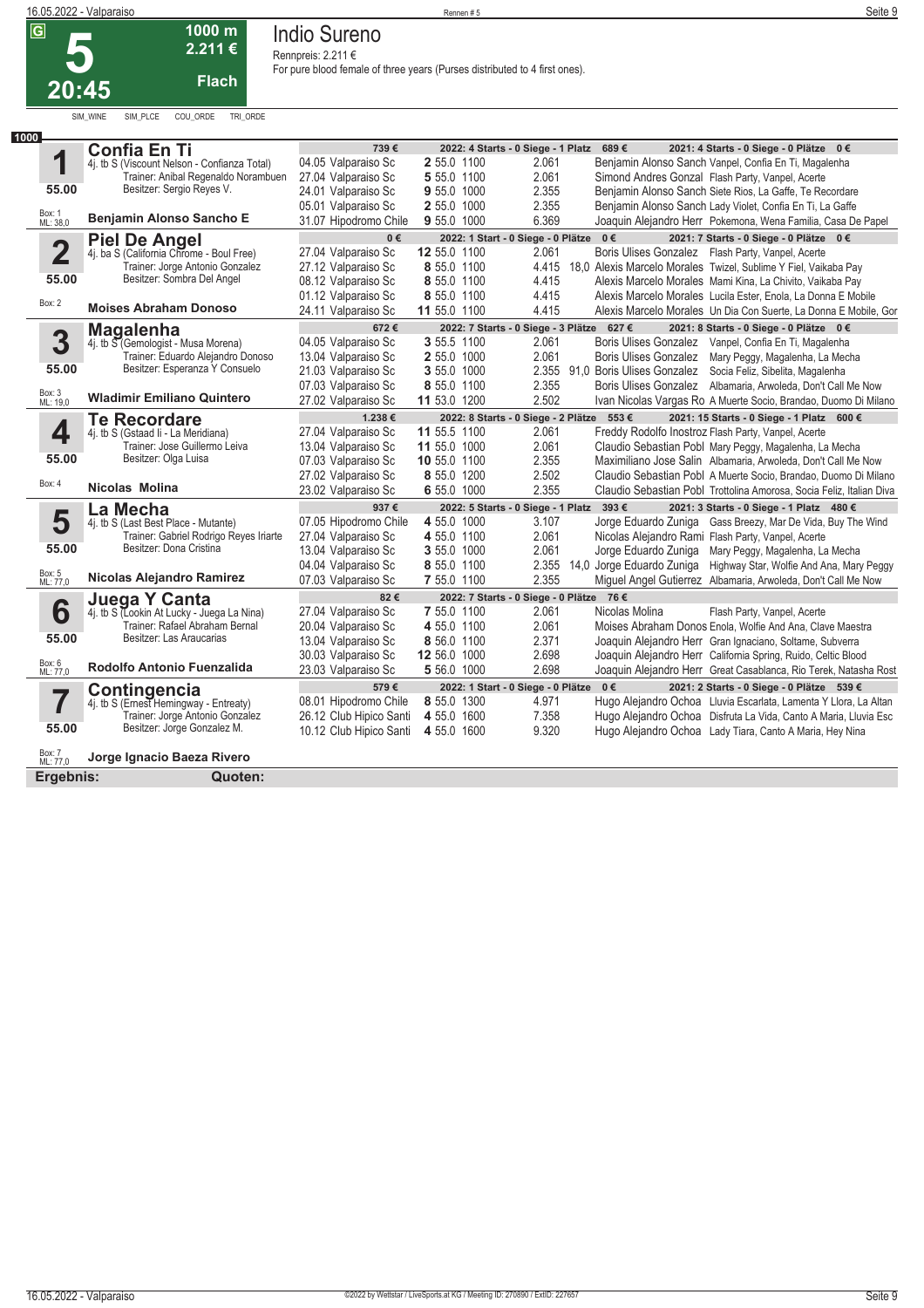| $\bullet$ | 1 UUU 111<br>2.931€ |
|-----------|---------------------|
| 21:15     | <b>Flach</b>        |

SIM\_WINE SIM\_PLCE COU\_ORDE TRI\_ORDE

**1000 m**

## **Il Moro H. Rennpreis: 2.931 €**

| 1000                            |                                                                                          |                         |                            |                                                       |                      |                                                                        |
|---------------------------------|------------------------------------------------------------------------------------------|-------------------------|----------------------------|-------------------------------------------------------|----------------------|------------------------------------------------------------------------|
|                                 | <b>Es Asombroso</b>                                                                      | 25.999€                 |                            | 2022: 10 Starts - 2 Siege - 5 Plätze 5.107 €          |                      | 2021: 11 Starts - 3 Siege - 3 Plätze 5.843 €                           |
| 1                               | 6j. tb H (Cat Scan - Cotita Mia)                                                         | 04.05 Valparaiso Sc     | 3 57.0 1000                | 3.058                                                 |                      | Piero Ignacio Reyes Po Rio Yelcho, Michelitina, Es Asombroso           |
|                                 | Trainer: Carlos Arturo Vasquez Perez                                                     | 24.04 Valparaiso Sc     | 3 58.0 1000                | 3.058                                                 |                      | Piero Ignacio Reyes Po California Spring, Shanghai Express, Es As      |
| 58.00                           | Besitzer: Dona Sofia                                                                     | 18.04 Valparaiso Sc     | 7 58.0 1100                | 2.731                                                 |                      | Piero Ignacio Reyes Po Tiro A Tiro, Don Picho, Capone                  |
|                                 |                                                                                          | 06.04 Valparaiso Sc     | 6 58.0 1000                | 2.731                                                 | Joel Ismael Albornoz | Pakito, Bagueano, Kudos                                                |
| Box: 1<br>ML: 47,0              | <b>Piero Ignacio Reves Podest</b>                                                        | 09.03 Valparaiso Sc     | 1 60.0 1000                | 2.371                                                 | Joel Ismael Albornoz | Es Asombroso, Senorita Flo, Joipur                                     |
|                                 | <b>Bad Ramson</b>                                                                        | 4.378€                  |                            | 2022: 5 Starts - 2 Siege - 1 Platz 3.478 €            |                      | 2021: 16 Starts - 0 Siege - 0 Plätze 600 €                             |
| $\overline{\mathbf{2}}$         | 4j. tb H (Bad Daddy - Balice li)                                                         | 04.05 Valparaiso Sc     | 1 57.0 1000                | 2.780                                                 |                      | Gerald Andres Rodrigu Bad Ramson, Julia Domna, Inter Master            |
|                                 | Trainer: Enrique Simon Lagunas River                                                     | 27.04 Valparaiso Sc     | 1 57.0 1100                | 2.061                                                 |                      | Gerald Andres Rodrigu Bad Ramson, Mini Me, Campo Amargo                |
| 55.00                           | Besitzer: Replasti                                                                       | 18.04 Valparaiso Sc     | 6 57.0 1100                | 2.061                                                 |                      | 4.7 Gerald Andres Rodrigu Luke Skywalker, Pirinpimpin, Ron Cola        |
|                                 |                                                                                          | 04.04 Valparaiso Sc     | 3 57.0 1000                | 2.061                                                 |                      | 37,0 Gerald Andres Rodrigu El Cambiazo, Meneque, Bad Ramson            |
| Box: 2<br>ML: 94,0              | <b>Gerald Andres Rodriguez S</b>                                                         | 23.03 Valparaiso Sc     | 15 55.0 1100               | 2.355                                                 |                      | Ivan Nicolas Vargas Ro Daddy Forever, Radio Teatro, Maxi Crack         |
|                                 |                                                                                          | 10.895€                 |                            |                                                       |                      |                                                                        |
| 3                               | Riomaggiore<br>5j. tb H (Daddy Long Legs - Baby Terrace)                                 |                         | 1 57.0 1100                | 2022: 9 Starts - 2 Siege - 4 Plätze 3.990 €<br>2.780  |                      | 2021: 16 Starts - 0 Siege - 1 Platz 404 €                              |
|                                 | Trainer: Wilfredo Francisco Mancilla Di                                                  | 04.05 Valparaiso Sc     | 3 54.0 1100                | 2.535                                                 |                      | Luis Felipe Rodriguez P Riomaggiore, Absheron, Subverra                |
| 56.00                           | Besitzer: Lelita                                                                         | 27.04 Valparaiso Sc     |                            |                                                       |                      | Luis Felipe Rodriguez P Dubai Art, Sewing Box, Riomaggiore             |
|                                 |                                                                                          | 09.03 Valparaiso Sc     | 8 57.0 1000                | 2.371                                                 |                      | Freddy Rodolfo Inostroz Es Asombroso, Senorita Flo, Joipur             |
| Box: 3<br>ML: 47,0              | <b>Nicolas Alejandro Ramirez</b>                                                         | 27.02 Valparaiso Sc     | 1 56.0 1000                | 2.171                                                 |                      | Jorge Eduardo Zuniga Riomaggiore, Simeon, Blanton's                    |
|                                 |                                                                                          | 06.02 Valparaiso Sc     | 6 56.0 1000                | 2.780                                                 |                      | Jorge Eduardo Zuniga Viaje Al Espacio, Perreo Intenso, Blanton's       |
|                                 |                                                                                          |                         |                            |                                                       | 2.769€               | 2021: 11 Starts - 1 Sieg - 1 Platz 4.410 €                             |
|                                 | <b>Dubai Art</b>                                                                         | 7.706€                  |                            | 2022: 9 Starts - 1 Sieg - 4 Plätze                    |                      |                                                                        |
|                                 | 4j. tb S (Dubai Sky - Chameleon Art)                                                     | 04.05 Valparaiso Sc     | 6 55.0 1000                | 3.058                                                 |                      | Nicolas Alejandro Rami Rio Yelcho, Michelitina, Es Asombroso           |
| 4                               | Trainer: Rafael Abraham Bernal                                                           | 27.04 Valparaiso Sc     | 1 54.0 1100                | 2.535                                                 |                      | Nicolas Alejandro Rami Dubai Art, Sewing Box, Riomaggiore              |
| 55.00                           | Besitzer: Las Araucarias                                                                 | 20.04 Valparaiso Sc     | 2 54.0 1000                | 2.780                                                 |                      | Benjamin Alonso Sanch Great Casablanca, Dubai Art, Julia Domna         |
|                                 |                                                                                          | 13.04 Valparaiso Sc     | 3 57.0 1100                | 2.453                                                 |                      | Joaquin Alejandro Herr Road King, Black Olives, Dubai Art              |
| Box: 4<br>ML: 94,0              | Nicolas Molina                                                                           | 06.04 Valparaiso Sc     | 3 56.0 1000                | 2.453                                                 |                      | Joaquin Alejandro Herr California Spring, Lady Violet, Dubai Art       |
|                                 |                                                                                          | 11.237 €                |                            | 2022: 3 Starts - 1 Sieg - 0 Plätze 2.820 €            |                      | 2021: 8 Starts - 1 Sieg - 2 Plätze 7.649 €                             |
|                                 | <b>Sisi Veloz</b><br>4j. tb S (Verrazano - Lucky Sisi)                                   | 21.04 Hipodromo Chile   | 14 55.0 1000               | 3.924                                                 |                      | Ariel Daniel Varas Villar Argota, Me Pongo De Pie, Recuerdame          |
| 5                               | Trainer: Eduardo Andres Lab Reyes                                                        | 07.04 Hipodromo Chile   | 4 55.0 1000                | 4.535                                                 |                      | Ariel Daniel Varas Villar Grand Vision, Glenfiddich, Argota            |
| 57.00                           | Besitzer: Los Tanderos                                                                   | 17.03 Hipodromo Chile   | 1 56.0 1000                | 4.186                                                 |                      | 7,3 Ariel Daniel Varas Villar Sisi Veloz, Diplomatica Sagaz, Polaguita |
|                                 |                                                                                          | 12.12 Club Hipico Santi | 4 56.0 1000                | 3.314                                                 |                      | Ariel Daniel Varas Villar Princesa Alba, Mia Stella, Pradera Turistica |
| Box: 5<br>ML: 31,0              | <b>Benjamin Alonso Sancho E</b>                                                          | 06.12 Club Hipico Santi | 1 55.0 1000                | 6.213                                                 |                      | Ariel Daniel Varas Villar Sisi Veloz, Rosa La Vasca, California Thund  |
|                                 |                                                                                          | 13.709€                 |                            |                                                       |                      |                                                                        |
|                                 | <b>California Spring</b>                                                                 |                         | 4 57.0 1000                | 2022: 13 Starts - 3 Siege - 3 Plätze 6.279 €<br>3.058 |                      | 2021: 15 Starts - 1 Sieg - 3 Plätze 6.493 €                            |
| 6                               | 4j. tb H (California Chrome - Spring Fragrance<br>Trainer: Luis Guillermo Valdivia Bruna | 04.05 Valparaiso Sc     |                            |                                                       |                      | Luis Felipe Rodriquez P Rio Yelcho, Michelitina, Es Asombroso          |
| 57.00                           | Besitzer: Tata Beto                                                                      | 24.04 Valparaiso Sc     | 1 55.0 1000<br>2 57.0 1000 | 3.058                                                 |                      | Luis Felipe Rodriguez P California Spring, Shanghai Express, Es As     |
|                                 |                                                                                          | 18.04 Valparaiso Sc     |                            | 2.535                                                 |                      | 6,7 Jorge Antonio Rivera E Michelitina, California Spring, War Is Over |
|                                 | Luis Felipe Rodriguez Piner                                                              | 06.04 Valparaiso Sc     | 1 57.0 1000                | 2.453                                                 |                      | Luis Felipe Rodriguez P California Spring, Lady Violet, Dubai Art      |
| Box: 6<br>ML: 47,0<br>Ergebnis: | Quoten:                                                                                  | 30.03 Valparaiso Sc     | 1 56.0 1000                | 2.698                                                 |                      | Luis Felipe Rodriquez P California Spring, Ruido, Celtic Blood         |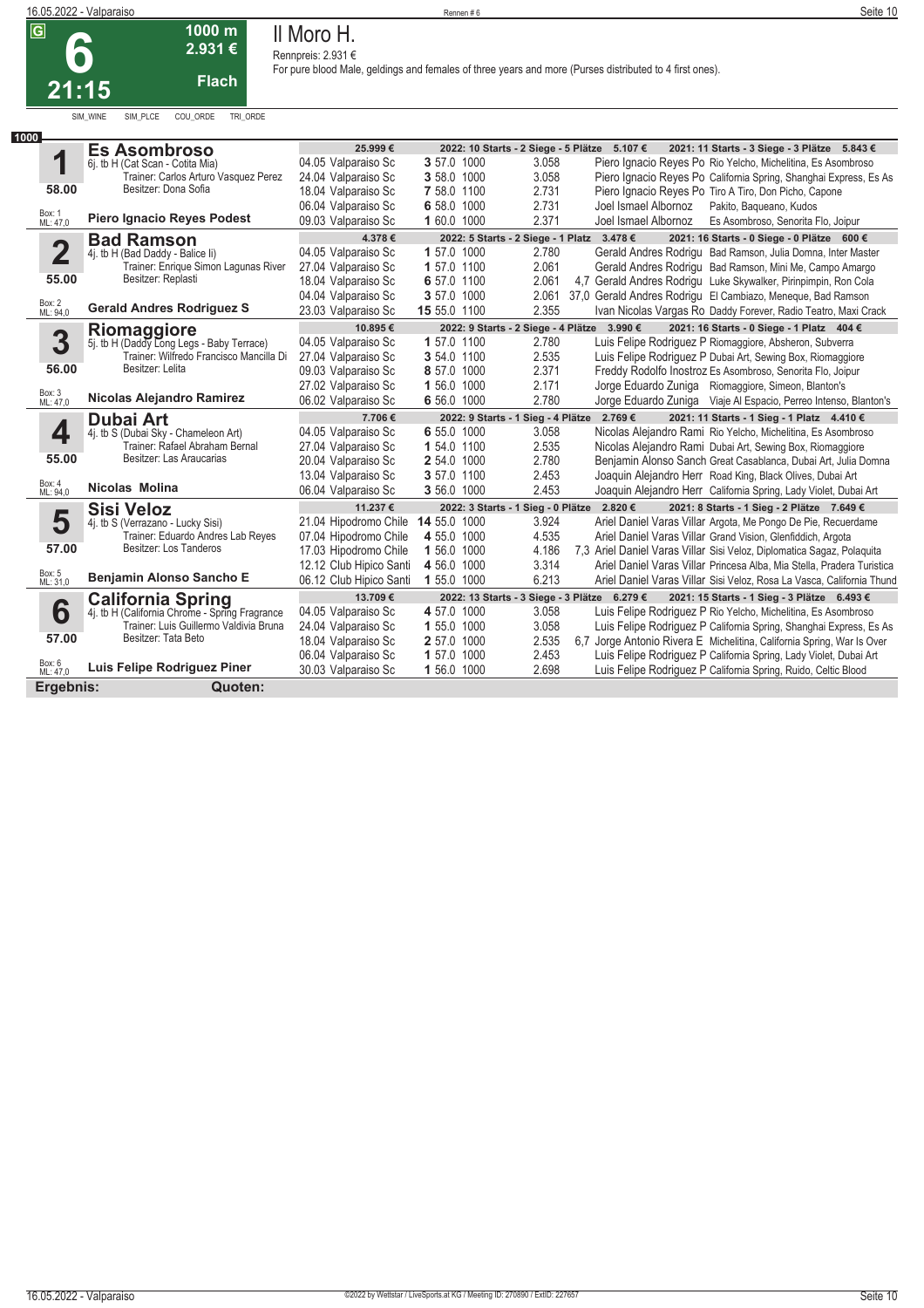

# **Indestructible H.**

**Rennpreis: 3.212 €**

| 1000                    |                                                             |                                      |              |                                              |                                                                           |
|-------------------------|-------------------------------------------------------------|--------------------------------------|--------------|----------------------------------------------|---------------------------------------------------------------------------|
|                         | <b>Edmundo Dantes</b>                                       | 27.112€                              |              | 2022: 2 Starts - 0 Siege - 0 Plätze 0 €      | 2021: 2 Starts - 0 Siege - 1 Platz 521 €                                  |
| 1                       | 7j. tb W (Aragorn Ii - My Serendipity)                      | 27.04 Valparaiso Sc                  | 7 60.0 1100  | 2.993                                        | Victor Manuel Cifuentes Baqueano, Rio Yelcho, Schirkan                    |
|                         | Trainer: Osman Raul Rodriguez Cespe                         | 18.04 Valparaiso Sc                  | 7 61.0 1000  | 2.993                                        | Israel Robinson Villagra Soldier's Trail, Happy Moment, Pakito            |
| 58.00                   | Besitzer: Hans Navarrete C.                                 | 18.01 Club Hipico Santi              | 3 60.0 1000  | 4.742                                        | Oscar Alejandro Ulloa P Slappy, Aku Princess, Edmundo Dantes              |
|                         |                                                             | 04.01 Club Hipico Santi              | 6 53.0 1200  | 4.971                                        | 42.0 Elias Salomon Toledo Justo Y Preciso, Mister Gandhi, Slappy          |
| Box: 1                  | <b>Patricio Hernan Galaz Valen</b>                          | 04.12 Club Hipico Santi              | 3 62.0 1000  | 3.140                                        | Felipe Alberto Henrique Almonte, Mangino, Edmundo Dantes                  |
|                         | <b>Rio Yelcho</b>                                           | 19.086€                              |              | 2022: 7 Starts - 2 Siege - 3 Plätze 4.795 €  | 2021: 12 Starts - 2 Siege - 1 Platz 12.986 €                              |
| $\overline{\mathbf{2}}$ | 4j. tb H (Tumblebrutus - Wakiki)                            | 04.05 Valparaiso Sc                  | 1 57.0 1000  | 3.058                                        | Jorge Eduardo Zuniga Rio Yelcho, Michelitina, Es Asombroso                |
|                         | Trainer: Juan Pablo Baeza Jarpa                             | 27.04 Valparaiso Sc                  | 2 52.0 1100  | 2.993                                        | Jorge Eduardo Zuniga Baqueano, Rio Yelcho, Schirkan                       |
| 53.00                   | Besitzer: Los Patos                                         | 20.04 Valparaiso Sc                  | 3 56.0 1000  | 3.058                                        | Rodolfo Antonio Fuenz Joipur, Burjan, Rio Yelcho                          |
|                         |                                                             | 14.04 Club Hipico Santi 10 53.0 1000 |              |                                              | 3.750 31.0 Alvaro Ignacio Apablaz Princesa Alba, Lou Reed, El Sacacuentas |
| Box: 2<br>ML: 25,0      | Jorge Eduardo Zuniga Diaz                                   | 08.04 Club Hipico Santi 10 56.0 1000 |              | 3.576                                        | Alvaro Ignacio Apablaz Forti Dorotea, Lou Reed, Mother's Love             |
|                         | <b>Road King</b>                                            | 21.475€                              |              | 2022: 15 Starts - 3 Siege - 3 Plätze 6.076 € | 2021: 32 Starts - 2 Siege - 5 Plätze 8.756 €                              |
| 3                       | 5j. tb H (Gemologist - Cereza Negra)                        | 11.05 Valparaiso Sc                  | 6 57.0 1100  | 2.993                                        | Claudio Sebastian Pobl Grand Brother, Cat Bay, Le Campeon                 |
|                         | Trainer: Anibal Regenaldo Norambuen                         | 04.05 Valparaiso Sc                  | 1 56.0 1100  | 3.058                                        | Claudio Sebastian Pobl Road King, Andrei Bolkonsky, Schirkan              |
| 54.00                   | Besitzer: Cristian Meneses S.                               | 24.04 Valparaiso Sc                  | 1 57.0 1100  | 2.862                                        | Claudio Sebastian Pobl Road King, Chambo, Hagale Pues                     |
|                         |                                                             | 20.04 Valparaiso Sc                  | 2 56.0 1100  | 2.862                                        | Claudio Sebastian Pobl Lucky Boss, Road King, Van Court                   |
| Box: 3                  | <b>Claudio Sebastian Poblete</b>                            | 13.04 Valparaiso Sc                  | 1 56.0 1100  | 2.453                                        | Claudio Sebastian Pobl Road King, Black Olives, Dubai Art                 |
|                         | <b>Esto No Es Facil</b>                                     | 20.422€                              |              | 2022: 9 Starts - 1 Sieg - 0 Plätze 2.361 €   | 2021: 13 Starts - 2 Siege - 5 Plätze 16.664 €                             |
| 4                       | 4j. tb H (Passion For Gold - Indy May)                      | 04.05 Valparaiso Sc                  | 9 59.0 1000  | 3.058                                        | Benjamin Alonso Sanch Rio Yelcho, Michelitina, Es Asombroso               |
|                         | Trainer: Luis Eduardo Salinas Trigo                         | 13.04 Valparaiso Sc                  | 1 59.0 1200  | 2.731                                        | Nelson Enrique Figuero Esto No Es Facil, Azai, Ruggeri                    |
| 51.00                   | Besitzer: Rafael Sanchez A.                                 | 30.03 Valparaiso Sc                  | 6 57.0 1100  | 3.058                                        | Felipe Alberto Henrique Dulzona, Ruggeri, Azai                            |
|                         |                                                             | 16.03 Valparaiso Sc                  | 6 57.0 1100  | 3.058                                        | Fabian Andres Taun Ga Capone, Azai, Pakito                                |
| Box: 4                  | Ignacio Isaias Valdivia                                     | 23.02 Valparaiso Sc                  | 4 58.0 1100  | 3.058                                        | Fabian Andres Taun Ga Zoondercak, Varonessa, My Dad                       |
|                         | <b>Farandulero Sov</b>                                      | 25.526€                              |              | 2022: 16 Starts - 1 Sieg - 2 Plätze 4.639 €  | 2021: 26 Starts - 4 Siege - 7 Plätze 14.965 €                             |
| 5                       | 5j. tb H (Passion For Gold - Farandula Real)                | 05.05 Hipodromo Chile                | 3 50.0 1000  | 4.988                                        | Hector Moises Barrera Gran Canamito, No Todo Fue Malo, Farand             |
|                         | Trainer: Eduardo Andres Lab Reyes                           | 30.04 Hipodromo Chile                | 8 55.0 1200  | 4.831                                        | Jose Arturo Villablanca El Pretencioso, Kirsch Royal, Grozza              |
| 56.00                   | Besitzer: Crisval                                           | 21.04 Hipodromo Chile                | 4 55.0 1000  | 4.378                                        | Ariel Daniel Varas Villar Rocky Bond, El Magico Charly, Gran Cana         |
|                         |                                                             | 02.04 Hipodromo Chile                | 11 53.0 1200 | 5.581                                        | Wilbert Leon Hernande Perico Forever, Charlie Brownie, Ochentero          |
| Box: 5                  | <b>Rafael Francisco Cisternas</b>                           | 28.03 Club Hipico Santi              | 5 58.0 1000  | 3.750                                        | 9,3 Javier Ignacio Guajardo Drania, Salto Del Malleco, Bonpatrick         |
|                         | <b>Princesita Chrome</b>                                    | 17.675 €                             |              | 2022: 6 Starts - 0 Siege - 1 Platz 1.815 €   | 2021: 8 Starts - 2 Siege - 4 Plätze 14.651 €                              |
| 6                       | 4j. tb S (California Chrome - Princess Tati)                | 04.05 Valparaiso Sc                  | 8 57.0 1100  | 3.320                                        | Ariel Hernan Zuniga<br>Strong Black, Grand Brother, Cat Bay               |
|                         | Trainer: Jaime Enrique Santander                            | 07.04 Hipodromo Chile 10 53.0 1000   |              | 5.756                                        | Rafael Francisco Cister Tu Fortaleza, Dias De Gloria, Forehand            |
| 57.00                   | Besitzer: Haras Sumaya                                      | 19.03 Hipodromo Chile                | 6 58.0 1000  | 4.194                                        | Alberto Jesus Vasquez La Jardinera, Reina Patriota, Sigue La Bend         |
|                         |                                                             | 05.03 Hipodromo Chile                | 4 55.0 1000  | 8.693                                        | Alberto Jesus Vasquez La Dietista, Passion For Hamm, Siente Aleg          |
| Box: 6<br>ML: 12,0      | Ariel Hernan Zuniga                                         | 03.02 Hipodromo Chile                | 2 52.0 1000  | 5.756                                        | Ignacio Isaias Valdivia Churchill Downs, Princesita Chrome, Marce         |
|                         | <b>Joipur</b>                                               | 27.555€                              |              | 2022: 11 Starts - 3 Siege - 2 Plätze         | 6.423€<br>2021: 25 Starts - 2 Siege - 8 Plätze 7.133 €                    |
| 7                       | 6j. ba H (Seeking The Dia - Jaws)                           | 27.04 Valparaiso Sc                  | 4 60.0 1100  | 2.993                                        | Nelson Enrique Figuero Baqueano, Rio Yelcho, Schirkan                     |
|                         | Trainer: Luis Eduardo Salinas Trigo                         | 20.04 Valparaiso Sc                  | 1 60.0 1000  | 3.058                                        | Nelson Enrique Figuero Joipur, Burjan, Rio Yelcho                         |
| 58.00                   | Besitzer: Rafael Sanchez A.                                 | 13.04 Valparaiso Sc                  | 8 50.5 1100  | 4.268                                        | Nelson Enrique Figuero Muy Amigo, Luiverar, Until Sunrise                 |
|                         |                                                             | 04.04 Valparaiso Sc                  | 1 58.0 1100  | 2.685                                        | Ivan Matias Alvarez Sa Joipur, Strong Black, Lavazzi                      |
| Box: 7                  | <b>Felipe Alberto Henriquez</b>                             | 23.03 Valparaiso Sc                  | 1 58.0 1000  | 2.862                                        | Felipe Alberto Henrique Joipur, Gracias Por Venir, Slavja                 |
|                         |                                                             | 12.124 €                             |              | 2022: 10 Starts - 3 Siege - 7 Plätze 7.475 € | 2021: 13 Starts - 2 Siege - 1 Platz 3.819 €                               |
| 8                       | <b>Happy Moment</b><br>5j. tb S (Gstaad li - Dulce Passion) | 27.04 Valparaiso Sc                  | 5 59.0 1100  | 2.993                                        | Felipe Alberto Henrique Baqueano, Rio Yelcho, Schirkan                    |
|                         | Trainer: Jose Guillermo Leiva                               | 18.04 Valparaiso Sc                  | 2 59.0 1000  | 2.993                                        | Felipe Alberto Henrique Soldier's Trail, Happy Moment, Pakito             |
| 56.00                   | Besitzer: By The Sea                                        | 30.03 Valparaiso Sc                  | 1 58.0 1000  | 3.058                                        | Felipe Alberto Henrique Happy Moment, Pakito, Tauco                       |
|                         |                                                             | 07.03 Valparaiso Sc                  | 3 53.0 1000  | 4.415                                        | 4,1 Jaime Fabian Medina<br>Publicist, Dulce Perversa, Happy Moment        |
|                         |                                                             |                                      |              |                                              |                                                                           |
| Box: 8                  | <b>Guillermo Antonio Perez As</b>                           |                                      |              |                                              |                                                                           |
| Ergebnis:               | Quoten:                                                     | 27.02 Valparaiso Sc                  | 1 56.0 1000  | 2.371                                        | Jaime Fabian Medina<br>Happy Moment, Es Asombroso, Slavja                 |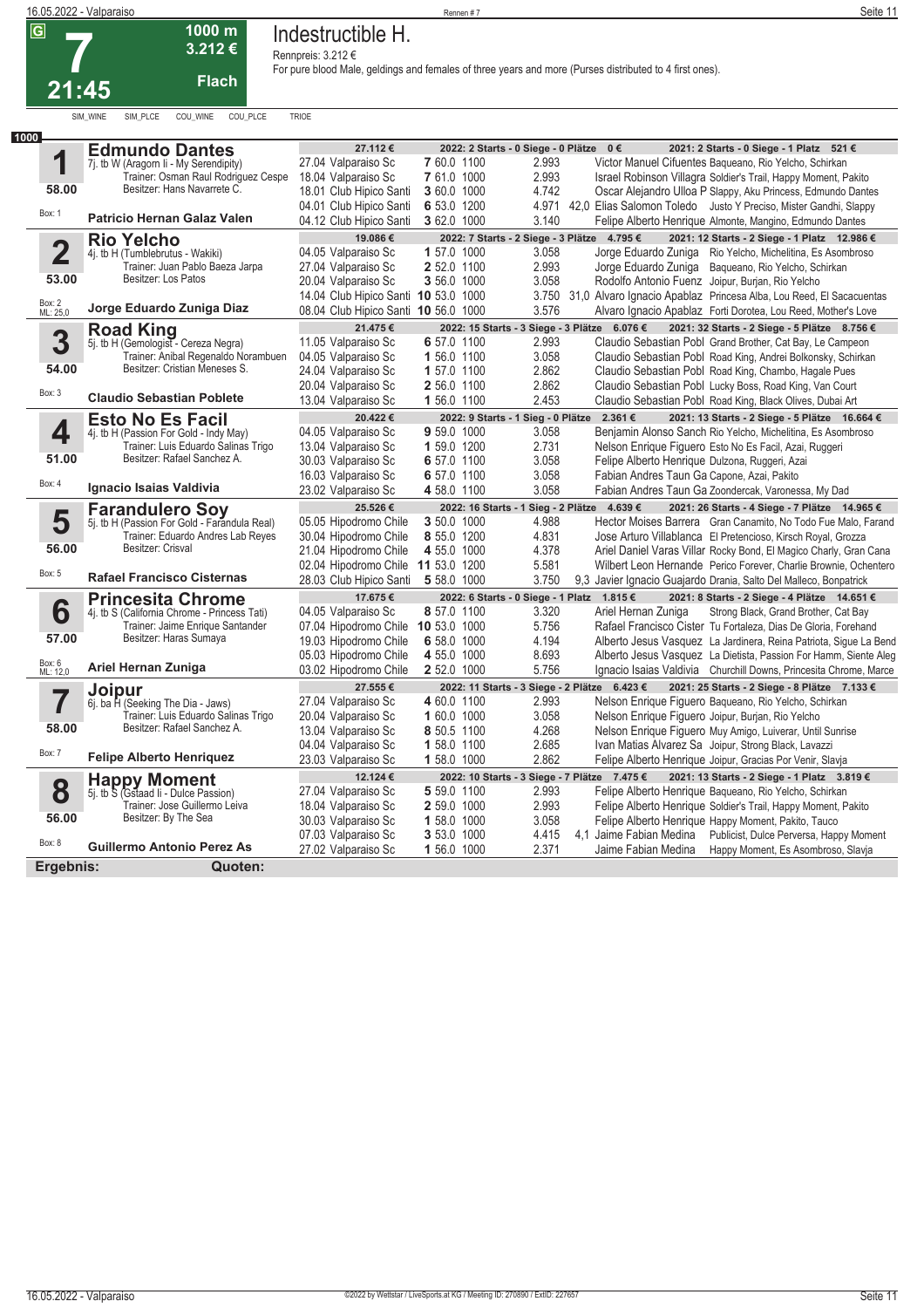|       | 1 JUV 111<br>4.124 € |
|-------|----------------------|
| 22:15 | <b>Flach</b>         |

SIM\_WINE SIM\_PLCE COU\_ORDE TRI\_ORDE

**1600 m**

**Huascazo H.**

**Rennpreis: 4.124 €**

| 1600                            |                                                                         |                                      |              |                                           |                                                                                              |
|---------------------------------|-------------------------------------------------------------------------|--------------------------------------|--------------|-------------------------------------------|----------------------------------------------------------------------------------------------|
|                                 | <b>Pradon</b>                                                           | 24.821€                              |              |                                           | 2022: 10 Starts - 3 Siege - 0 Plätze 5.648 €<br>2021: 25 Starts - 1 Sieg - 9 Plätze 4.944 €  |
| ◢                               | 6j. tb H (Ecliptic - Pasapoga)                                          | 04.05 Valparaiso Sc                  | 6 58.0 1100  | 3.058                                     | Jorge Eduardo Zuniga Road King, Andrei Bolkonsky, Schirkan                                   |
|                                 | Trainer: Luis Eduardo Salinas Trigo                                     | 20.04 Valparaiso Sc                  | 4 57.0 1100  | 3.320                                     | Jorge Eduardo Zuniga Bone Less, Cat Bay, Strong Black                                        |
| 58.00                           | Besitzer: Rafael Sanchez A.                                             | 13.04 Valparaiso Sc                  | 7 58.0 1100  | 2.731                                     | Felipe Alberto Henrique Strong Black, Andrei Bolkonsky, Levantate                            |
| Box: 1                          |                                                                         | 04.04 Valparaiso Sc                  | 5 54.5 1100  | 2.993                                     | 4,8 Felipe Alberto Henrique Nebak, Kyo, Until Sunrise                                        |
|                                 | Jorge Eduardo Zuniga Diaz                                               | 23.03 Valparaiso Sc                  | 1 59.0 1200  | 3.058                                     | Felipe Alberto Henrique Pradon, Xenses, Socio Inteligente                                    |
|                                 | <b>Stroke Of Luck</b>                                                   | 4.240€                               |              |                                           | 2022: 7 Starts - 1 Sieg - 2 Plätze 3.950 €<br>2021: 3 Starts - 0 Siege - 0 Plätze 0 €        |
| $\overline{\mathbf{2}}$         | 4j. tb W (Lookin At Lucky - Honrada Soy)                                | 04.05 Valparaiso Sc                  | 11 57.0 1300 | 3.401                                     | Alvaro Ignacio Apablaz Keidar, Senor Seremi, Sewing Box                                      |
|                                 | Trainer: Juan Pablo Baeza Jarpa                                         | 01.04 Club Hipico Santi 11 56.0 1300 |              | 4.116                                     | Rafael Francisco Cister Fusy, Brujo Chilote, Rosa De Italia                                  |
| 54.00                           | Besitzer: R.T.                                                          | 19.03 Hipodromo Chile                | 12 53.0 1600 |                                           | 6.802 13,0 Nelson Enrique Figuero Hopetitution, Panthro, Pa Esto Soy Bueno                   |
| Box: 2                          |                                                                         | 04.02 Club Hipico Santi              | 1 57.0 1600  | 4.121                                     | Jorge Alejandro Gonzal Stroke Of Luck, Shot Fortress, Porto Belagg                           |
|                                 | <b>Rafael Francisco Cisternas</b>                                       | 28.01 Club Hipico Santi              | 6 57.0 1300  | 4.039                                     | Jaime Fabian Medina<br>Liderado, Johnny Bravo, King Road                                     |
|                                 | <b>Favorite</b>                                                         | 110.607€                             |              |                                           | 2022: 4 Starts - 2 Siege - 0 Plätze 4.624 €<br>2021: 21 Starts - 4 Siege - 6 Plätze 12.101 € |
| 3                               | 10j. ba H (Dunkirk - Luxuria)                                           | 24.04 Valparaiso Sc                  | 1 58.0 1400  | 3.597                                     | Ignacio Isaias Valdivia<br>Favorite, Rossonero, Lord Commander                               |
|                                 | Trainer: Ximeno Francisco Urenda Pas                                    | 13.04 Valparaiso Sc                  | 5 52.0 1400  | 3.548                                     | Ignacio Isaias Valdivia<br>Makis, Indian Wolf, Lucky And Perfect                             |
| 54.00                           | Besitzer: Don Mario                                                     | 16.03 Valparaiso Sc                  | 8 54.0 1600  | 4.170                                     | Rafael Francisco Cister Makis, Barroco, Appolonia                                            |
| Box: 3                          |                                                                         | 02.01 Valparaiso Sc                  | 1 58.0 1400  | 3.107                                     | Jaime Fabian Medina<br>Favorite, Casa Lago, Maya Ka                                          |
|                                 | Ignacio Isaias Valdivia                                                 | 14.11 Club Hipico Santi              | 8 52.0 1600  | 5.407                                     | Jaime Fabian Medina<br>Bribon Del Monte, Musica Idol, Alas De Plat                           |
|                                 | <b>Lord Commander</b>                                                   | 26.475€                              |              |                                           | 2022: 11 Starts - 2 Siege - 6 Plätze 5.504 €<br>2021: 15 Starts - 3 Siege - 1 Platz 5.982 €  |
|                                 |                                                                         |                                      |              |                                           |                                                                                              |
|                                 | 6j. tb W (Mastercraftsman - Letaha)                                     | 02.05 Valparaiso Sc                  | 1 56.0 1300  | 3.091                                     | Victor Manuel Cifuentes Lord Commander, Cahal, Va A La Conga                                 |
| 4                               | Trainer: Juan Luis Melero Becar                                         | 24.04 Valparaiso Sc                  | 3 55.0 1400  | 3.597                                     | Victor Manuel Cifuentes Favorite, Rossonero, Lord Commander                                  |
| 53.00                           | Besitzer: Mami Chela                                                    | 18.04 Valparaiso Sc                  | 3 56.0 1600  | 3.597                                     | 4.4 Victor Manuel Cifuentes Avya D'Or, Cahal, Lord Commander                                 |
|                                 |                                                                         | 04.04 Valparaiso Sc                  | 3 57.0 1400  | 3.320                                     | 5,1 Rodrigo Guillermo Cort El Sacapunta, Guerrero Mazai, Lord Comm                           |
| Box: 4                          | Rodrigo Guillermo Cortes V                                              | 07.03 Valparaiso Sc                  | 1 56.0 1300  | 2.535                                     | 4,0 Ivan Nicolas Vargas Ro Lord Commander, Lambreta, I Am Blacklist                          |
|                                 |                                                                         | 60.802 €                             |              | 2022: 8 Starts - 1 Sieg - 1 Platz 2.672 € | 2021: 14 Starts - 1 Sieg - 1 Platz 2.720 €                                                   |
|                                 | <b>Lucky And Perfect</b><br>7j. tb H (Lookin At Lucky - Perfect Reward) | 24.04 Valparaiso Sc                  | 7 56.0 1600  | 4.170                                     | Felipe Alberto Henrique Avya D'Or, Barroco, Nordic Fighter                                   |
| 5                               | Trainer: Rodrigo Elias Silva Santos                                     | 13.04 Valparaiso Sc                  | 3 57.0 1400  | 3.548                                     | Felipe Alberto Henrique Makis, Indian Wolf, Lucky And Perfect                                |
| 56.00                           | Besitzer: Rodrigo Silva S.                                              | 23.03 Valparaiso Sc                  | 4 58.0 1400  | 3.875                                     | Felipe Alberto Henrique Indian Wolf, Shanghai Express, Papudo Chr                            |
|                                 |                                                                         | 16.03 Valparaiso Sc                  | 9 50.5 1900  | 14.225                                    | Luis Diego Menghini Ya El Expreso, Grand Modesto, Stronger                                   |
| Box: 5                          | Kevin Dan Espina Lazo                                                   | 09.03 Valparaiso Sc                  | 5 57.0 1300  | 2.911                                     | Gonzalo Gabriel Ulloa Me Olvide, Hermano Fiel, Papudo Chrome                                 |
|                                 |                                                                         | 20.129€                              |              |                                           | 2022: 6 Starts - 0 Siege - 0 Plätze 391 €<br>2021: 6 Starts - 1 Sieg - 2 Plätze 5.541 €      |
|                                 | <b>El Tronador</b><br>6j. ba H (Lookin At Lucky - Troya)                | 29.04 Club Hipico Santi              | 6 53.0 1800  | 7.085                                     | Alvaro Ignacio Apablaz Pa Esto Soy Bueno, Gran Nono, Full Casabl                             |
| 6                               | Trainer: Juan Pablo Baeza Jarpa                                         | 11.04 Club Hipico Santi              | 8 54.0 1600  |                                           | 5.930 12,0 Rafael Francisco Cister Lucky Gino, Time To Drink, Ninobien                       |
| 56.00                           | Besitzer: Cristian Manuel                                               | 25.03 Club Hipico Santi              | 4 55.0 1800  | 6.453                                     | Jaime Fabian Medina<br>Constitution's Son, Pa Esto Soy Bueno, Luc                            |
|                                 |                                                                         | 28.02 Club Hipico Santi              | 5 50.0 1800  | 6.976                                     | 16,0 Jorge Eduardo Zuniga<br>Campanil Delgiotto, Contuti, Lucky Magreb                       |
| Box: 6<br>ML: 11,0<br>Ergebnis: | <b>Gonzalo Gabriel Ulloa Pere</b>                                       | 18.02 Club Hipico Santi              | 6 57.0 1800  | 6.453                                     | Jaime Fabian Medina<br>Respect, Pixar, Lago En El Cielo                                      |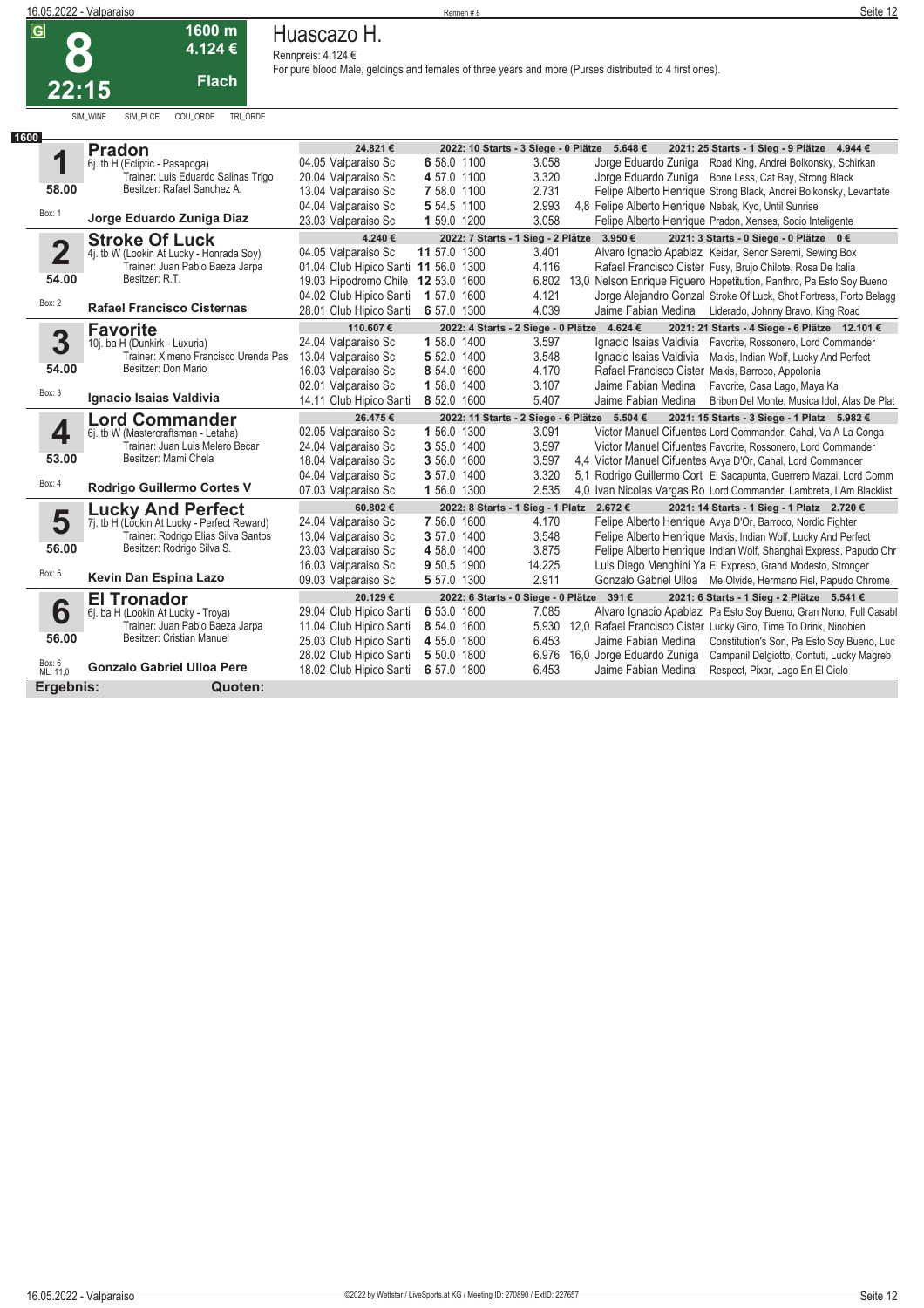

# **Impulsiva H.**

|                                 | 16.05.2022 - Valparaiso                                                       |                                            | Seite 13                   |                                                                                                         |                                                                                                                |
|---------------------------------|-------------------------------------------------------------------------------|--------------------------------------------|----------------------------|---------------------------------------------------------------------------------------------------------|----------------------------------------------------------------------------------------------------------------|
| $\overline{G}$<br><u> 22:45</u> | 1100 m<br>3.212€<br><b>Flach</b>                                              | Impulsiva H.<br>Rennpreis: 3.212 €         |                            | For pure blood Male, geldings and females of three years and more (Purses distributed to 4 first ones). |                                                                                                                |
| 1100                            | COU_ORDE<br>TRI ORDE<br>SIM WINE<br>SIM PLCE                                  |                                            |                            |                                                                                                         |                                                                                                                |
|                                 | <b>Juan Es Bravo</b>                                                          | 30.665€                                    |                            | 2022: 12 Starts - 1 Sieg - 6 Plätze<br>4.589€                                                           | 2021: 22 Starts - 0 Siege - 3 Plätze 2.311 €                                                                   |
| 1                               | 7j. tb W (Ocean Terrace - Brava Y Bella)                                      | 04.05 Valparaiso Sc                        | 9 58.0 1100                | 3.320                                                                                                   | Cristian Alejandro Muno Strong Black, Grand Brother, Cat Bay                                                   |
|                                 | Trainer: Enrique Simon Lagunas River                                          | 20.04 Valparaiso Sc                        | 3 54.0 1100                | 3.516                                                                                                   | Cristian Alejandro Muno Nebak, Kai, Juan Es Bravo                                                              |
| 59.00                           | Besitzer: El Waina                                                            | 04.04 Valparaiso Sc                        | 8 59.0 1100                | 2.993                                                                                                   | 12,0 Cristian Alejandro Muno Nebak, Kyo, Until Sunrise                                                         |
| Box: 1                          |                                                                               | 21.03 Valparaiso Sc                        | 6 57.0 1100                | 4.110                                                                                                   | 23,0 Patricio Hernan Galaz Muy Amigo, Alexander Selkirk, Until Sunrise                                         |
|                                 | <b>Gerald Andres Rodriguez S</b>                                              | 16.03 Valparaiso Sc                        | 3 59.0 1100                | 3.320                                                                                                   | Nicolas Alejandro Rami Sound Court, Luiverar, Juan Es Bravo                                                    |
|                                 | <b>Segmento</b>                                                               | 5.572€                                     |                            | 2022: 5 Starts - 0 Siege - 1 Platz 774 €                                                                | 2021: 5 Starts - 2 Siege - 1 Platz 4.416 €                                                                     |
| $\overline{2}$                  | 5j. tb H (Gemologist - Serralada)                                             | 11.04 Club Hipico Santi 14 54.0 1000       |                            | 3.750                                                                                                   | Ariel Daniel Varas Villar En Las Manos, Un Tipazo, Vicantico                                                   |
|                                 | Trainer: Luis Eduardo Salinas Trigo                                           | 11.03 Club Hipico Santi 10 57.0 1000       |                            | 3.576                                                                                                   | Gonzalo Gabriel Ulloa Mi Martuca, Superior A Muchos, El Cantor                                                 |
| 54.00                           | Besitzer: Maria Antonieta                                                     | 11.02 Club Hipico Santi                    | 9 55.0 1000                | 3.750                                                                                                   | Hugo Alejandro Ochoa Negrita Andrea, Puma De Anticura, Uno Cer                                                 |
| Box: 2                          |                                                                               | 31.01 Club Hipico Santi                    | 9 57.0 1000                | 3.750                                                                                                   | Javier Ignacio Guajardo Aguila De Sangre, Uno Cero, Puma De Anti                                               |
|                                 | <b>Cristian Javier Salinas Azo</b>                                            | 17.01 Club Hipico Santi                    | 2 53.0 1000                | 3.750                                                                                                   | Hugo Alejandro Ochoa Rio, Segmento, Union Army                                                                 |
|                                 | Pastrami                                                                      | 75.589€                                    |                            | 2022: 8 Starts - 0 Siege - 1 Platz 471 €                                                                | 2021: 37 Starts - 5 Siege - 13 Plätze 17.282 €                                                                 |
| 3                               | 9j. db H (Tumblebrutus - Nougatine)                                           | 24.04 Valparaiso Sc                        | 5 55.0 1100                | 3.516                                                                                                   | Nicolas Alejandro Rami Gullit, Mecha Larga, Luiverar                                                           |
|                                 | Trainer: Eduardo Alejandro Donoso<br>Besitzer: Los Que Saben                  | 30.03 Valparaiso Sc                        | 3 56.0 1100                | 3.320                                                                                                   | Felipe Alberto Henrique Sound Court, Soldier's Trail, Pastrami                                                 |
| 55.00                           |                                                                               | 27.02 Valparaiso Sc                        | 8 59.0 1100                | 2.567                                                                                                   | Jaime Fabian Medina Luiverar, Until Sunrise, Xenses                                                            |
| Box: 3<br>ML: 11,0              | Ignacio Isaias Valdivia                                                       | 06.02 Valparaiso Sc                        | 7 58.0 1100                | 3.058                                                                                                   | Pedro Rolando Ortiz Ro Ochentero, No Todo Fue Malo, Varonessa                                                  |
|                                 |                                                                               | 26.01 Valparaiso Sc                        | 5 56.0 1100                | 2.829                                                                                                   | Benjamin Alonso Sanch For The Good Time, Juan Es Bravo, Absher                                                 |
|                                 | <b>Tirrenico</b>                                                              | 18.244 €                                   |                            | 2022: 8 Starts - 2 Siege - 3 Plätze 4.470 €                                                             | 2021: 23 Starts - 4 Siege - 4 Plätze 10.454 €                                                                  |
| 4                               | 5j. tb H (Midshipman - Tirrenica)                                             | 13.04 Valparaiso Sc                        | 8 58.0 1100                | 2.731                                                                                                   | Javier Ignacio Guajardo Strong Black, Andrei Bolkonsky, Levantate                                              |
| 54.00                           | Trainer: Wilfredo Francisco Mancilla Di<br>Besitzer: David Vergara            | 30.03 Valparaiso Sc                        | 8 56.0 1100                | 3.320                                                                                                   | Gerald Andres Rodrigu Sound Court, Soldier's Trail, Pastrami                                                   |
|                                 |                                                                               | 02.03 Valparaiso Sc                        | 2 56.0 1100                | 2.829                                                                                                   | Nicolas Alejandro Rami Juan Es Bravo, Tirrenico, Levantate Bebe                                                |
| Box: 4                          | Carlos Alejandro Ortega Ta                                                    | 23.02 Valparaiso Sc                        | 5 54.0 1100                | 3.320<br>Jorge Eduardo Zuniga                                                                           | Levantate Bebe, Fast Rock, Juan Es Bravo                                                                       |
|                                 |                                                                               | 09.02 Valparaiso Sc                        | 1 56.0 1100                | 2.567<br>Jaime Fabian Medina                                                                            | Tirrenico, Sandy Bay, Capone                                                                                   |
|                                 | <b>Fast Rock</b>                                                              | 51.947€                                    |                            | 2022: 10 Starts - 2 Siege - 1 Platz 5.037 €                                                             | 2021: 29 Starts - 4 Siege - 5 Plätze 9.715 €                                                                   |
| 5                               | 10j. hp H (Rock Of Gibraltar - Chanzoneta)                                    | 13.04 Valparaiso Sc                        | 10 58.0 1100               | 2.731<br>Nicolas Molina                                                                                 | Strong Black, Andrei Bolkonsky, Levantate                                                                      |
| 55.00                           | Trainer: Rafael Abraham Bernal<br>Besitzer: Bernal T Rafael A                 | 04.04 Valparaiso Sc                        | 4 54.0 1100                | 2.993<br>23,0 Ignacio Isaias Valdivia                                                                   | Nebak, Kyo, Until Sunrise                                                                                      |
|                                 |                                                                               | 09.03 Valparaiso Sc                        | 6 55.0 1100                | 3.025<br>Nicolas Molina                                                                                 | Until Sunrise, Juan Es Bravo, Cat Bay                                                                          |
| Box: 5                          | Rodolfo Antonio Fuenzalida                                                    | 02.03 Valparaiso Sc<br>23.02 Valparaiso Sc | 6 59.0 1100<br>2 57.0 1100 | 2.829<br>Nicolas Molina<br>3.320<br>Nicolas Molina                                                      | Juan Es Bravo, Tirrenico, Levantate Bebe<br>Levantate Bebe, Fast Rock, Juan Es Bravo                           |
|                                 |                                                                               |                                            |                            |                                                                                                         |                                                                                                                |
|                                 | <b>Ya Deposite</b>                                                            | 42.663€                                    |                            | 2022: 4 Starts - 1 Sieg - 0 Plätze 1.951 €                                                              | 2021: 11 Starts - 4 Siege - 0 Plätze 8.009 €                                                                   |
| 6                               | 6j. ba H (Domingo Siete - Afloja El Cheque)<br>Trainer: Rafael Abraham Bernal | 02.05 Valparaiso Sc                        | 1 59.0 1100                | 2.381<br>2.731                                                                                          | Nicolas Alejandro Rami Ya Deposite, Cugad, Don Picho                                                           |
| 58.00                           | Besitzer: Ada Faride                                                          | 13.04 Valparaiso Sc                        | 6 59.0 1100                | 2.993                                                                                                   | Joaquin Alejandro Herr Strong Black, Andrei Bolkonsky, Levantate                                               |
|                                 |                                                                               | 04.04 Valparaiso Sc<br>23.03 Valparaiso Sc | 6 55.5 1100<br>6 58.0 1100 | 3.320                                                                                                   | 5,1 Joaquin Alejandro Herr Nebak, Kyo, Until Sunrise<br>Joaquin Alejandro Herr Varonessa, Le Campeon, Luiverar |
| Box: 6                          | Nicolas Alejandro Ramirez                                                     | 08.12 Valparaiso Sc                        | 6 54.5 1200                | 4.268                                                                                                   | Benjamin Alonso Sanch Alexander Selkirk, For The Good Time, Gra                                                |
|                                 |                                                                               |                                            |                            |                                                                                                         |                                                                                                                |
| Ergebnis:                       | Quoten:                                                                       |                                            |                            |                                                                                                         |                                                                                                                |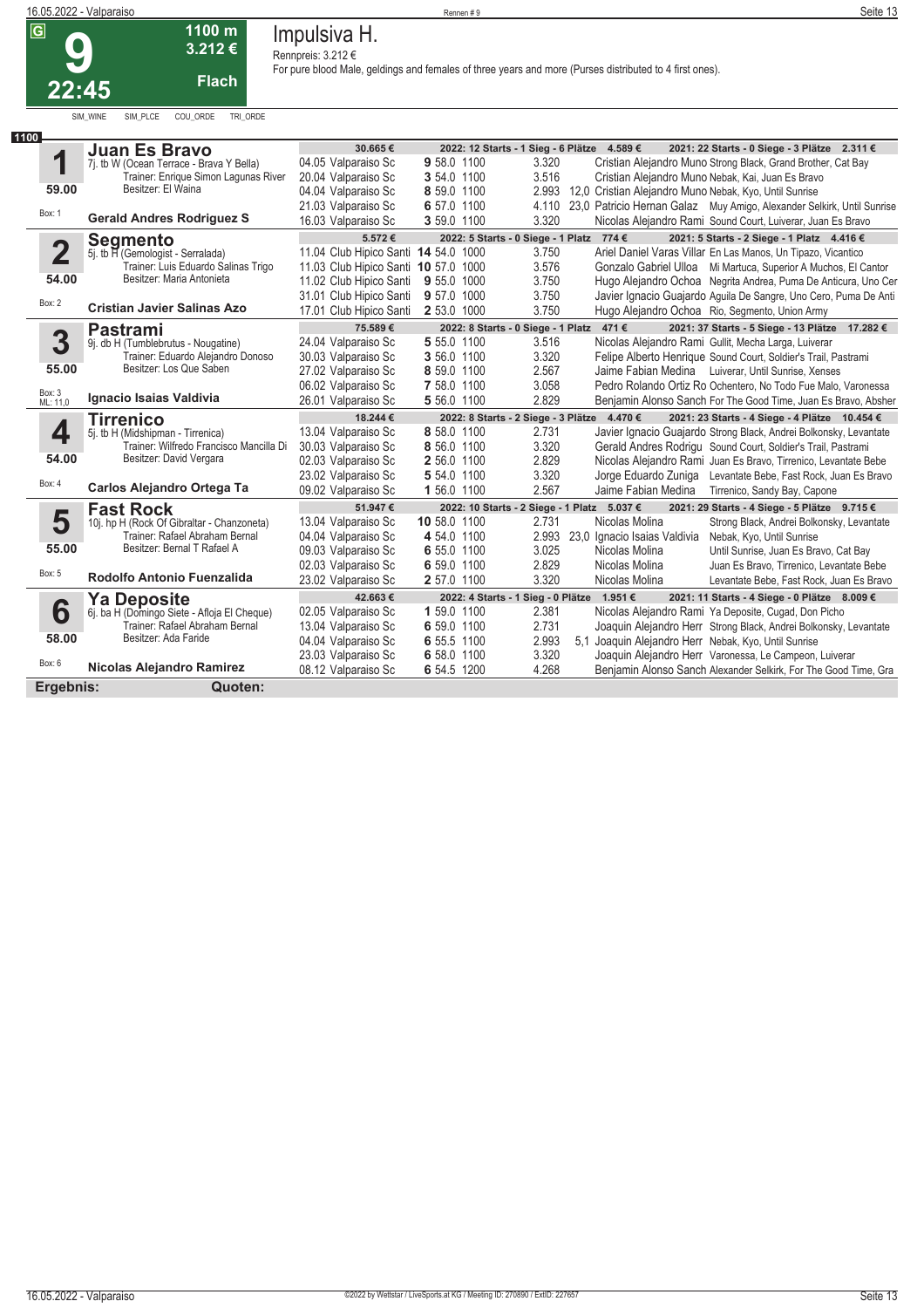**23:15**

| <b>10</b> |  |
|-----------|--|
| 23:15     |  |

**1100 m 2.545 €**

**Flach**

SIM\_WINE SIM\_PLCE COU\_WINE COU\_PLCE TRIOE

**Iram H. Rennpreis: 2.545 €**

| 1100                    |                                                                             |                                            |                                           |       |                                                                                                                                         |
|-------------------------|-----------------------------------------------------------------------------|--------------------------------------------|-------------------------------------------|-------|-----------------------------------------------------------------------------------------------------------------------------------------|
|                         | Al Mar                                                                      | 4.902 €                                    | 2022: 4 Starts - 0 Siege - 0 Plätze 90 €  |       | 2021: 30 Starts - 2 Siege - 1 Platz 4.476 €                                                                                             |
| 1                       | 5j. tb S (Boboman - Alba Mar)                                               | 11.05 Valparaiso Sc                        | 7 56.0 1100                               | 2.371 | Benjamin Alonso Sanch Villa Serrana, King Lion, Bobinadora                                                                              |
|                         | Trainer: Enrique Simon Lagunas River                                        | 04.05 Valparaiso Sc                        | 12 56.0 1100                              | 2.698 | Gerald Andres Rodrigu Tiembla Tumble, Entrate Nunca, El Imparab                                                                         |
| 56.00                   | Besitzer: Jaime Trincado                                                    | 20.04 Valparaiso Sc                        | 4 56.0 1100                               | 2.698 | Benjamin Alonso Sanch Sadie Farrell, Puerto Lapi, King Lion                                                                             |
|                         |                                                                             | 13.04 Valparaiso Sc                        | 5 56.0 1100                               | 2.371 | Jose Matias Eyzaguirre Gran Ignaciano, Soltame, Subverra                                                                                |
| Box: 1                  | Rodolfo Antonio Fuenzalida                                                  | 06.04 Valparaiso Sc                        | 9 56.5 1100                               | 2.371 | Carlos Alejandro Orteg Eres Malula, La Bruja Buena, Bad Congress                                                                        |
|                         |                                                                             |                                            |                                           |       |                                                                                                                                         |
|                         | <b>Idolo Caturro</b>                                                        | 39.202€                                    |                                           |       | 2022: 13 Starts - 0 Siege - 2 Plätze 868 €<br>2021: 33 Starts - 2 Siege - 3 Plätze 4.777 €                                              |
| $\overline{\mathbf{2}}$ | 9j. tb W (Aragorn Ii - Lightening Mark)                                     | 02.05 Valparaiso Sc                        | 5 56.0 1100                               | 2.698 | Claudio Sebastian Pobl Mr Villano, Entrate Nunca, Marmarun                                                                              |
|                         | Trainer: Jorge Antonio Gonzalez                                             | 24.04 Valparaiso Sc                        | 5 56.0 1100                               | 2.698 | Claudio Sebastian Pobl Bar Tender, Faro Colon, Whisper Me                                                                               |
| 56.00                   | Besitzer: Pompita                                                           | 13.04 Valparaiso Sc                        | 10 56.0 1100                              | 2.371 | Claudio Sebastian Pobl Gran Ignaciano, Soltame, Subverra                                                                                |
| Box: 2                  |                                                                             | 30.03 Valparaiso Sc                        | 3 56.0 1100                               | 2.698 | Claudio Sebastian Pobl Sanbomba, El Imparable, Idolo Caturro                                                                            |
|                         | <b>Claudio Sebastian Poblete</b>                                            | 21.03 Valparaiso Sc                        | 7 56.0 1100                               | 2.208 | 13,0 Israel Robinson Villagra Unika, Lucila Ester, Xel-Ha                                                                               |
|                         | <b>Fue Machito</b>                                                          | 10.803€                                    |                                           |       | 2022: 7 Starts - 0 Siege - 2 Plätze 1.039 €<br>2021: 18 Starts - 2 Siege - 6 Plätze 5.531 €                                             |
| 3                       | 5j. tb W (Gstaad Ii - Tormenta Africana)                                    | 04.05 Valparaiso Sc                        | 3 56.0 1100                               | 2.698 | Joel Ismael Albornoz<br>Caribean Passion, Mia Ragazza, Fue Machi                                                                        |
|                         | Trainer: Carlos Arturo Vasquez Perez                                        | 27.04 Valparaiso Sc                        | 5 56.0 1100                               | 2.453 | Joel Ismael Albornoz<br>Faro Colon, Al Hakam, Caetano                                                                                   |
| 56.00                   | Besitzer: La Bertita                                                        | 24.04 Valparaiso Sc                        | 2 56.0 1100                               | 2.698 | Joel Ismael Albornoz<br>Face To Face, Fue Machito, La Hada Madri                                                                        |
|                         |                                                                             | 20.04 Valparaiso Sc                        | 4 56.0 1100                               | 2.780 | Joel Ismael Albornoz<br>El Yunque, Hornblower, Brandenburg                                                                              |
| Box: 3<br>ML: 25,0      | Joel Ismael Albornoz                                                        | 04.04 Valparaiso Sc                        | 4 56.0 1100                               | 2.453 | 5.6 Joel Ismael Albornoz<br>Ultimo Romance, Online, Hornblower                                                                          |
|                         |                                                                             | 19.687€                                    |                                           |       | 2021: 18 Starts - 1 Sieg - 4 Plätze 4.644 €<br>2022: 12 Starts - 1 Sieg - 3 Plätze 2.243 €                                              |
| 4                       | <b>It's Celtic</b><br>7j. ba W (Passion For Gold - It's In The Air)         | 11.05 Valparaiso Sc                        | 10 56.0 1100                              | 2.371 | Carlos Alejandro Orteg San Simeon, El Imparable, Fantastico Dar                                                                         |
|                         | Trainer: Luis Alberto Machulas Gachon                                       |                                            | 12 56.0 1100                              | 2.453 | Luis Eugenio Azocar Sa Faro Colon, Al Hakam, Caetano                                                                                    |
| 56.00                   | Besitzer: Tres M                                                            | 27.04 Valparaiso Sc                        |                                           |       |                                                                                                                                         |
|                         |                                                                             | 20.04 Valparaiso Sc                        | 11 57.0 1100                              | 2.780 | Luis Eugenio Azocar Sa El Yunque, Hornblower, Brandenburg                                                                               |
| Box: 4<br>ML: 25,0      | Carlos Alejandro Ortega Ta                                                  | 13.04 Valparaiso Sc                        | 9 57.0 1100                               | 2.453 | Freddy Rodolfo Inostroz Road King, Black Olives, Dubai Art                                                                              |
|                         |                                                                             | 04.04 Valparaiso Sc                        | 1 56.0 1100                               | 2.371 | 4,1 Carlos Alejandro Orteg It's Celtic, Bar Tender, Villa Serrana                                                                       |
|                         | <b>Correlato</b>                                                            | 45.611€                                    | 2022: 14 Starts - 0 Siege - 1 Platz 630 € |       | 2021: 20 Starts - 1 Sieg - 2 Plätze 2.189 €                                                                                             |
| 5                       | 9j. tb H (El Corredor - Convergence)                                        | 11.05 Valparaiso Sc                        | 9 56.0 1100                               | 2.371 | Jose Matias Eyzaguirre Colonito, Biella Trieste, Seaboard                                                                               |
|                         | Trainer: Oscar Guillermo Escobar Moli                                       | 02.05 Valparaiso Sc                        | 12 56.0 1100                              | 2.698 | Patricio Hernan Galaz Mr Villano, Entrate Nunca, Marmarun                                                                               |
| 56.00                   | Besitzer: Los Psiguicos                                                     | 27.04 Valparaiso Sc                        | 13 56.0 1100                              | 2.371 | Julio Andres Sarmiento Sancti Petri, Fantastico Dar, Life Fashion                                                                       |
|                         |                                                                             | 18.04 Valparaiso Sc                        | 10 56.0 1100                              | 2.371 | Israel Robinson Villagra Subverra, Winning Point, Bar Tender                                                                            |
| Box: 5                  | Patricio Hernan Galaz Valen                                                 | 06.04 Valparaiso Sc                        | 11 56.5 1100                              | 2.371 | Freddy Rodolfo Inostroz Eres Malula, La Bruja Buena, Bad Congress                                                                       |
|                         | <b>Blue Roman</b>                                                           | 46.588€                                    | 2022: 5 Starts - 0 Siege - 0 Plätze 0 €   |       | 2021: 35 Starts - 2 Siege - 7 Plätze 4.918 €                                                                                            |
| 6                       | 9j. ba H (Bluegrass Cat - Romana li)                                        | 02.05 Valparaiso Sc                        | 7 56.0 1000                               |       | 2.698 13,0 Wladimir Emiliano Quint Gaucho Malevo, Natasha Rostova, Shangh                                                               |
|                         | Trainer: Alberto Eleodoro Ferrero Roja                                      | 09.03 Valparaiso Sc                        | 5 56.0 1000                               | 2.208 | Daniel Gonzalo Alvarad Flash Of Gold, Shanghai Senorita, Mami Kin                                                                       |
| 56.00                   | Besitzer: El Lolo                                                           | 27.02 Valparaiso Sc                        | 12 56.0 1000                              | 2.171 | Pedro Roberto Robles Riomaggiore, Simeon, Blanton's                                                                                     |
|                         |                                                                             | 24.01 Valparaiso Sc                        | 6 56.0 1000                               | 2.698 | Jose Arturo Villablanca Erviti, Ahi Viene Ahi Va, Pillancheo                                                                            |
| Box: 6                  | <b>Wladimir Emiliano Quintero</b>                                           | 02.01 Valparaiso Sc                        |                                           |       |                                                                                                                                         |
|                         |                                                                             |                                            |                                           |       |                                                                                                                                         |
|                         |                                                                             |                                            | 13 56.0 1000                              | 2.208 | Gerald Andres Rodrigu Tamaslinda, Pillancheo, Erviti                                                                                    |
|                         | <b>Blizz</b>                                                                | 2.874€                                     | 2022: 4 Starts - 0 Siege - 0 Plätze 0 €   |       | 2021: 33 Starts - 1 Sieg - 1 Platz 1.737 €                                                                                              |
|                         | 5j. tb W (Court Vision - Blizzard Beach)                                    | 09.02 Valparaiso Sc                        | 14 56.0 1100                              | 2.208 | Claudio Sebastian Pobl Forever Pull, Talim, Life Fashion                                                                                |
|                         | Trainer: Juan Roberto Garcia Vergara                                        | 12.01 Valparaiso Sc                        | 9 56.0 1000                               | 2.208 | Rodrigo Andres Painen Gilligan, Ascot Home, Lady Million                                                                                |
| 56.00                   | Besitzer: Garcia V. Juan                                                    | 05.01 Valparaiso Sc                        | 9 56.0 1000                               | 2.698 | Rodrigo Guillermo Cort Firefly, I Am Blacklist, Il Don                                                                                  |
| Box: 7                  |                                                                             | 02.01 Valparaiso Sc                        | 9 57.0 1000                               | 2.208 | Piero Ignacio Reyes Po Tamaslinda, Pillancheo, Erviti                                                                                   |
|                         | <b>Maximiliano Jose Salinas</b>                                             | 22.12 Valparaiso Sc                        | 10 56.0 1100                              | 3.080 | Rodrigo Andres Painen Frozen, Sangre Maleva, Dona Gabina                                                                                |
|                         | <b>Forever Queen</b>                                                        | $0 \in$                                    | 2022: 7 Starts - 0 Siege - 0 Plätze 0 €   |       | 2021: 18 Starts - 0 Siege - 0 Plätze 0 €                                                                                                |
| 8                       | 5j. tb S (Forever Thing - Killer Queen)                                     | 13.04 Valparaiso Sc                        | 15 56.0 1100                              | 2.371 | Ivan Nicolas Vargas Ro Gran Ignaciano, Soltame, Subverra                                                                                |
|                         | Trainer: Juan Luis Melero Becar                                             | 17.03 Hipodromo Chile 11 56.0 1000         |                                           | 3.611 | Luis Antonio Silva Ruiz El Gran Tornado, Caicura, Laurel Uruguayo                                                                       |
| 56.00                   | Besitzer: Guivo                                                             | 26.02 Hipodromo Chile 12 56.0 1200         |                                           | 3.837 | Luis Antonio Silva Ruiz Payasito Colorin, She's Fun, El Campana                                                                         |
| Box: 8                  |                                                                             | 12.02 Hipodromo Chile 13 55.0 1200         |                                           | 3.837 | Gerson David Inostroza Canovanas, Quechol, I Feel Fine                                                                                  |
|                         | Rodrigo Guillermo Cortes V                                                  | 05.02 Hipodromo Chile 12 56.0 1200         |                                           | 3.837 | Anita Carolina Aedo Ug Live For Gold, Levant, Secreto Dominical                                                                         |
|                         | <b>Albamaria</b>                                                            | 2.820€                                     |                                           |       | 2022: 10 Starts - 1 Sieg - 3 Plätze 2.627 €<br>2021: 5 Starts - 0 Siege - 0 Plätze 0 €                                                  |
|                         | 4j. tb S (Father Of Science - Alba Mar)                                     | 04.05 Valparaiso Sc                        | 9 56.5 1100                               | 2.780 | Moises Abraham Donos Regensburg, Caetano, Aladdin Prince                                                                                |
| 9                       | Trainer: Rafael Abraham Bernal                                              | 04.04 Valparaiso Sc                        | 2 56.0 1100                               | 2.371 | 3,3 Carlos Alejandro Orteg Dale Flora, Albamaria, Soolaimon                                                                             |
| 56.00                   | Besitzer: La Flo                                                            | 23.03 Valparaiso Sc                        | 4 56.0 1100                               | 2.780 | Carlos Alejandro Orteg Hagale Pues, Online, Mia Ragazza                                                                                 |
|                         |                                                                             | 16.03 Valparaiso Sc                        | 7 56.0 1100                               | 2.780 | Nicolas Molina<br>Suiza Nortina, Arabia Wild, Online                                                                                    |
| Box: 9                  | Kevin Dan Espina Lazo                                                       | 07.03 Valparaiso Sc                        | 1 55.0 1100                               | 2.355 | Carlos Alejandro Orteg Albamaria, Arwoleda, Don't Call Me Now                                                                           |
|                         |                                                                             | 13.509€                                    |                                           |       | 2022: 15 Starts - 0 Siege - 1 Platz 323 €<br>2021: 44 Starts - 2 Siege - 8 Plätze 4.551 €                                               |
|                         | <b>Galicio</b>                                                              | 04.05 Valparaiso Sc                        | 10 56.0 1100                              | 2.698 | Moises Abraham Donos Caribean Passion, Mia Ragazza, Fue Machi                                                                           |
| 1                       | 7j. db H (Lookin At Lucky - Galetta)<br>Trainer: Luis Eduardo Salinas Trigo |                                            |                                           |       |                                                                                                                                         |
| 56.00                   | Besitzer: Pantera                                                           | 02.05 Valparaiso Sc                        | 7 56.0 1100                               | 2.698 | 19,0 Moises Abraham Donos Mamita Irma, Sangre Maleva, Alma De Sold<br>Maximiliano Jose Salin Sancti Petri, Fantastico Dar, Life Fashion |
|                         |                                                                             | 27.04 Valparaiso Sc                        | 14 56.0 1100                              | 2.371 |                                                                                                                                         |
| Box: 10                 | <b>Cristian Javier Salinas Azo</b>                                          | 20.04 Valparaiso Sc                        | 7 56.0 1100                               | 2.698 | Moises Abraham Donos Sadie Farrell, Puerto Lapi, King Lion                                                                              |
|                         |                                                                             | 13.04 Valparaiso Sc                        | 14 56.0 1100                              | 2.371 | Cristian Javier Salinas Gran Ignaciano, Soltame, Subverra                                                                               |
| и                       | <b>Miss Emy</b>                                                             | 2.400€                                     | 2022: 10 Starts - 1                       |       | Sieg - 2 Plätze 2.236 €<br>2021: 2 Starts - 0 Siege - 0 Plätze 0 €                                                                      |
| 1                       | 4j. tb S (Gran Gallego - Tumbaya)                                           | 27.04 Valparaiso Sc                        | 7 56.5 1100                               | 2.453 | Guillermo Antonio Pere Faro Colon, Al Hakam, Caetano                                                                                    |
|                         | Trainer: Guillermo Perez Celis                                              | 24.04 Valparaiso Sc                        | 3 56.0 1100                               | 2.780 | Gerald Andres Rodrigu Winning Point, Santo Remedio, Miss Emy                                                                            |
| 56.00                   | Besitzer: El Paso Cabreria                                                  | 13.04 Valparaiso Sc                        | 3 56.0 1100                               | 2.453 | Gerald Andres Rodrigu Talim, Doce Pasos, Miss Emy                                                                                       |
|                         |                                                                             | 23.03 Valparaiso Sc                        | 9 53.0 1400                               | 5.298 | Ivan Nicolas Vargas Ro Caperusa, Hoy Dia, Gloriosa Amanda                                                                               |
| Box: 11<br>ML: 25,0     | <b>Guillermo Antonio Perez As</b>                                           | 07.03 Valparaiso Sc                        | 1 55.0 1100                               |       | 2.355 13,0 Nicolas Alejandro Rami Miss Emy, Enola, White Passion                                                                        |
|                         | <b>Celtic Dance</b>                                                         | 10.220 €                                   | 2022: 4 Starts - 0 Siege - 0 Plätze 0 €   |       | 2021: 24 Starts - 1 Sieg - 3 Plätze 3.053 €                                                                                             |
| 1<br>Ł                  | 6j. ba S (Passion For Gold - Darling Forever)                               | 02.05 Valparaiso Sc                        | 8 56.0 1100                               |       | 2.698 20,0 Freddy Rodolfo Inostroz Mamita Irma, Sangre Maleva, Alma De Sold                                                             |
|                         | Trainer: Oscar Guillermo Escobar Moli                                       | 18.04 Valparaiso Sc                        | 12 56.0 1100                              | 2.371 | Jose Matias Eyzaguirre Casablanca Dancer, Bobinadora, Por Maste                                                                         |
| 56.00                   | Besitzer: Los Pierola                                                       | 13.04 Valparaiso Sc                        | 10 56.0 1100                              | 2.371 | Jose Matias Eyzaguirre Cuentacuentos, Brusena, Kankura Flers                                                                            |
| Box: 12                 | Jose Matias Eyzaguirre Cep                                                  | 04.04 Valparaiso Sc<br>01.12 Valparaiso Sc | 11 56.0 1100<br>12 57.0 1100              | 2.208 | 2.371 24,0 Jose Matias Eyzaguirre Dale Flora, Albamaria, Soolaimon<br>Patricio Hernan Galaz Matius, Audemars, Riomaggiore               |